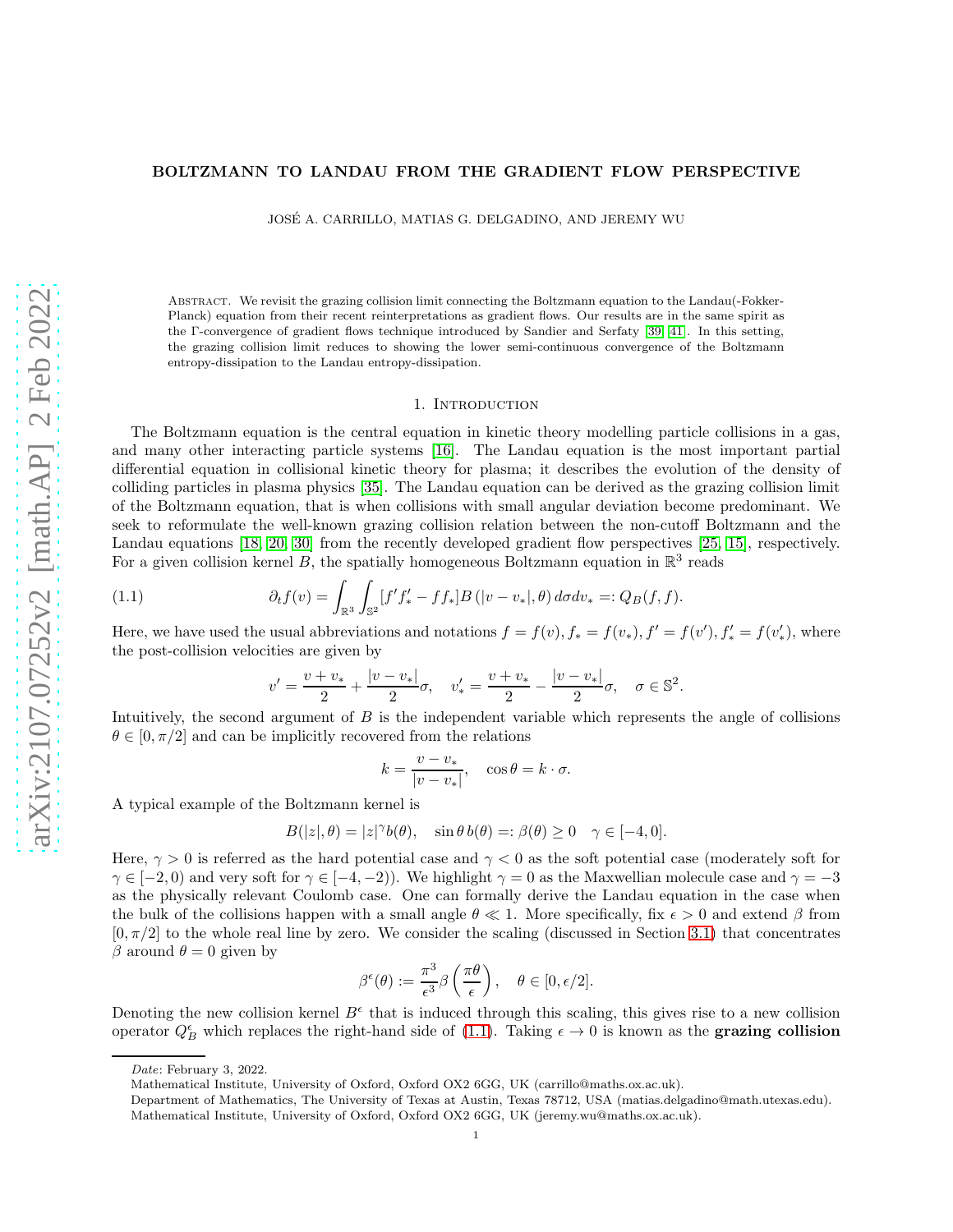<span id="page-1-0"></span>limit. More precisely, for a fixed sufficiently smooth f, the formal computations of Degond and Lucquin-Desreux [\[18\]](#page-40-1) and Desvillettes [\[20\]](#page-40-2) show the convergence

$$
Q_B^{\epsilon}(f,f) \stackrel{\epsilon \downarrow 0}{\rightarrow} Q_L(f,f),
$$

where the Landau collision operator  $Q_L(f, f)$  is given by

$$
Q_L(f, f) = C_{\beta} \nabla_v \cdot \left\{ f \int_{\mathbb{R}^3} f_* |v - v_*|^{2+\gamma} \Pi[v - v_*](\nabla_v \log f - \nabla_{v_*} \log f_*) dv_* \right\}.
$$

Here, the constant is  $C_{\beta} = \frac{\pi}{8} \int_0^{\pi/2} \theta^2 \beta(\theta) d\theta$  and the matrix  $\Pi[v - v_*]$  is the projection onto  $\{v - v_*\}^{\perp}$ ,

$$
\Pi[v - v_*] = I - \frac{(v - v_*) \otimes (v - v_*)}{|v - v_*|^2}.
$$

For simplicity, we shall hereafter assume  $C_\beta = 1$  which fixes a normalization for  $\beta$ . Originally, Landau [\[35\]](#page-41-2) derived what is now known as the Landau equation (also known as the Landau-Fokker-Planck equation)

$$
\partial_t f = Q_L(f, f),
$$

as a model to replace the Boltzmann equation for grazing collisions, sidestepping the singularities arising from β around  $\theta \sim 0$ . Of course, while these preliminary computations established the formal 'convergence of the collision operators' the natural question is rigorous convergence of solutions

$$
\partial_t f^\epsilon = Q^\epsilon_B(f^\epsilon, f^\epsilon) \to \partial_t f = Q_L(f,f)
$$

which is the main topic of this paper. This question has already been answered [\[31,](#page-41-5) [42\]](#page-41-6) including quantitative estimates by Godinho [\[28\]](#page-41-7) for short times, in which he considers solutions within the well-posedness framework theory of Fournier-Mouhot [\[27\]](#page-41-8) and Fournier-Guérin [\[26\]](#page-41-9). We seek to revisit this limiting process from the perspective of gradient flows as mentioned earlier; our contribution is to streamline the proof of the grazing collision limit under the mildest assumptions of uniformly bounded initial second moment and entropy, for all values of  $\gamma$ . As a contrast, Godinho [\[28\]](#page-41-7) requires the initial conditions to have at least 7th order moments, or more depending on  $\gamma$ , for the well-posedness theory to apply. In this article, we build on Villani's identification of the entropy-dissipation structure [\[42\]](#page-41-6) by following the program set by Sandier-Serfaty [\[39,](#page-41-0) [41\]](#page-41-1). Although this procedure is by now well-known, our contributions include a new inequality relating the Boltzmann entropy-dissipation to the Landau entropy-dissipation as well as a method to prove the detailed steps from Sandier-Serfaty. We illustrate the parallel views of H-solutions and our notion of solutions in the diagram below. Horizontal arrows denote the passage of the grazing collision limit, while vertical arrows denote the recent equivalent views between H-solutions [\[42\]](#page-41-6) of Boltzmann or Landau and gradient flow solutions. References are attached to the arrows corresponding to the respective contributions. In this paper, we consider what we denote 'H-gradient flows' as our notion of solution, the precise definition can be found in Section [2.](#page-3-0)



Grazing collision limit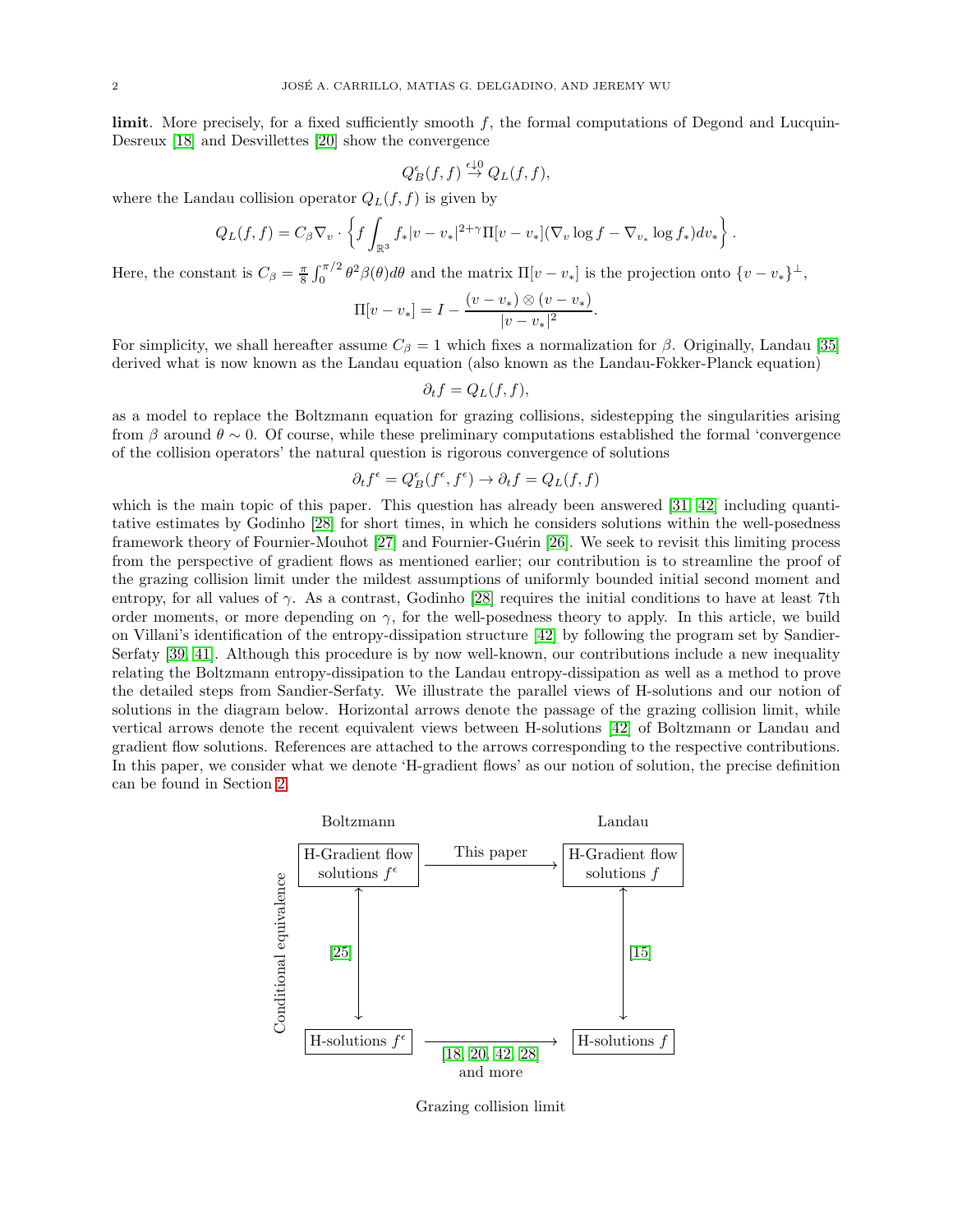<span id="page-2-0"></span>Previous Results on the Grazing Collision Limit.-. We now briefly discuss some of the results concerning different notions of solution for the Boltzmann equation in relation to the grazing collision limit. The earliest well-posedness result for usual *weak solutions* to the Boltzmann equation is due to Arkeryd [\[6,](#page-40-4) [7\]](#page-40-5) who required cut-off assumptions on the collision kernel. In particular, this excludes the physically relevant soft potential cases  $\gamma$  < 0. Nevertheless, this well-posedness theory was sufficient for Arsen'ev and Buryak [\[9\]](#page-40-6) in 1990 who rigorously proved convergence in the grazing collision limit from Boltzmann to Landau.

In an important breakthrough, Villani introduced the notion of H-solutions [\[42\]](#page-41-6) which treated the grazing collision limit for soft potentials  $\gamma \in [-3, 0]$  and hard potentials  $\gamma > 0$ . Shortly after, in a collaboration with Alexandre [\[3,](#page-40-7) [4\]](#page-40-8) they upgraded from weak to strong convergence in the grazing collision limit, by applying the regularity estimate they achieved with Desvillettes and Wennberg [\[2\]](#page-40-9). The argument for the gain in compactness relied on velocity average techniques [\[29\]](#page-41-10) applied to renormalized solutions [\[24,](#page-41-11) [23\]](#page-41-12).

Later on, quantitative rates of convergence in the grazing collision limit were established by Godinho [\[28\]](#page-41-7). His results relied on the uniqueness theorems (still open for Landau in the Coulomb case  $\gamma = -3$ ) of Fournier who collaborated with Guérin  $[26]$  and Mouhot  $[27]$  by treating these equations as the Kolmogorov-Fokker-Planck equations associated to certain stochastic processes.

More recently, Erbar [\[25\]](#page-41-4) characterized weak solutions of the Boltzmann equation as *gradient flows* of the entropy in the Maxwellian case  $\gamma = 0$ . The current authors and Desvillettes [\[15\]](#page-40-3) proved an analogous characterization for the Landau equation in the soft potential case not including Coulombic interaction  $\gamma > -3$ . We expect Erbar's result for the Boltzmann equation can be extended to soft potentials (at least down to  $\gamma > -3$  as in [\[15\]](#page-40-3)) although this is left for future work. The primary technical issue in Erbar's result which does not extend for  $\gamma < 0$  is the unavailability of a lower bound for the Boltzmann entropydissipation in the spirit of [\[21,](#page-40-10) [22\]](#page-40-11) for the Landau equation. These estimates allowed the current authors and Desvillettes to treat  $\gamma > -3$  for the Landau equation; a similar estimate is expected for the Boltzmann entropy-dissipation for  $\gamma > -3$ . Moreover, for both Boltzmann and Landau, we believe this gradient flow correspondence can be rigorously proven for the full range of  $\gamma$  considered in this paper, for which we would require a significant improvement of the technical estimates in [\[25,](#page-41-4) [15\]](#page-40-3).

While Erbar's characterization was not proven for  $\gamma < 0$ , in this manuscript we will focus on solutions that dissipate entropy. This mechanism can be captured by the renormalized solutions of Alexandre and Villani [\[3\]](#page-40-7), in which they developed an existence theory for a large range of kernels  $\gamma \in [-3, 0]$ , and very mild assumptions on the initial data; finite second moment and entropy. In fact, this is the setting which we consider in this paper, and we introduce a slightly stronger notion of solution than H-solutions from [\[42\]](#page-41-6) (see Definition [2.1\)](#page-3-1) which, however, is weaker than renormalized solutions from [\[3\]](#page-40-7).

Entropy dissipation gradient flow structure.-. Over the last two decades, the gradient flow community has been very active in PDEs starting from the significant gradient flow landmarks by Jordan, Kinderleher and Otto [\[33\]](#page-41-13), Benamou and Brenier [\[11\]](#page-40-12), Otto [\[38\]](#page-41-14) and the seminal reference book by Ambrosio, Gigli and Savare [\[5\]](#page-40-13). Some of the advantages of gradient flow techniques include new insights into new functional inequalities, stable numerical methods and quantitative understanding of trends to equilibrium in tandem with uniqueness of solutions.

In [\[39,](#page-41-0) [41\]](#page-41-1) Sandier and Serfaty utilized the Energy Dissipation Inequality as a way to streamline the characterization the limit of evolutions that have a gradient flow structure. Effectively the problem reduces to checking the lower semi-continuous convergence of the associated dissipations and metric derivative. This approach has been heavily used in the recent years in a wide array of scenarios. Making a non-exhaustive list we mention the works in Cahn-Hilliard [\[17,](#page-40-14) [10,](#page-40-15) [19\]](#page-40-16), diffusion to reaction limits [\[8\]](#page-40-17), particle methods second order [\[14\]](#page-40-18) and fourth order [\[37\]](#page-41-15) non-linear diffusion, congested crowd motion [\[1\]](#page-40-19) and dislocations [\[12\]](#page-40-20). In this manuscript, we follow the strategy of Sandier and Serfaty to give a straightforward and self-contained proof of the grazing collision limit.

Formally, the gradient flow structure of a PDE is given by understanding the evolution of a Lyapunov functional as a steepest descent in some specific metric. We can be more explicit (but still formal) with the Boltzmann and Landau equations as examples. The famous H-theorem asserts that the Boltzmann entropy

$$
\mathcal{H}[f]=\int f\log f
$$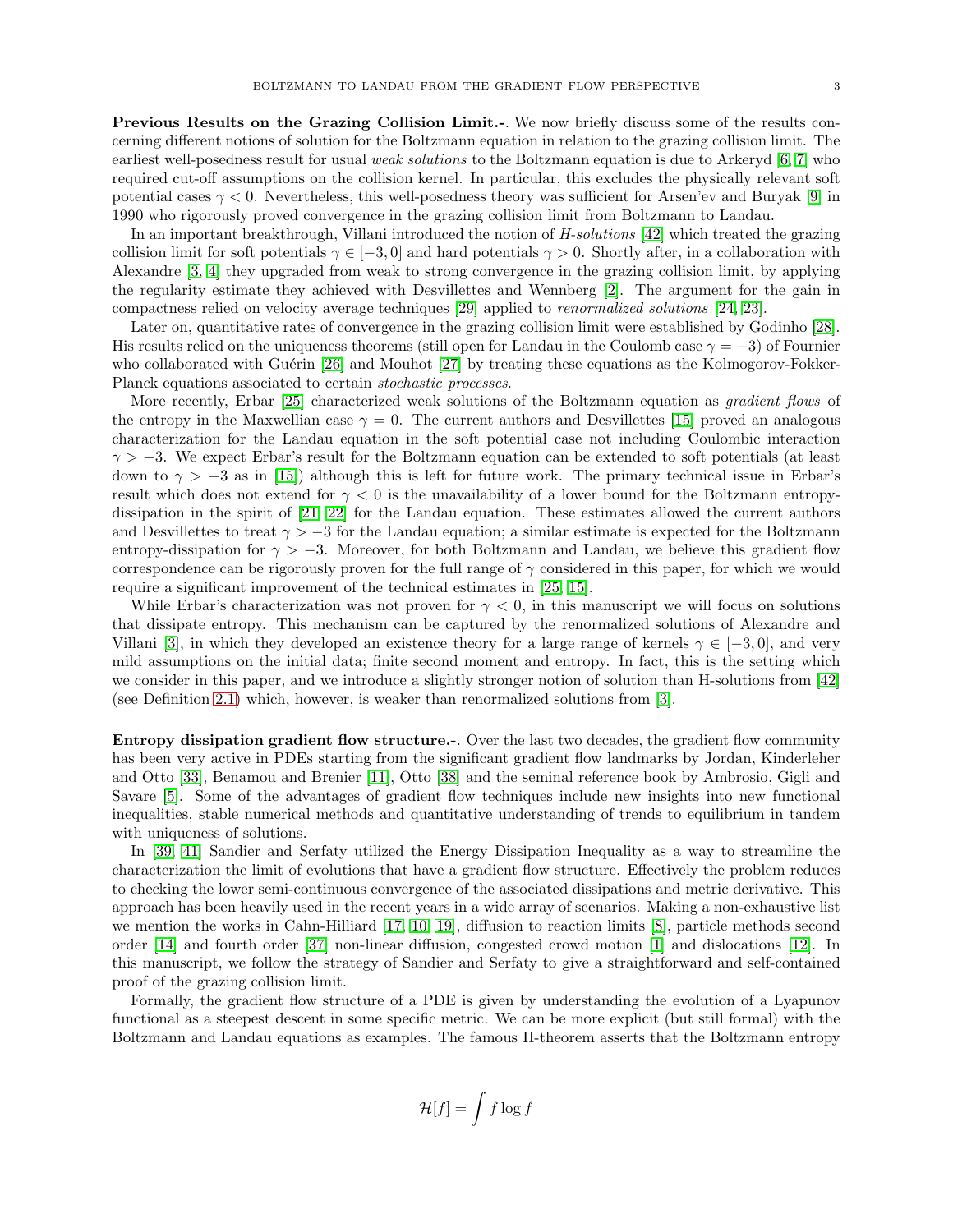<span id="page-3-4"></span>is a Lyapunov functional for both of these equations. More specifically, consider  $f^{\epsilon}(t)$ ,  $f(t)$  solutions to the Boltzmann and Landau equations, respectively; formally calculating the evolution of the entropy we obtain

<span id="page-3-2"></span>
$$
\mathcal{H}[f^{\epsilon}(t)] + \int_{0}^{t} \underbrace{\frac{1}{4} \iint_{\mathbb{R}^{6}} \int_{\mathbb{S}^{2}} [f^{\epsilon'} f^{\epsilon'}_{*} - f^{\epsilon} f^{\epsilon}_{*}](\log f^{\epsilon'} f^{\epsilon'}_{*} - \log f^{\epsilon} f^{\epsilon}_{*}) B^{\epsilon} d\sigma dv_{*} dv}_{=:D_{B}^{\epsilon}(f^{\epsilon}) \ge 0}
$$
\n
$$
\mathcal{H}[f(t)] + \int_{0}^{t} \underbrace{2 \iint_{\mathbb{R}^{6}} |v - v_{*}|^{2+\gamma} |\Pi[v - v_{*}](\nabla - \nabla_{*}) \sqrt{f f_{*}}|^{2} dv_{*} dv ds}_{=:D_{L}(f) \ge 0} =:D_{L}(f) \ge 0
$$

We will refer to the underbraced terms  $D_B^{\epsilon}$  and  $D_L$  as the Boltzmann and Landau dissipations, respectively. Equation [\(1.2\)](#page-3-2) implies not only that the Boltzmann entropy is a Lyapunov functional along the flows of the Boltzmann and Landau equations, but also it formally quantifies its descent. Beyond the physical relevance of [\(1.2\)](#page-3-2) as evidence of the arrow of time, mathematically this mechanism is at the core of Villani's infinite time horizon existence theory of solutions to both the Boltzmann and Landau equations, see [\[42\]](#page-41-6). Roughly speaking, if  $\mathcal{H}[f(0)] < +\infty$  in the case of Landau, then the second equation of [\(1.2\)](#page-3-2) implies that  $\mathcal{H}[f(t)]$  is a decreasing function of time with dissipation given by  $\int_0^t D_L(f)dt < +\infty$ . Villani recognised the finiteness of  $\int_0^t D_L(f)dt$  as a functional regularity statement on f. We also point out that this was the focus of Desvillettes' results [\[21,](#page-40-10) [22\]](#page-40-11); finite Landau entropy-dissipation implies finiteness of some weighted Fisher information functional. This notion of solution is known as H-solutions, and one of its salient features is that it only assumes boundedness of relevant physical quantities of the initial data. This perspective was taken further first by Erbar [\[25\]](#page-41-4) for Boltzmann and then the current authors and Desvillettes [\[15\]](#page-40-3) for Landau by considering [\(1.2\)](#page-3-2) as a steepest descent formulation of entropy with a specific 'metric' associated to the dissipation. In these works, the metrics are constructed to rewrite [\(1.2\)](#page-3-2) as a so-called 'Energy Dissipation (In)equality' (EDI or EDE)

<span id="page-3-3"></span>(1.3)  

$$
\mathcal{H}[f^{\epsilon}(t)] + \frac{1}{2} \int_0^t D_B^{\epsilon}(f^{\epsilon}(s)) ds + \frac{1}{2} \int_0^t |\dot{f}^{\epsilon}|_{\epsilon}^2(s) ds \stackrel{\text{(S)}}{=} \mathcal{H}[f^{\epsilon}(0)],
$$

$$
\mathcal{H}[f(t)] + \frac{1}{2} \int_0^t D_L(f(s)) ds + \frac{1}{2} \int_0^t |\dot{f}|_{L}^2(s) ds \stackrel{\text{(S)}}{=} \mathcal{H}[f(0)].
$$

The quantities  $|f^{\epsilon}|_{\epsilon}^2$  and  $|f|_{L}^2$  are the metric derivatives with respect to the Boltzmann metric [\[25\]](#page-41-4)  $d_{\epsilon}$ , and Landau metric [\[15\]](#page-40-3)  $d_L$ . The main contribution of [\[25\]](#page-41-4) and [15] is to show that, under assumptions on the collision kernel, an absolutely continuous curve  $f : [0, \infty) \to L^1(\mathbb{R}^3)$  with bounded dissipation is a weak solution to Boltzmann or Landau if and only if it satisfies the respective EDI. For this paper, we consider curves  $f^{\epsilon}(t)$  that satisfy the first EDI of [\(1.3\)](#page-3-3) as 'H-gradient flow' solutions to the Boltzmann equation and similarly for Landau. Our goal is to understand the grazing collision limit  $\epsilon \downarrow 0$  by passing to the limit in the EDI characterization [\(1.3\)](#page-3-3).

Plan of the paper.-. The plan of the paper is the following. In Section [2,](#page-3-0) we list the assumptions that we need to state our main result in Theorem [2.7](#page-5-0) and describe the main steps of the proof. Section [3](#page-7-1) contains the notations we will use to set up the framework of the grazing collision limit. We recall very formally the grazing collision limit in Section [3.3](#page-10-0) which features many similar computations to be repeated later in the paper. The remaining notations and definitions pertaining to abstract gradient flow theory are recalled in Section [4](#page-15-0) with an emphasis on the abstract theory developed in [\[25,](#page-41-4) [15\]](#page-40-3). We start combining the gradient flow theory with the grazing collision limit in Section [5](#page-18-0) which elaborates the compactness mechanisms we use to produce candidate limits for the Landau equation. The next two Sections [6](#page-23-0) and [7](#page-29-0) contain the technical proofs in the passage of the limit  $\epsilon \downarrow 0$ . Finally, various results needed that were already present in the literature are recalled in the appendices [A](#page-32-0) and [B.](#page-34-0)

### 2. Main Result

<span id="page-3-1"></span><span id="page-3-0"></span>Motivated by the EDI [\(1.3\)](#page-3-3), we formalize the notion of solutions to Boltzmann and Landau we consider here. In the following definition, we refer to the Boltzmann and Landau metric derivatives. These definitions as well as other technical gradient flow concepts are recalled later in Section [4](#page-15-0) for the sake of presentation.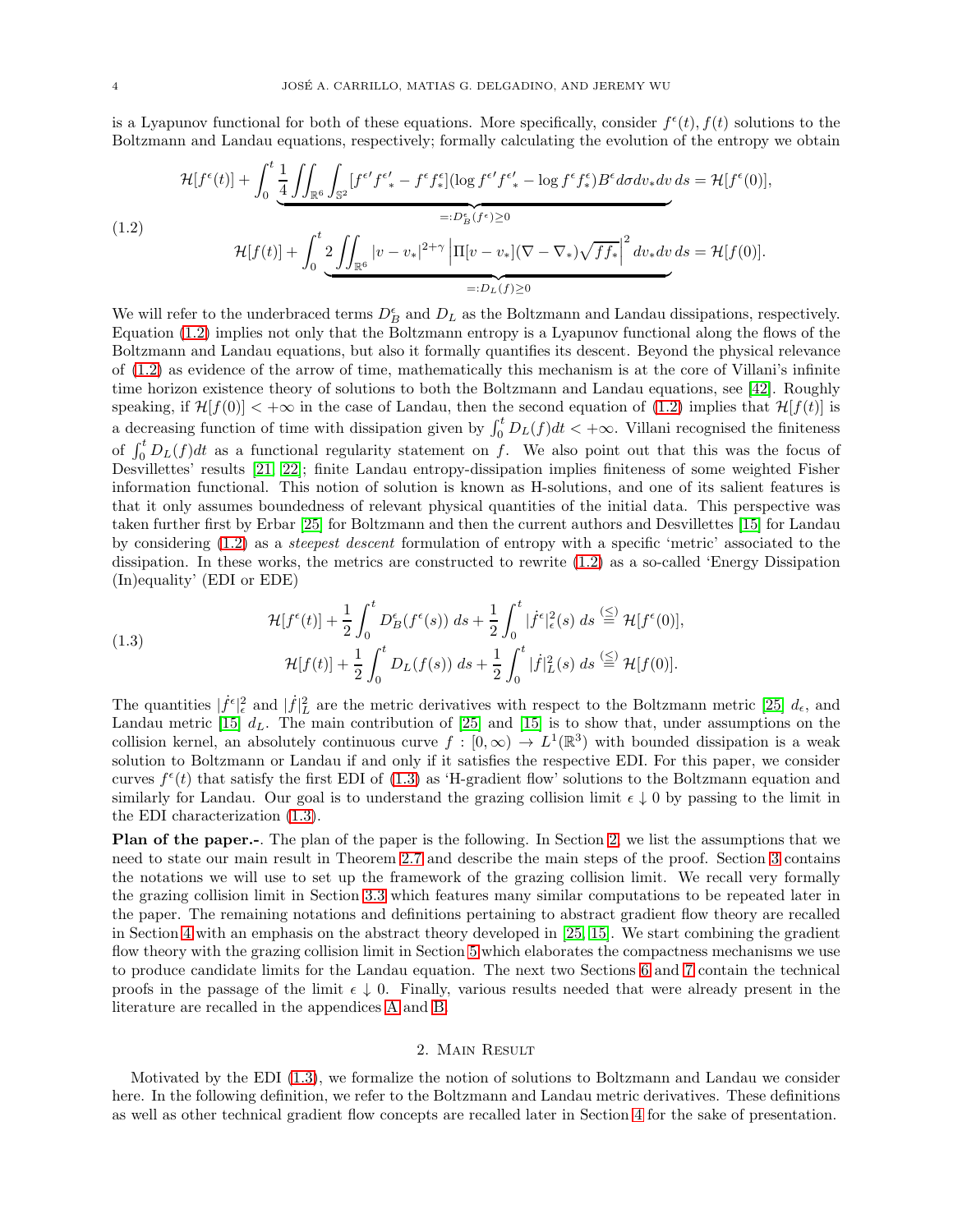<span id="page-4-5"></span>**Definition 2.1** (H-gradient flows for Boltzmann and Landau). For  $\epsilon > 0$  and  $T > 0$ , we say that an absolutely continuous curve  $f^{\epsilon}: t \in [0,T] \mapsto L^1_{\geq 0}(\mathbb{R}^3)$  with respect to the Boltzmann metric is an H-gradient *flow* solution to the Boltzmann equation (with kernel  $B^{\epsilon}$ ) if the Energy Dissipation Inequality holds for every  $t \in [0, T]$ 

<span id="page-4-0"></span>
$$
\mathcal{H}[f^{\epsilon}(t)] + \frac{1}{2} \int_0^t D^{\epsilon}_B(f^{\epsilon}(s)) ds + \frac{1}{2} \int_0^t |\dot{f}^{\epsilon}|^2_{\epsilon}(s) ds \leq \mathcal{H}[f^{\epsilon}(0)] < \infty,
$$

and it preserves mass and dissipates the second moment

$$
(2.1) \qquad \int_{\mathbb{R}^3} f_t^{\epsilon}(v) dv = 1, \quad \int_{\mathbb{R}^3} |v|^2 f_t^{\epsilon}(v) dv \le \int_{\mathbb{R}^3} |v|^2 f_s^{\epsilon}(v) dv < \infty, \quad \forall \, 0 \le s \le t \le T.
$$

Likewise, for  $T > 0$  an absolutely continuous curve  $f : t \in [0, T] \mapsto L^1_{\geq 0}(\mathbb{R}^3)$  with respect to the Landau metric is an *H-gradient flow* solution to the Landau equation if the Energy Dissipation Inequality holds for every  $t \in [0, T]$ 

$$
\mathcal{H}[f(t)] + \frac{1}{2} \int_0^t D_L(f(s)) \ ds + \frac{1}{2} \int_0^t |\dot{f}|_L^2(s) \ ds \leq \mathcal{H}[f(0)] < \infty,
$$

<span id="page-4-3"></span>and it preserves mass and dissipates the second moment as in [\(2.1\)](#page-4-0) replacing  $f_t^{\epsilon}$  by  $f_t$ .

Remark 2.2. The notion of H-gradient flow is strictly weaker than the notion of curves of maximal slope introduced in [\[5\]](#page-40-13). More specifically, we do not require that the dissipations  $D_B^{\epsilon}$  and  $D_L$  to be strong upper gradients (see Section [4\)](#page-15-0). This extra property was shown by Erbar [\[25\]](#page-41-4) for the Boltzmann equation in the Maxwellian potential case. The current authors and Desvillettes [\[15\]](#page-40-3) showed this property for the Landau equation in the soft potential case under the following additional integrability assumptions for  $\gamma \in (-3, 0]$ . Together with bounded entropy and the time integrability of the dissipation, the additional criteria for f is that there exists some  $p \in (3/(3+\gamma), \infty]$  such that

$$
(1+|v|^2)^{1-\frac{\gamma}{2}}f \in L^{\infty}((0,T);L^1\cap L^p(\mathbb{R}^3)).
$$

<span id="page-4-4"></span>Remark 2.3. The more classical notion of renormalized solutions are weak solutions that also dissipate entropy

$$
\mathcal{H}(f(t)) + \int_0^t D(f(t)) \leq \mathcal{H}(f_0).
$$

It can be checked that renormalized solutions are also H-gradient flow solutions, see Remark [4.7.](#page-17-0) The existence of renormalized solutions (and hence H-gradient flow solutions) can be shown subject to boundedness assumptions on the initial data, see [\[3,](#page-40-7) Corollary 2.1 and Appendix].

For H-gradient flows, the initial entropy controls the entropy at later times as well as the integrability of the dissipation and the metric derivative. We therefore consider H-gradient flows of Boltzmann,  $f^{\epsilon}$ , subject to the following assumptions.

<span id="page-4-2"></span>(A1) For every  $\epsilon > 0$ , we assume that the initial probability densities  $f^{\epsilon}(0) = f_0^{\epsilon}$  converge in the weak-\* topology to some probability density  $f_0$ . Furthermore, we assume a uniform second moment bound and convergence in entropy

$$
\sup_{\epsilon>0}\int_{\mathbb{R}^3}(1+|v|^2)f_0^{\epsilon}(v)dv<+\infty,\quad \mathcal{H}[f_0^{\epsilon}]\stackrel{\epsilon\downarrow 0}{\to}\mathcal{H}[f_0]<+\infty.
$$

<span id="page-4-1"></span>(A2) There exists  $\gamma \in [-4, 0)$ , such that the  $\epsilon$ -collision kernel satisfies

$$
B^{\epsilon}(r,\theta)\sin\theta = r^{\gamma}\beta^{\epsilon}(\theta),
$$

where

$$
\beta^{\epsilon}(\theta) = \frac{\pi^3}{\epsilon^3} \beta\left(\frac{\pi\theta}{\epsilon}\right), \quad \theta \in (0, \epsilon/2).
$$

The function  $\beta$  satisfies that for every  $\delta > 0$ 

$$
\sup_{\theta \in [\delta, \pi/2]} \beta(\theta) < +\infty, \quad \text{supp } \beta \in [0, \pi/2].
$$

and that there exists  $\nu \in (0, 2)$  and  $c_1 > 0$  such that

$$
c_1 \theta^{-1-\nu} \le \beta(\theta), \quad \forall \theta \in [0, \pi/2].
$$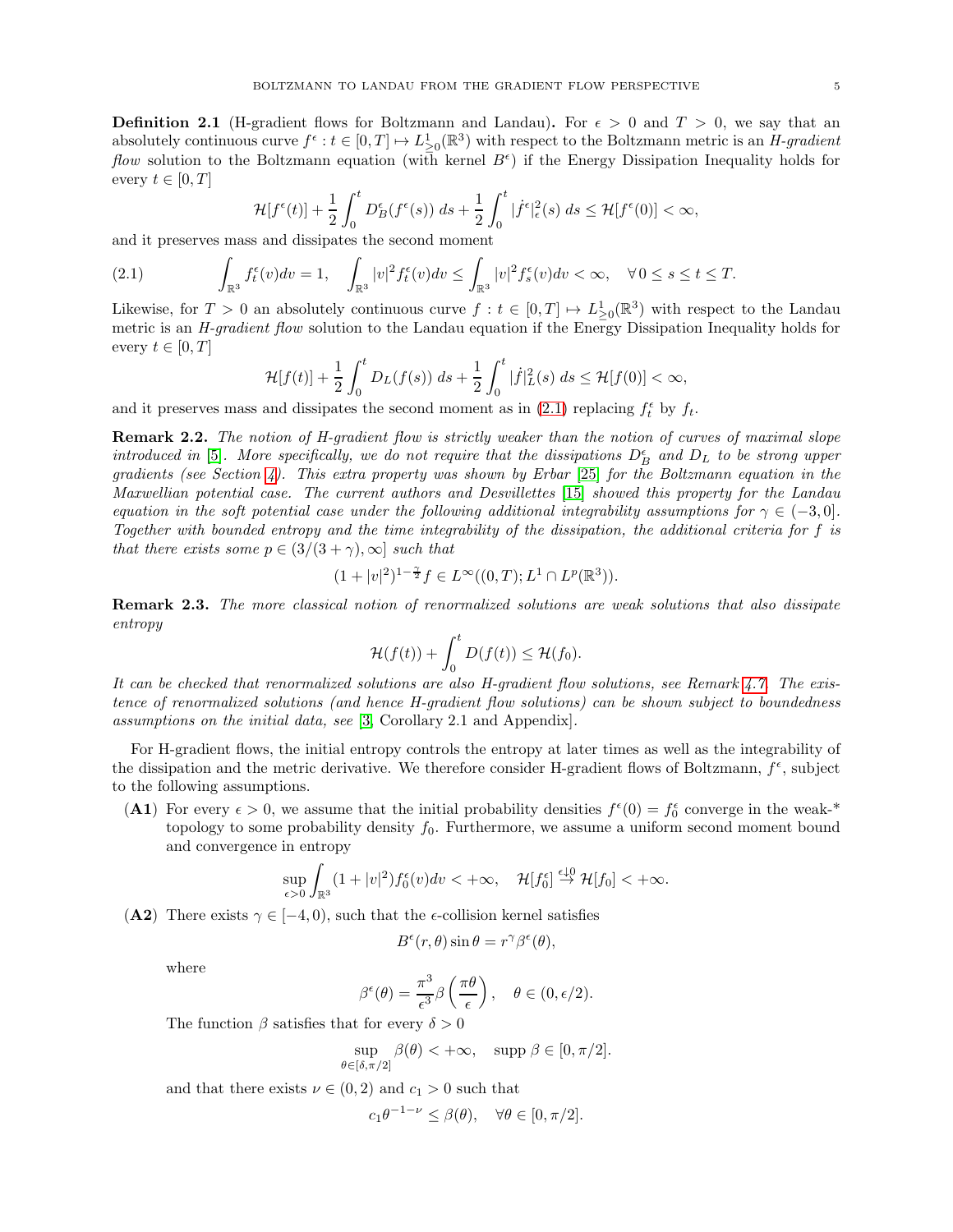<span id="page-5-1"></span>The most important quantitative assumption on the kernel is *finite angular momentum transfer* [\[42\]](#page-41-6)

<span id="page-5-8"></span>(2.2) 
$$
\int_0^{\pi/2} \theta^2 \beta(\theta) d\theta = \frac{8}{\pi}.
$$

<span id="page-5-5"></span>**Remark 2.4.** The choice of  $\frac{8}{\pi}$  in [\(2.2\)](#page-5-1) is a normalization constant that fixes  $C_{\beta} = 1$  as in Section [1.](#page-0-1)

**Remark 2.5.** Our results also readily generalize to more general interaction kernels  $B^{\epsilon}$  which do not decouple or satisfy the specific scaling of item  $(A2)$  $(A2)$  $(A2)$ . As in [\[2,](#page-40-9) [3\]](#page-40-7), we consider kernels that satisfy the following bound on the total cross section

<span id="page-5-6"></span>(2.3) 
$$
T^{\epsilon}(|v-v_*|) := \int_0^{\pi/2} \theta^2 \sin \theta B^{\epsilon}(|v-v_*|, \theta) d\theta \le C(|v-v_*|^{-4} + 1)\omega(|v-v_*|^2).
$$

where  $C > 0$  is a constant and  $\omega$  is a bounded positive function such that  $\omega(r) \to 0$  as  $r \to \infty$  and  $r \to 0$ . As for the grazing collision limit  $\epsilon \downarrow 0$ , we require that there exists a function T such that

(2.4) 
$$
|T^{\epsilon}(r) - T(r)| \leq o(1) (r^{-4} + 1) \omega(r), \quad \text{as } \epsilon \downarrow 0.
$$

Up to a multiplicative constant, the limiting Landau collision operator reads

<span id="page-5-7"></span>
$$
Q_L(f, f) = \nabla \cdot \left( f \int_{\mathbb{R}^3} f_* T(|v - v_*|) |v - v_*|^2 \Pi[v - v_*] (\nabla \log f - \nabla_* \log f_*) dv_* \right).
$$

We will discuss this generalization in more detail in Remark [5.8.](#page-22-0)

**Remark 2.6.** The Coulombic collision kernel which couples  $\gamma = -3$  with  $\nu = 2$  (see the discussion in Section [3.1\)](#page-7-0) fails the finite angular momentum transfer [\(2.2\)](#page-5-1). In this case, a minor logarithmic cut-off adjustment is needed; for example [\[42\]](#page-41-6) we consider instead

$$
\beta^{\epsilon}(\theta) := \frac{1}{\log \epsilon^{-1}} 1_{\theta \geq \epsilon} \beta(\theta).
$$

Under this new scaling, we require

$$
\int_0^{\pi/2} \theta^2 \beta^{\epsilon}(\theta) d\theta \stackrel{\epsilon \downarrow 0}{\rightarrow} \frac{8}{\pi}.
$$

Our methods can be adapted to cover this case as well. The strong compactness estimate as it is written Section [B](#page-34-0) technically fails, but since the cut-off disappears in the grazing collision limit, the necessary strong compactness is still valid [\[3,](#page-40-7) [4\]](#page-40-8).

<span id="page-5-0"></span>**Theorem 2.7** (Grazing collision limit of H-gradient flow solutions from Boltzmann to Landau). Suppose  $(f^{\epsilon})_{\epsilon>0}$  is a family of H-gradient flow solutions to the Boltzmann equation satisfying assumptions  $(A1)$  $(A1)$  $(A1)$ and  $(A2)$  $(A2)$  $(A2)$ . Then there exists f an H-gradient flow solution to the Landau equation, such that up to a subsequence  $f^{\epsilon}(t)$  converges in the weak-\* topology against bounded and continuous functions to  $f(t)$  for every  $t \in [0, T]$ .

Moreover, for  $\gamma \in [-2,0]$  and fixed  $\phi \in W^{1,\infty}(\mathbb{R}^3)$  (resp.  $\gamma \in [-4,-2)$  and fixed  $\phi \in W^{2,\infty}(\mathbb{R}^3)$ ), the function  $t \mapsto \int f(t) \phi$  is Hölder continuous with exponent  $\frac{1}{2}$ .

Proof. Our starting point is the EDI from the definition of H-gradient flow solutions to the Boltzmann equation. By definition and the finite initial quantities in  $(A1)$  $(A1)$  $(A1)$ , we have the uniform bounds (2.5)

<span id="page-5-4"></span>
$$
\max\left(\sup_{\epsilon>0}\sup_{t\in[0,T]}\int_{\mathbb{R}^3}(1+|v|^2)f^\epsilon_t(v)dv,\sup_{\epsilon>0}\sup_{t\in[0,T]}\mathcal{H}[f^\epsilon(t)],\sup_{\epsilon>0}\int_0^T D^\epsilon_B(f^\epsilon_t)dt,\sup_{\epsilon>0}\int_0^T|\dot{f}^\epsilon|^2_\epsilon(t)dt\right)<+\infty.
$$

<span id="page-5-2"></span>These uniform bounds and assumption  $(A2)$  $(A2)$  $(A2)$  are used in the following steps.

- (1) Extract a convergent subsequence of  $f^{\epsilon}$  and some limit f with the claimed time regularity (Section [5\)](#page-18-0).
- (2) Establish the estimate (Section [6\)](#page-23-0)

$$
\liminf_{\epsilon \downarrow 0} D_B^{\epsilon}(f^{\epsilon}(t)) \ge D_L(f(t)) \quad \text{a.e. } t \in (0, T).
$$

<span id="page-5-3"></span>(3) Establish the estimate (Section [7\)](#page-29-0)

$$
\liminf_{\epsilon \downarrow 0} |\dot{f}^{\epsilon}(t)|_{\epsilon}^2 \ge |\dot{f}(t)|_{L}^2 \quad \text{a.e. } t \in (0, T).
$$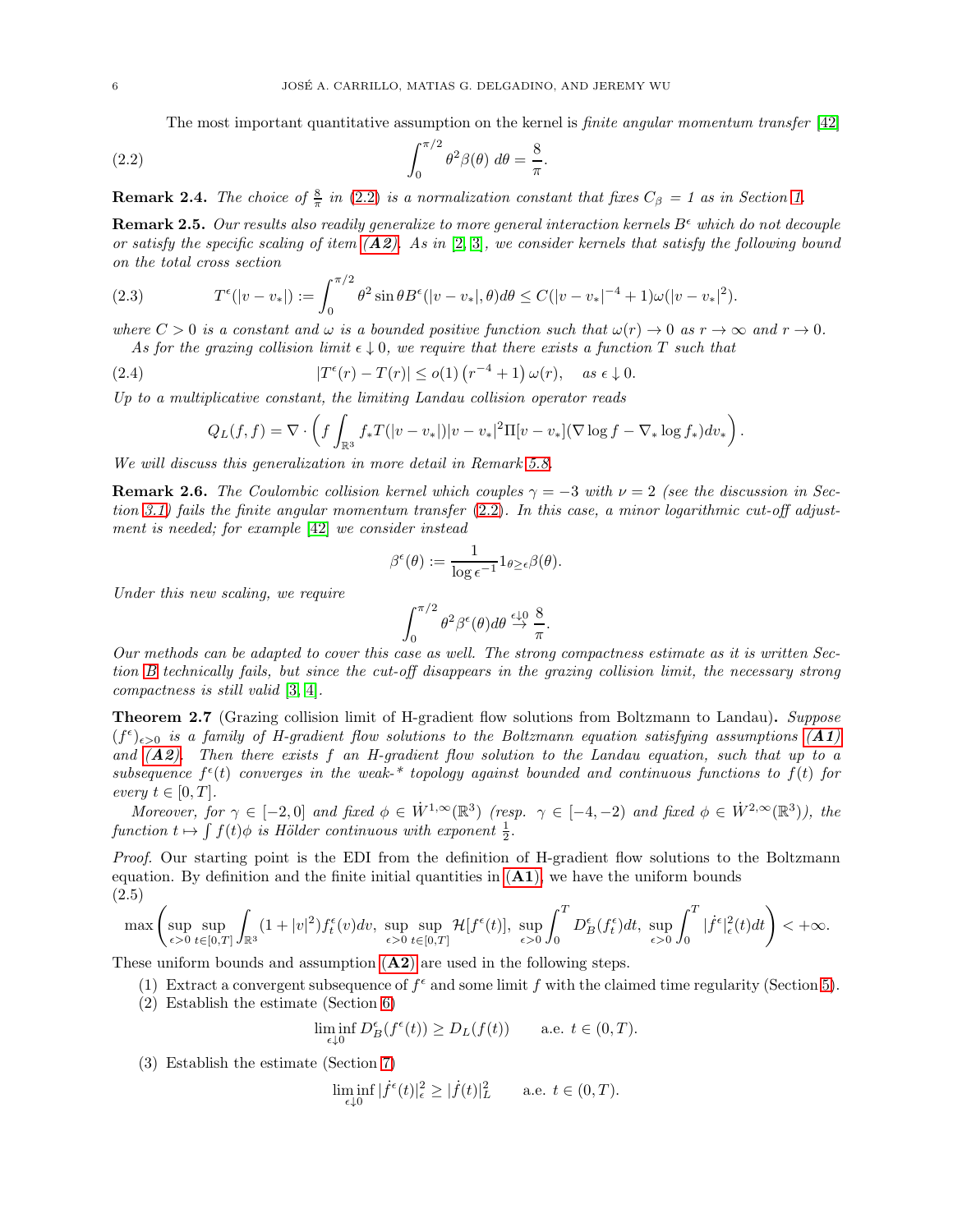<span id="page-6-0"></span>Next, we pass to the limit  $\epsilon \downarrow 0$  in the EDI using ([A1](#page-4-2)), Fatou's Lemma, Step [2,](#page-5-2) Step [3,](#page-5-3) and the lower semi-continuity of  $H$  to obtain

$$
\mathcal{H}[f_0] = \liminf_{\epsilon \downarrow 0} \mathcal{H}[f_0^{\epsilon}] \ge \liminf_{\epsilon \downarrow 0} \mathcal{H}[f^{\epsilon}(t)] + \frac{1}{2} \liminf_{\epsilon \downarrow 0} \int_0^t D_B^{\epsilon}(f^{\epsilon}(s))ds + \frac{1}{2} \liminf_{\epsilon \downarrow 0} \int_0^t |\dot{f}^{\epsilon}|_{\epsilon}^2(s)ds
$$
  

$$
\ge \mathcal{H}[f(t)] + \frac{1}{2} \int_0^t D_L(f(s))ds + \frac{1}{2} \int_0^t |\dot{f}|_L^2(s)ds,
$$

which implies that f is an H-gradient flow solution to Landau.  $\Box$ 

**Remark 2.8.** According to the same second moment and entropy bounds from assumptions  $(A1)$  $(A1)$  $(A1)$  and  $(A2)$  $(A2)$  $(A2)$ , we recover the results in Villani [\[42\]](#page-41-6), that is the convergence from  $f^{\epsilon}$  to f weakly in  $L^p((0,T); L^1(\mathbb{R}^3))$  for every  $1 \leq p \leq +\infty$ . As for the time regularity, we are able to expand the class of test functions to bounded Lipschitz functions for  $\gamma \in [-2,0]$ .

**Remark [2](#page-5-2).9** (Affine Representation). The main idea to showing Step 2 (Section [6\)](#page-23-0) and Step [3](#page-5-3) (Section [7\)](#page-29-0) of the previous proof is to rewrite these expressions in what we will hereafter refer to as affine representation. In the context of optimal transport gradient flows, this method was first utilized by Otto [\[38,](#page-41-14) equation (187)] for the Fisher information. More explicitly, we have the characterization of the Fisher information as

$$
\int_{\mathbb{R}^d} |\nabla \sqrt{f}|^2 = \sup_{\psi \in C_c^{\infty}(\mathbb{R}^d)} \left\{ 2 \int_{\mathbb{R}^d} \nabla \sqrt{f} \cdot \nabla \psi - \int_{\mathbb{R}^d} |\nabla \psi|^2 \right\}.
$$

The left-hand side (quadratic in  $\nabla \sqrt{f}$ ) is equal to a supremum over particular affine expressions of  $\nabla \sqrt{f}$ on the right-hand side. We establish a similar equality for both the dissipations and the metric derivatives. Taking the Landau dissipation for example and denoting the differential operator  $\tilde{\nabla} = |v - v_*|^{1 + \frac{\gamma}{2}} \Pi[v - v_*]$  $v_*$ ]( $\nabla - \nabla_*$ ), we show (Section [6.1.1\)](#page-24-0)

$$
D_L(f) = 2 \iint_{\mathbb{R}^6} |\tilde{\nabla} \sqrt{f f_*}|^2 = \sup_{\psi} \left\{ 4 \iint_{\mathbb{R}^6} (\tilde{\nabla} \sqrt{f f_*}) \cdot \tilde{\nabla} \psi - 2 \iint_{\mathbb{R}^6} |\tilde{\nabla} \psi|^2 \right\}.
$$

The specific set of test functions  $\psi$  for which the supremum is taken will be specified in later sections. We note that we have dropped the differentials in the integrals. To avoid burdensome notation we will do this throughout the paper when the variables of integration are clear.

When the limit f has enough integrability (see Remark [2.2\)](#page-4-3), we can apply the results of  $[15]$  to obtain that the Landau dissipation is a strong upper gradient, see Definition [4.3.](#page-15-1) Following the gradient flow  $\Gamma$ -convergence arguments of Sandier-Serfaty [\[39,](#page-41-0) [41\]](#page-41-1), we can readily show that the solution  $f^{\epsilon}$  converges strongly to  $f$ . This is the content of our next result.

**Corollary 2.10.** Suppose  $(f^{\epsilon})_{\epsilon>0}$  is a family of H-gradient flows (with equality in the EDE [\(1.3\)](#page-3-3)) of the Boltzmann equation in  $t \in [0,T]$  satisfying assumptions  $(A1)$  $(A1)$  $(A1)$  and  $(A2)$  $(A2)$  $(A2)$ . Assume further that  $D_L$  is a strong upper gradient for the limit curve f obtained in Theorem [2.7.](#page-5-0) Then for every  $t \in [0, T]$ , we have

$$
\mathcal{H}[f^{\epsilon}(t)] \stackrel{\epsilon \downarrow 0}{\rightarrow} \mathcal{H}[f(t)].
$$

Moreover, we also obtain

$$
D_B^{\epsilon}(f^{\epsilon}) \to D_L(f), \quad |\dot{f}^{\epsilon}|_{\epsilon}^2 \to |\dot{f}|_L^2, \quad \text{in } L^1_{loc.}(0,T).
$$

Proof. This proof follows the gradient flow Γ-convergence arguments of Sandier-Serfaty [\[39,](#page-41-0) [41\]](#page-41-1). We fix  $t \in [0, T]$ . Repeating the passage to the limit  $\epsilon \downarrow 0$  from the proof of Theorem [2.7,](#page-5-0) we have

$$
\liminf_{\epsilon \downarrow 0} (-\mathcal{H}[f^{\epsilon}(t)]) \ge -\mathcal{H}[f_0] + \frac{1}{2} \int_0^t D_L(f(s)) + |\dot{f}|_L^2(s) ds.
$$

By Young's inequality and the assumption that  $D<sub>L</sub>$  is a strong upper gradient for f, we have

$$
\frac{1}{2} \int_0^t D_L(f(s)) + |\dot{f}|_L^2(s) ds \geq - \int_0^t \sqrt{D_L(f(s))} |\dot{f}|_L(s) ds \geq \mathcal{H}[f_0] - \mathcal{H}[f(t)].
$$

These previous inequalities yield

$$
\liminf_{\epsilon \downarrow 0} -\mathcal{H}[f^{\epsilon}(t)] \geq -\mathcal{H}[f(t)],
$$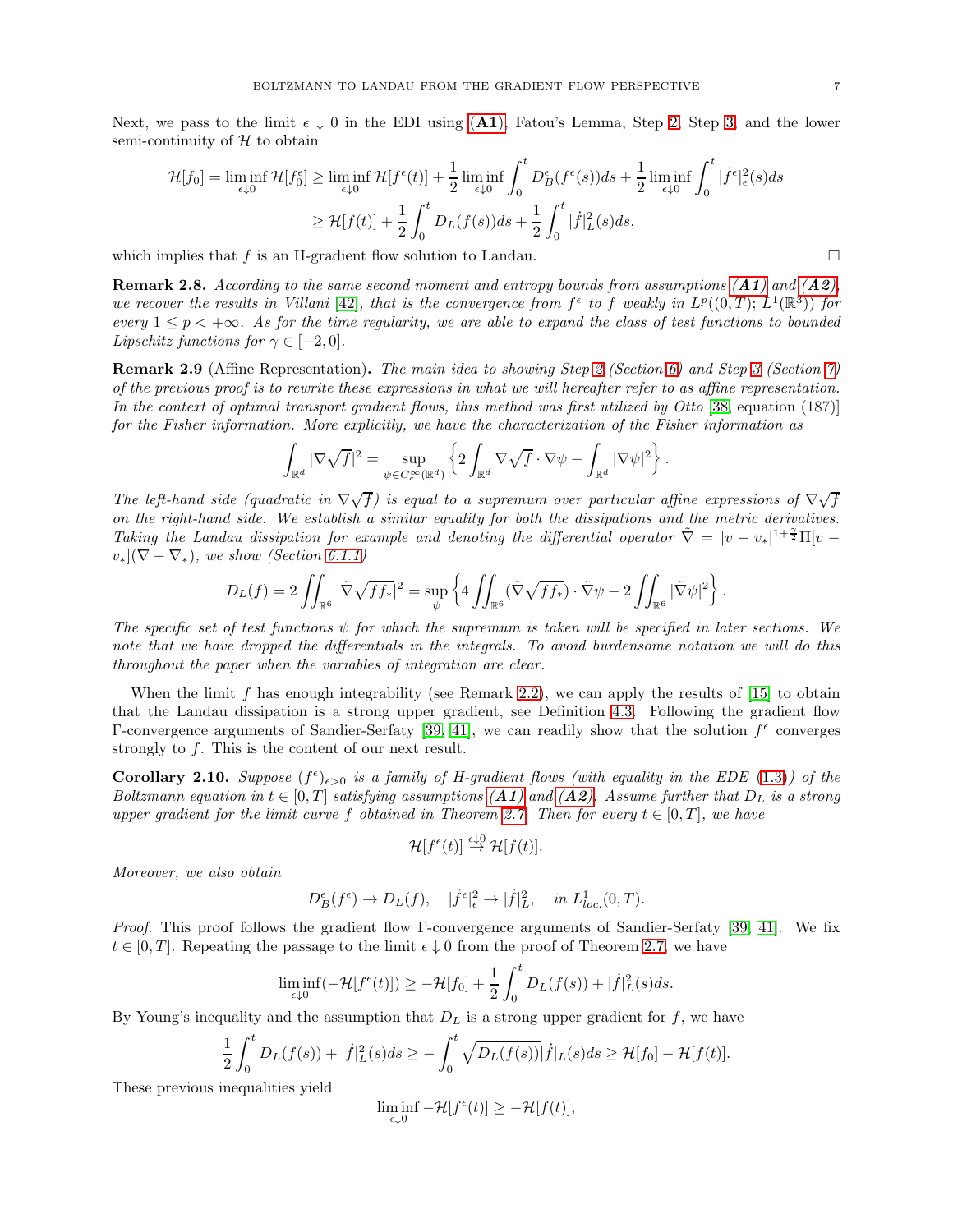<span id="page-7-4"></span>which, together with the lower semi-continuity of  $\mathcal{H}$ , gives the strong convergence  $\mathcal{H}[f^{\epsilon}(t)] \stackrel{\epsilon \downarrow 0}{\rightarrow} \mathcal{H}[f(t)]$ . This forces all of the inequalities to be equalities and the rest of the proof proceeds exactly the same as in [\[39,](#page-41-0) [41\]](#page-41-1).  $\Box$ 

### 3. Notations and formulation of grazing collision limit

<span id="page-7-1"></span>For numbers  $a, b \in \mathbb{R}$  we use the symbol  $a \leq_{\alpha,\beta,\dots} b$  to mean  $a \leq Cb$  for some constant  $C = C(\alpha, \beta, \dots)$ 0. In the case where the dependence of the constant is explicit, we will drop the subscript on ' $\lesssim$ '. We may also write  $a = \mathcal{O}(b)$  to mean  $a \leq b$ . We will use  $a \sim b$  to denote both  $a \leq b$  and  $b \leq a$ . For ease of notation, we will drop the differentials of integration when the variables we are integrating on are evident.

We define the Boltzmann collision operator for a fixed collision kernel B acting on test functions  $\psi$  by

(3.1) 
$$
\langle Q_B(f,f), \psi \rangle := -\frac{1}{4} \iint_{\mathbb{R}^6} \int_{\mathbb{S}^2} [f' f'_* - f f_*] (\psi' + \psi'_* - \psi - \psi_*) B (|v - v_*|, \theta) d\sigma dv_* dv.
$$

The pre-post collision quantities are defined as follows for  $v, v_* \in \mathbb{R}^3$  and  $\sigma \in \mathbb{S}^2$ .

<span id="page-7-3"></span>
$$
k = \frac{v - v_*}{|v - v_*|}, \quad \cos \theta = k \cdot \sigma, \quad v' = \frac{v + v_*}{2} + \frac{|v - v_*|}{2} \sigma, \quad v'_* = \frac{v + v_*}{2} - \frac{|v - v_*|}{2} \sigma.
$$

We shall make precise in Section [3.1](#page-7-0) the typical example of the kernel B since the grazing collision limit comes from the concentration of small  $\theta$  here. In Section [3.2,](#page-8-0) we construct a coordinate system parametrizing  $\sigma \in \mathbb{S}^2$  by  $\theta \in [0, \pi/2]$  and another variable which makes the grazing collision computations more explicit in the rest of this paper. We gather these notations and recall the formal grazing collision computations in Section [3.3](#page-10-0) as an example of many similar computations in this paper.

<span id="page-7-0"></span>3.1. Comments on the assumptions of the kernel. For  $\gamma \in [-4,0), \nu \in (0,2)$ , we recall  $(A2)$  $(A2)$  $(A2)$  where the form of the kernel is

(3.2) 
$$
B(r,\theta)\sin\theta = r^{\gamma}\beta(\theta), \quad \beta(\theta) \gtrsim \theta^{-1-\nu}.
$$

We keep  $\gamma$ ,  $\nu$  decoupled however the physically relevant case [\[42,](#page-41-6) [28\]](#page-41-7) is given by

<span id="page-7-2"></span>
$$
-3 \le \gamma = \frac{s-5}{s-1}, \quad \nu = \frac{2}{s-1}, \quad s \ge 2.
$$

We define the  $\epsilon$ -collision kernel  $B^{\epsilon}$  through the relation in [\(3.2\)](#page-7-2) where  $\beta$  is extended to  $(0, +\infty)$  by zero and we consider

$$
\beta^{\epsilon}(\theta) = \frac{\pi^3}{\epsilon^3} \beta\left(\frac{\pi\theta}{\epsilon}\right), \quad \theta \in (0, \epsilon/2).
$$

**Remark 3.1.** The finite angular momentum transfer  $(2.2)$  is minimal for a mathematical theory  $[42, 3, 2]$  $[42, 3, 2]$  $[42, 3, 2]$ in the non-cutoff Boltzmann equation.

• Clearly, the scaling power of  $\epsilon$  localizes the singularity in  $\beta^{\epsilon}$  around  $\theta = 0$ . As well, the choice of  $\epsilon^{-3}$  preserves [\(2.2\)](#page-5-1) so that

$$
\int_0^{\epsilon/2} \theta^2 \beta^{\epsilon}(\theta) d\theta = \int_0^{\pi/2} \theta^2 \beta(\theta) d\theta = \frac{8}{\pi}, \quad \forall \epsilon > 0.
$$

• The strong form of the Landau collision operator  $Q_L(f, f)$  is a second-order derivative on f while, at first glance,  $Q_{B}^{\epsilon}(f, f)$  evaluates no derivatives of f. The finite angular moment transfer allows the interpretation of  $Q_B^{\epsilon}$  as a **second-order difference quotient "in the angular direction"** [\[2,](#page-40-9) [3\]](#page-40-7) on  $f^{\epsilon}$ .

We will denote quantities with sub or superscript  $B$  meaning that the choice of collision kernel is arbitrary modulo [\(2.2\)](#page-5-1). Quantities with sub or superscript  $\epsilon$  will be in specific reference to the  $\epsilon$ -collision kernel  $B^{\epsilon}$ described above. Based on these notations, we record for reference the most physically relevant parameters

|            |   |  | $(\theta) \stackrel{\theta \downarrow 0}{\sim} \theta^{-1-\nu}$ |
|------------|---|--|-----------------------------------------------------------------|
| Maxwellian | 5 |  |                                                                 |
| Coulomb    |   |  |                                                                 |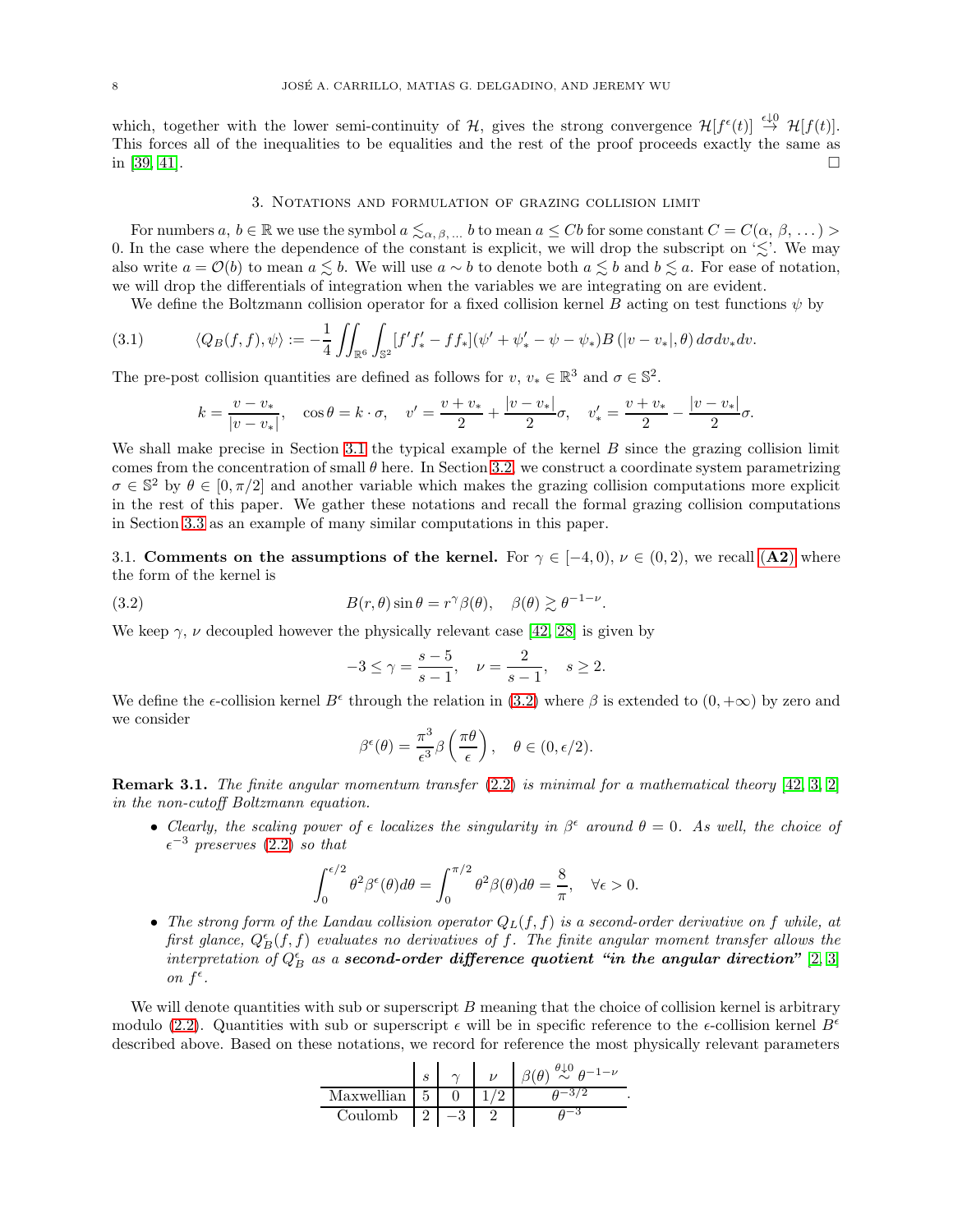<span id="page-8-2"></span>In all these examples mentioned, notice that the following lack of integrability always holds

$$
\int_0^{\pi/2} \beta(\theta) d\theta = +\infty.
$$

<span id="page-8-0"></span>This can be interpreted as an 'affluence of grazing collisions' [\[26,](#page-41-9) [27\]](#page-41-8).

3.2. Spherical coordinates. According to  $\cos \theta = k \cdot \sigma$ , we describe the construction of a new coordinate system for which  $\sigma \in \mathbb{S}^2$  can be parameterized by  $(\theta, \phi) \in [0, \pi/2] \times [0, 2\pi]$  where  $\theta$  is the polar angle and  $\phi$  is the azimuthal angle. In terms of the integration, this allows us to write the change of variables formula

$$
\int_{\mathbb{S}^2} d\sigma = \int_0^{\pi/2} d\theta \sin \theta \int_0^{2\pi} d\phi,
$$

so that the concentrated scaling  $\theta \sim \epsilon$  is easier to treat. As we shall see, these coordinates allow to identify different mechanisms in the grazing collision limit. The average over the azimuthal angle  $\phi$  induces the second-order differentiation in the orthogonal direction of  $v - v_*$  seen in the Landau operator while the integration over the polar angle  $\theta$  treats the singular kernal  $\beta(\theta)$ .

Without loss of generality, we can assume  $B(|z|, \cdot)$  is supported in  $[0, \pi/2]$  due to standard symmetrising. This is because any configuration of pre-post collision velocities for  $\theta \in [\pi/2, \pi]$  corresponds to  $\theta - \pi/2 \in$ [0,  $\pi/2$ ] when switching  $v \leftrightarrow v_*$ , see Figure [1.](#page-8-1)



<span id="page-8-1"></span>FIGURE 1. Geometry of elastic collision in  $\sigma$ -representation.

That the mid-point/momentum of the velocities is conserved is a consequence of only considering elastic collisions

$$
\frac{v + v_*}{2} = \frac{v' + v'_*}{2}.
$$

Let us refer to the plane spanned by  $\sigma$  and k by  $P_{k, \sigma}$ . So Figure [1](#page-8-1) gives a perspective of  $P_{k, \sigma}$  with its normal vector coming directly out of the page. Consider the line obtained by  $P_{k,\sigma} \cap \{k\}^{\perp}$ . Upon intersection with  $\mathbb{S}^2$  (centred at  $\frac{v+v_*}{2}$ ), this line reduces to two vectors which differ by a sign;  $\mathbb{S}^2 \cap P_{k,\sigma} \cap \{k\}^{\perp} = \{p_1, p_2\}$ where  $p_1 = -p_2$  and we assign  $p = p_1$  the '+' choice in the decomposition

$$
\sigma = \cos \theta \, k + \sin \theta \, p.
$$

Note this is nothing but the orthogonal decomposition of  $\sigma$  with respect to k and  $\{k\}^{\perp}$ . In general, we will abuse notation for this coordinate transformation by referring to  $\mathbb{S}^2 \simeq \partial B_1(\frac{v+v_*}{2})$ . We also introduce the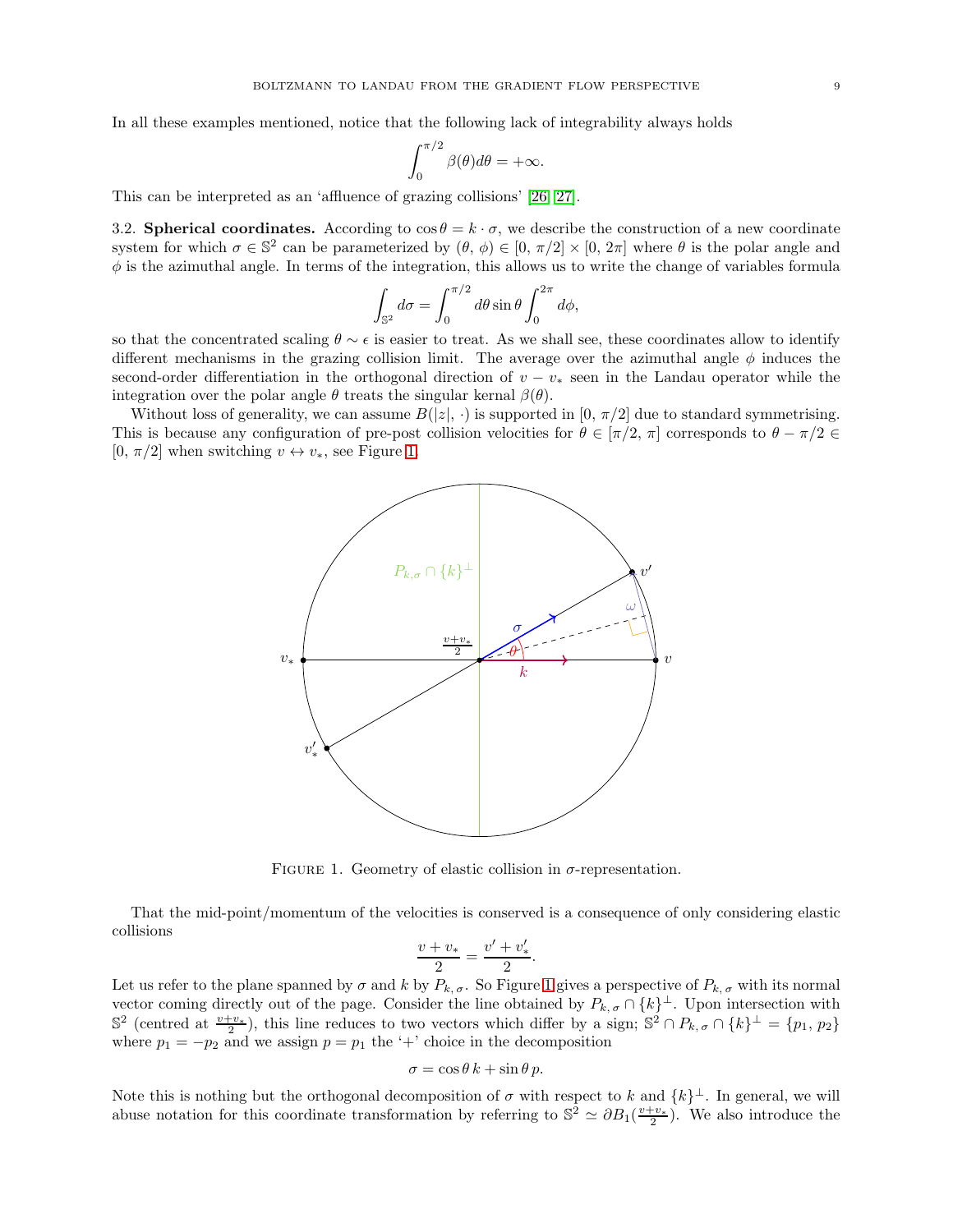following notation which is drawn in Figure [3](#page-10-1)

$$
\mathbb{S}_{k^{\perp}}^{1} := \mathbb{S}^{2} \cap \{k\}^{\perp} \simeq \mathbb{S}^{1}.
$$

A three-dimensional perspective of Figure [1](#page-8-1) is depicted in Figure [2.](#page-9-0)



<span id="page-9-0"></span>FIGURE 2. Three-dimensional perspective of  $\mathbb{S}^2$  with the plane spanned by  $k, \sigma$  given by  $P_{k,\sigma}$ .

We introduce one final parameterisation for p, see Figure [3.](#page-10-1) Consider fixed k and  $\theta \in [0, \pi/2]$ , and distinct  $\sigma_1, \sigma_2 \in \mathbb{S}^2$  such that

$$
\cos \theta = k \cdot \sigma_i, \quad i = 1, 2.
$$

Following the construction described earlier, this uniquely defines  $p_i \in \mathbb{S}^2 \cap P_{k, \sigma_i} \cap \{k\}^{\perp}$  such that

$$
\sigma_i = \cos \theta \, k + \sin \theta \, p_i, \quad i = 1, 2.
$$

Notice that both  $p_1, p_2 \in \mathbb{S}_{k^{\perp}}^1$ . Thus, given orthonormal vectors  $\{h, i\} \subset \mathbb{S}_{k^{\perp}}^1$ , we can express  $p = \cos \phi h + \sin \phi i$ , for some  $\phi \in [0, 2\pi]$ .

This leads to the following change of variables; given  $k \in \mathbb{S}^2$  (determined by  $v, v_* \in \mathbb{R}^3$ ), we have

$$
\int_{\mathbb{S}^2} d\sigma = \int_0^{\pi/2} d\theta \sin \theta \int_{\mathbb{S}^1_{k\perp}} dp = \int_0^{\pi/2} d\theta \sin \theta \int_0^{2\pi} d\phi.
$$

We shall refer to both changes of variables to  $(\theta, p)$  and  $(\theta, \phi)$  as spherical coordinates. With these notations, we will also use the following expressions for the post-collision velocities as perturbations of the pre-collision velocities

$$
v' = v + \frac{1}{2}|v - v_*|(\sigma - k)
$$
  

$$
v'_* = v_* - \frac{1}{2}|v - v_*|(\sigma - k).
$$

The post-collision velocity expressions in this form are especially useful in the grazing collision limit  $|\sigma-k| \to$  $0$  (see  $(3.6)$ ). Using the spherical coordinate system described, we have

<span id="page-9-1"></span>(3.3) 
$$
\sigma = \cos \theta k + \sin \theta p,
$$

$$
v' = v - \frac{1}{2} |v - v_*| (1 - \cos \theta) k + \frac{1}{2} |v - v_*| \sin \theta p,
$$

$$
v'_* = v_* + \frac{1}{2} |v - v_*| (1 - \cos \theta) k - \frac{1}{2} |v - v_*| \sin \theta p.
$$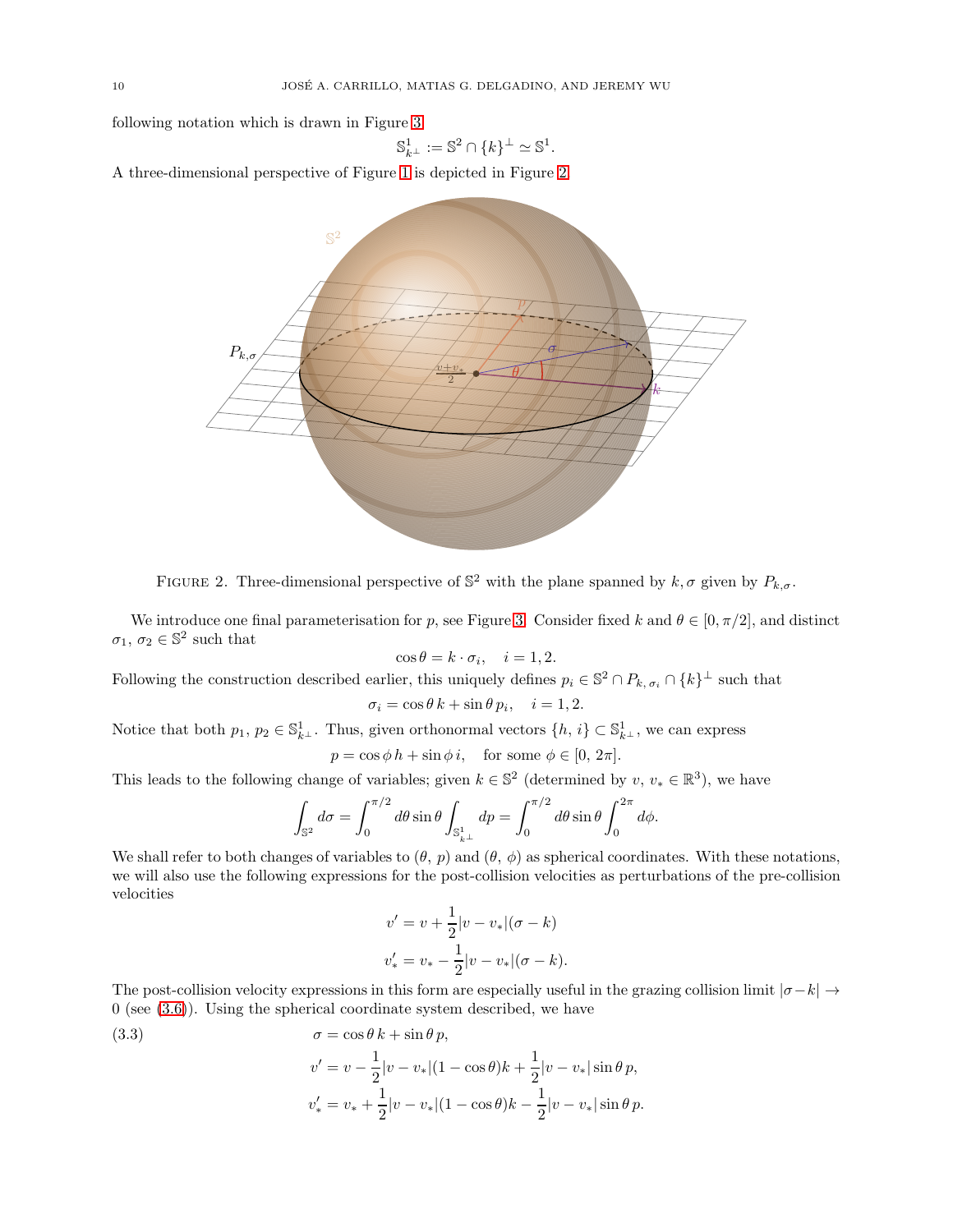<span id="page-10-6"></span>Thus, in spherical coordinates, an equivalent form of [\(3.1\)](#page-7-3) is

<span id="page-10-3"></span>
$$
(3.4) \qquad \langle Q(f,f),\psi\rangle = -\frac{1}{4} \iint_{\mathbb{R}^6} \int_{\theta=0}^{\pi/2} \int_{\mathbb{S}_{k\perp}^1} [f'f'_* - ff_*](\psi' + \psi'_* - \psi - \psi_*) B(|v - v_*|, \theta) \sin \theta \, dp d\theta dv_* dv.
$$



<span id="page-10-4"></span><span id="page-10-1"></span>FIGURE 3. Different configurations of  $\sigma_i$ ,  $p_i$  for  $i = 1, 2$  given fixed  $k, \theta$  such that  $\cos \theta = k \cdot \sigma_i$ .

The general principle we want to fix is that the grazing collision limit is more easily treated in the spherical coordinate representation of [\(3.4\)](#page-10-3). We notice the identity

(3.5) 
$$
|\sigma - k|^2 = 2(1 - k \cdot \sigma) = 2(1 - \cos \theta)
$$

which leads to the following useful estimates

(3.6) 
$$
\theta^2 \lesssim 1 - \cos \theta \lesssim 1 - k \cdot \sigma \lesssim |\sigma - k|^2 \lesssim \theta^2.
$$

More precisely, we recall

<span id="page-10-5"></span>(3.7) 
$$
\frac{2}{\pi^2} \theta^2 \le 1 - \cos \theta \le \frac{1}{2} \theta^2, \quad \theta \in [0, \pi],
$$

$$
\frac{2}{\pi} \theta \le \sin \theta \le \theta, \quad \theta \in [0, \pi/2].
$$

Remark 3.2. Using [\(3.6\)](#page-10-2) and the spherical coordinate transformation we just described, the finite angular momentum transfer  $(2.2)$  can be equivalently expressed as

<span id="page-10-2"></span>
$$
\int_{\mathbb{S}^2} (1 - k \cdot \sigma) b(\cos^{-1}(k \cdot \sigma)) d\sigma < +\infty, \quad b(\theta) = \sin \theta \beta(\theta).
$$

<span id="page-10-0"></span>This notation is sometimes used for example in [\[2\]](#page-40-9).

3.3. The formal grazing collision limit. We dedicate this subsection to sketching the grazing collision limit while familiarizing the various notations that we will use throughout this paper. The sketch of the grazing collision limit is in Lemma [3.3,](#page-11-0) which relies on some technical results (Lemmas [3.4–](#page-12-0)[3.6\)](#page-14-0) which are postponed until after the sketch of the proof. Following Erbar's convention [\[25\]](#page-41-4), for a function  $\psi : \mathbb{R}^3 \to \mathbb{R}$ we define the discrete gradient operator

$$
\bar{\nabla}\psi(v, v_*, \sigma) := \psi(v') + \psi(v'_*) - \psi(v) - \psi(v_*).
$$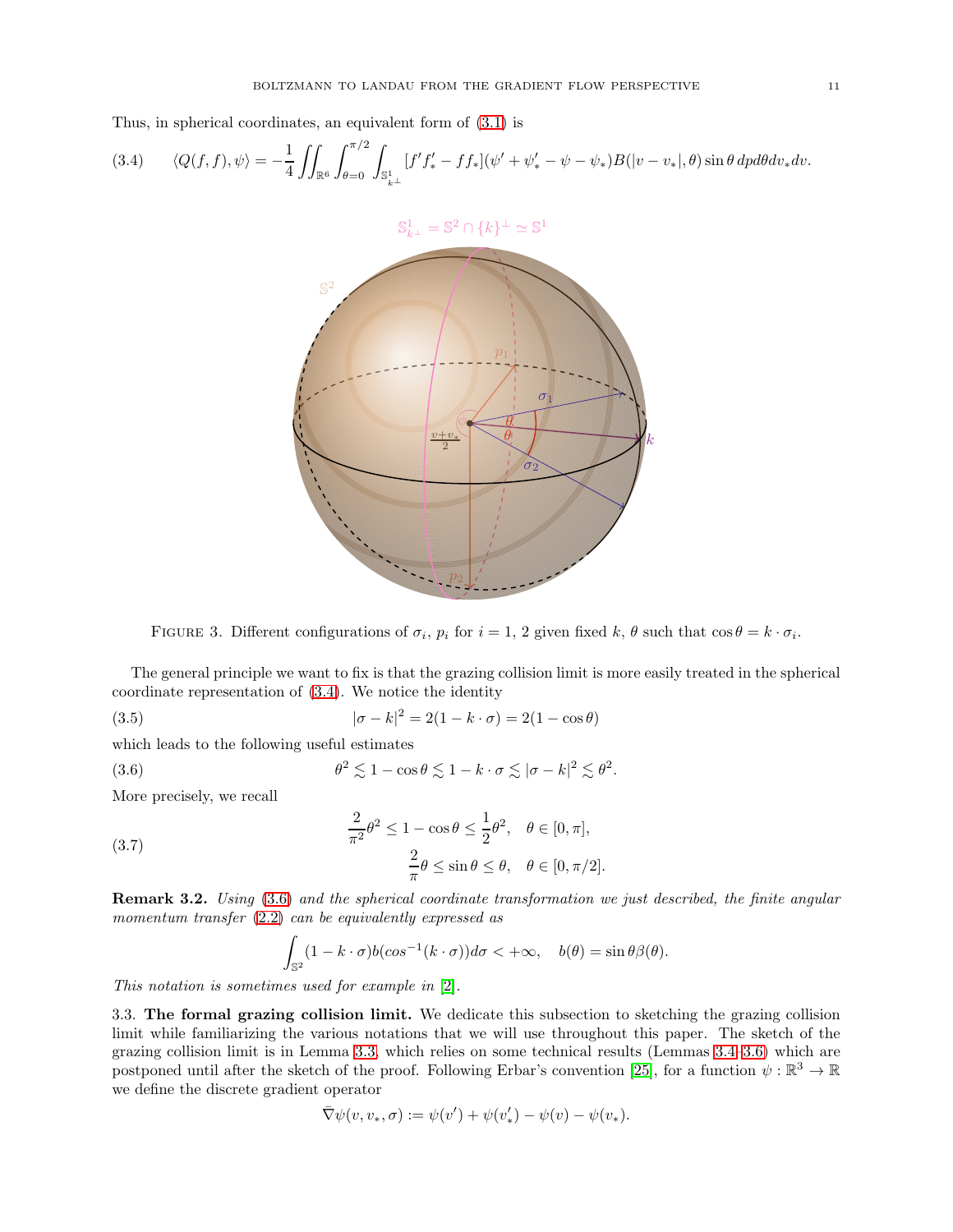<span id="page-11-6"></span>To compress some expressions further, we extend Erbar's discrete gradient to functions  $\psi : (v, v_*) \in \mathbb{R}^6 \mapsto$  $\psi(v, v_*) \in \mathbb{R}$  by

$$
\nabla \psi(v, v_*, \sigma) := \psi(v', v'_*) + \psi(v'_*, v') - \psi(v, v_*) - \psi(v_*, v).
$$

In this way, the action of  $Q^\epsilon_B(f,f)$  on test functions  $\psi$  reads either

<span id="page-11-5"></span>(3.8) 
$$
\langle Q_B^{\epsilon}(f,f),\psi\rangle = -\frac{1}{8} \iint_{\mathbb{R}^6} \int_{\mathbb{S}^2} [\bar{\nabla}(f f_*)][\bar{\nabla}\psi] B^{\epsilon}(|v-v_*|,\theta) d\sigma dv_* dv,
$$

<span id="page-11-4"></span>(3.9) 
$$
= \frac{1}{2} \iint_{\mathbb{R}^6} f f_* \int_{\mathbb{S}^2} \bar{\nabla} \psi B^{\epsilon} d\sigma dv_* dv,
$$

where the second expression stems from changing variables in the pre-post collision velocities from  $(3.1)$ . We define the Landau collision operator  $Q_L(f, f)$  acting on test functions  $\psi$  by

<span id="page-11-1"></span>
$$
(3.10) \qquad \langle Q_L(f,f),\psi\rangle := -\frac{1}{2}\iint_{\mathbb{R}^6} |v-v_*|^{2+\gamma} [(\nabla - \nabla_*)(ff_*)]^T \Pi[v-v_*](\nabla \psi - \nabla_* \psi_*) dv_* dv.
$$

Following and extending the notation in [\[15\]](#page-40-3), for functions  $\psi(v)$  and  $\psi(v, v_*)$ , we define the operators

$$
\tilde{\nabla}\psi(v,v_*) := |v - v_*|^{1+\frac{\gamma}{2}} \Pi[v - v_*] (\nabla \psi(v) - \nabla \psi(v_*)),
$$
  

$$
\tilde{\nabla}\psi(v,v_*) := |v - v_*|^{1+\frac{\gamma}{2}} \Pi[v - v_*] (\nabla - \nabla_*) \psi(v,v_*).
$$

This leads to the abbreviation of [\(3.10\)](#page-11-1) for  $Q_L(f, f)$  acting on test functions  $\psi$  by either

<span id="page-11-3"></span>(3.11) 
$$
\langle Q_L(f,f), \psi \rangle = -\frac{1}{2} \iint_{\mathbb{R}^6} [\tilde{\nabla}(f f_*)]^T \tilde{\nabla} \psi \, dv_* dv,
$$

<span id="page-11-2"></span>(3.12) 
$$
= \frac{1}{2} \iint_{\mathbb{R}^6} f f_* \tilde{\nabla} \cdot \tilde{\nabla} \psi \, dv_* dv.
$$

[\(3.12\)](#page-11-2) is formally obtained by integrating by parts  $\tilde{\nabla}$  from [\(3.11\)](#page-11-3). The operator  $\tilde{\nabla}$  is notation for the adjoint to  $\tilde{\nabla}$  meaning that for a vector field  $A(v, v_*) \in \mathbb{R}^3$ , it reads

$$
[\tilde{\nabla} \cdot A](v, v_*) := (\nabla - \nabla_*) \cdot (\Pi[v - v_*]|v - v_*|^{1 + \frac{\gamma}{2}} A(v, v_*)).
$$

To be explicit,  $\tilde{\nabla} \cdot \tilde{\nabla} \psi$  should just be thought of as notation for

$$
\tilde{\nabla} \cdot \tilde{\nabla} \psi = |v - v_*|^{2+\gamma} (\nabla - \nabla_*)(\Pi[v - v_*](\nabla - \nabla_*)\psi),
$$

<span id="page-11-0"></span>where we have used that  $(\nabla - \nabla_*)|v - v_*| \perp \Pi[v - v_*].$ 

**Lemma 3.3** (Formal Grazing Collision Limit). For fixed sufficiently smooth f,  $\psi$  we have

$$
\langle Q_B^{\epsilon}(f,f),\psi\rangle \stackrel{\epsilon \downarrow 0}{\rightarrow} \langle Q_L(f,f),\psi\rangle.
$$

Sketch of the proof. We work at the level of  $(3.9)$  converging to  $(3.12)$ . We change variables to spherical coordinates while factoring  $B^{\epsilon}$  into its kinetic and angular parts,  $B^{\epsilon}(v-v_*,\theta) \sin \theta = |v-v_*|^{\gamma} \beta^{\epsilon}(\theta);$ 

$$
\langle Q_E^{\epsilon}(f,f),\psi\rangle = \frac{1}{2} \iint_{\mathbb{R}^6} f f_* |v - v_*|^{\gamma} \int_{\theta=0}^{\epsilon/2} \beta^{\epsilon}(\theta) \int_{\mathbb{S}^1_{k\perp}} \bar{\nabla}\psi \, dp d\theta dv_* dv
$$
  
= 
$$
-\frac{\pi^2}{2} \iint_{\mathbb{R}^6} f f_* |v - v_*|^{\gamma} \int_{\chi=0}^{\pi/2} \beta(\chi) \frac{1}{\epsilon^2} \int_{\mathbb{S}^1_{k\perp}} \bar{\nabla}\psi \, dp d\chi dv_* dv.
$$

The last line involves the rescaling of  $\theta = \epsilon \chi/\pi$ . According to Lemma [3.6](#page-14-0) (in the particular case of functions  $\psi = \psi(v)$ , we have

$$
\frac{1}{\epsilon^2 \chi^2} \int_{\mathbb{S}^1_{k\perp}} \bar{\nabla} \psi \, dp \stackrel{\epsilon \downarrow 0}{\rightarrow} \frac{1}{8\pi} (\nabla - \nabla_*) \cdot \left[ |v - v_*|^2 \Pi [v - v_*] (\nabla \psi - \nabla_* \psi_*) \right].
$$

Returning to the computations, the formal passage of the limit  $\epsilon \downarrow 0$  inside the integral gives

$$
\langle Q_B^{\epsilon}(f, f_*) , \psi \rangle \stackrel{\epsilon \downarrow 0}{\rightarrow} \frac{\pi}{16} \iint_{\mathbb{R}^6} f f_* |v - v_*|^{2+\gamma} \left( \int_0^{\pi/2} \chi^2 \beta(\chi) d\chi \right) (\nabla - \nabla_*) \cdot [\Pi[v - v_*](\nabla - \nabla_*) \psi] dv_* dv
$$
  
= 
$$
\frac{1}{2} \iint_{\mathbb{R}^6} f f_* |v - v_*|^{2+\gamma} (\nabla - \nabla_*) \cdot [\Pi[v - v_*](\nabla - \nabla_*) \psi] dv_* dv,
$$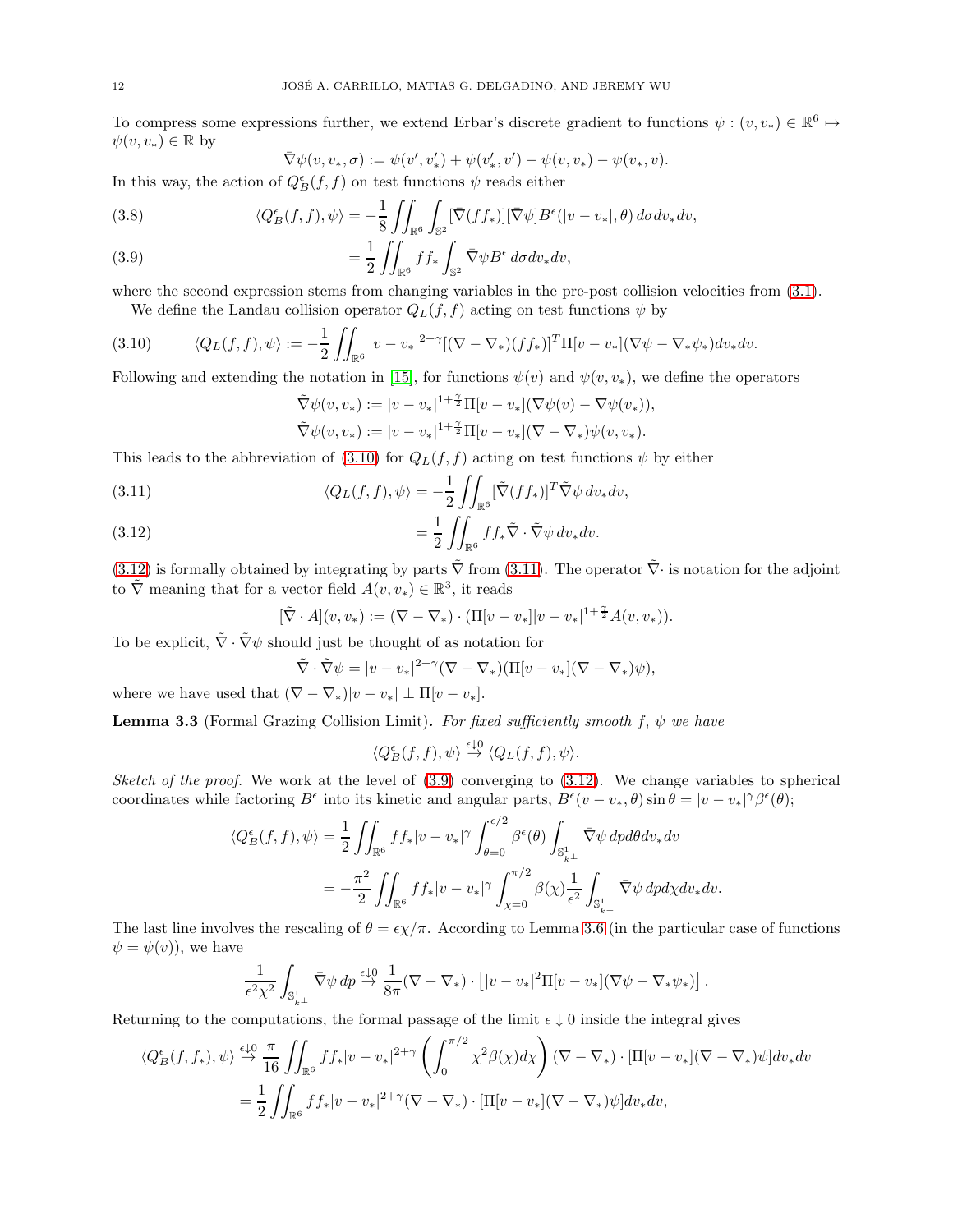<span id="page-12-2"></span>where the last line follows from Lemma [A.4](#page-32-1) and we have used the finite angular momentum transfer [\(2.2\)](#page-5-1) with the normalization  $C_{\beta} = \frac{\pi}{8} \int_0^{\frac{\pi}{2}} \chi^2 \beta(\chi) d\chi = 1$ . Notationally, we recognize  $\tilde{\nabla} \cdot \tilde{\nabla} \psi$  in the integrand.

We invite the reader to (formally) verify the same passage of the grazing collision limit starting from the 'first order' formulations of the collision operators; [\(3.8\)](#page-11-5) converging to [\(3.11\)](#page-11-3). We reiterate from this proof that the averaged quantity  $\int_{S^1_{k^\perp}} \bar{\nabla} \psi \, dp$  behaves like a second order derivative of  $\psi$  which we shall make precise in Lemma [3.6.](#page-14-0) Consequently, the term to control is the angular momentum transfer  $(2.2)$ . Furthermore, this approach involves **no derivatives of**  $f$  and is even amenable to weak-strong convergence pairs  $(f^{\epsilon}, \int_{\mathbb{S}^1_{+}} \bar{\nabla} \psi B \, dp) \rightarrow (f, \tilde{\nabla} \cdot \tilde{\nabla} \psi)$  which we will exploit later on. By weak-strong convergence, we mean that  $f^{\epsilon}$  converges to f weakly whereas we shall consider sufficiently smooth fixed  $\psi$  so that  $\int_{\mathbb{S}^1_{k^\perp}} \bar{\nabla} \psi B \, dp$ converges strongly to  $\tilde{\nabla} \cdot \tilde{\nabla} \psi$ .

We now provide the supplementary estimates that prove  $\overline{\nabla} \stackrel{\epsilon \downarrow 0}{\rightarrow} \overline{\nabla}$  which we already used in the proof of Lemma [3.3.](#page-11-0) Given the notation with  $\overline{\nabla}$ ,  $\tilde{\nabla}$  we consider the more general case for these operators acting on functions  $\psi(v, v_*)$  which will be used later; the specific case of functions of a single variable  $\psi = \psi(v)$ follows as a corollary. To better facilitate this, let us consider the following classical volume-preserving change of variables to momentum and relative velocity coordinates also considered by Bobylev [\[13\]](#page-40-21) and Villani [\[42\]](#page-41-6), for instance. Define

$$
x = \frac{v - v_*}{2}, \quad y = \frac{v + v_*}{2},
$$

and we also note in particular that  $k = x/|x|$  which gives  $\sigma - k = \sigma - \frac{x}{|x|}$ . Recalling the definitions of the post-collision velocities, for fixed  $\sigma \in \mathbb{S}^2$ , this leads to

$$
\begin{cases}\nv' &= y + |x|\sigma \\
v'_* &= y - |x|\sigma\n\end{cases} \implies x' = |x|\sigma, \quad y' = y.
$$

Moreover, the differentiation in  $\tilde{\nabla}$  really only sees the x direction in the sense that  $\nabla_v - \nabla_{v_*} = \nabla_x$ . Thus, abusing notation, we can write

<span id="page-12-1"></span>(3.13) 
$$
\overline{\nabla}\psi(x,y) = \psi(|x|\sigma,y) + \psi(-|x|\sigma,y) - \psi(x,y) - \psi(-x,y), \quad \widetilde{\nabla}\psi = |2x|^{1+\frac{\gamma}{2}}\Pi[x]\nabla_x\psi(x,y),
$$

<span id="page-12-0"></span>where we have identified  $\psi = \psi(v, v_*) = \psi(x, y)$ . Using this change of variables, we can prove

**Lemma 3.4** (Estimates for  $\overline{\nabla}\psi$  adapted from [\[42\]](#page-41-6)). Fix  $\psi \in C_c^{\infty}(\mathbb{R}^6)$ , we have the first order estimate in x and  $\sigma - k$ 

$$
|\bar{\nabla}\psi| \leq Lip_x(\psi)|2x||\sigma - k|,
$$

the second order estimate in x but still first order in  $\sigma - k$ 

$$
|\bar{\nabla}\psi| \leq \|D_x^2\psi\|_{L^\infty} |2x|^2 |\sigma - k|.
$$

By averaging over the circle  $p \in \mathbb{S}^1_{k^{\perp}}$ , we can obtain a second order estimate in  $\sigma - k$ 

$$
\left|\frac{1}{2\pi}\int_{\mathbb{S}^1_{k\perp}} \bar{\nabla}\psi \, dp\right| \leq \|D_x^2\psi\|_{L^\infty} |2x|^2 |\sigma - k|^2,
$$

where the geometric meaning of  $\mathbb{S}^1_{k^{\perp}}$  and p given k and  $\sigma$  are from Figures [1](#page-8-1)-3.

Proof. We use [\(3.13\)](#page-12-1) and the Fundamental Theorem of Calculus to write

$$
\begin{aligned} \nabla \psi &= \psi(|x|\sigma) + \psi(-|x|\sigma) - \psi(x) - \psi(-x) \\ \n&= \int_0^1 \frac{d}{dt} \left\{ \psi(t|x|\sigma + (1-t)x) + \psi(-[t|x|\sigma + (1-t)x]) \right\} dt \\ \n&= (|x|\sigma - x) \cdot \int_0^1 \nabla_x \psi(t|x|\sigma + (1-t)x) - \nabla_x \psi(-[t|x|\sigma + (1-t)x]) dt. \n\end{aligned}
$$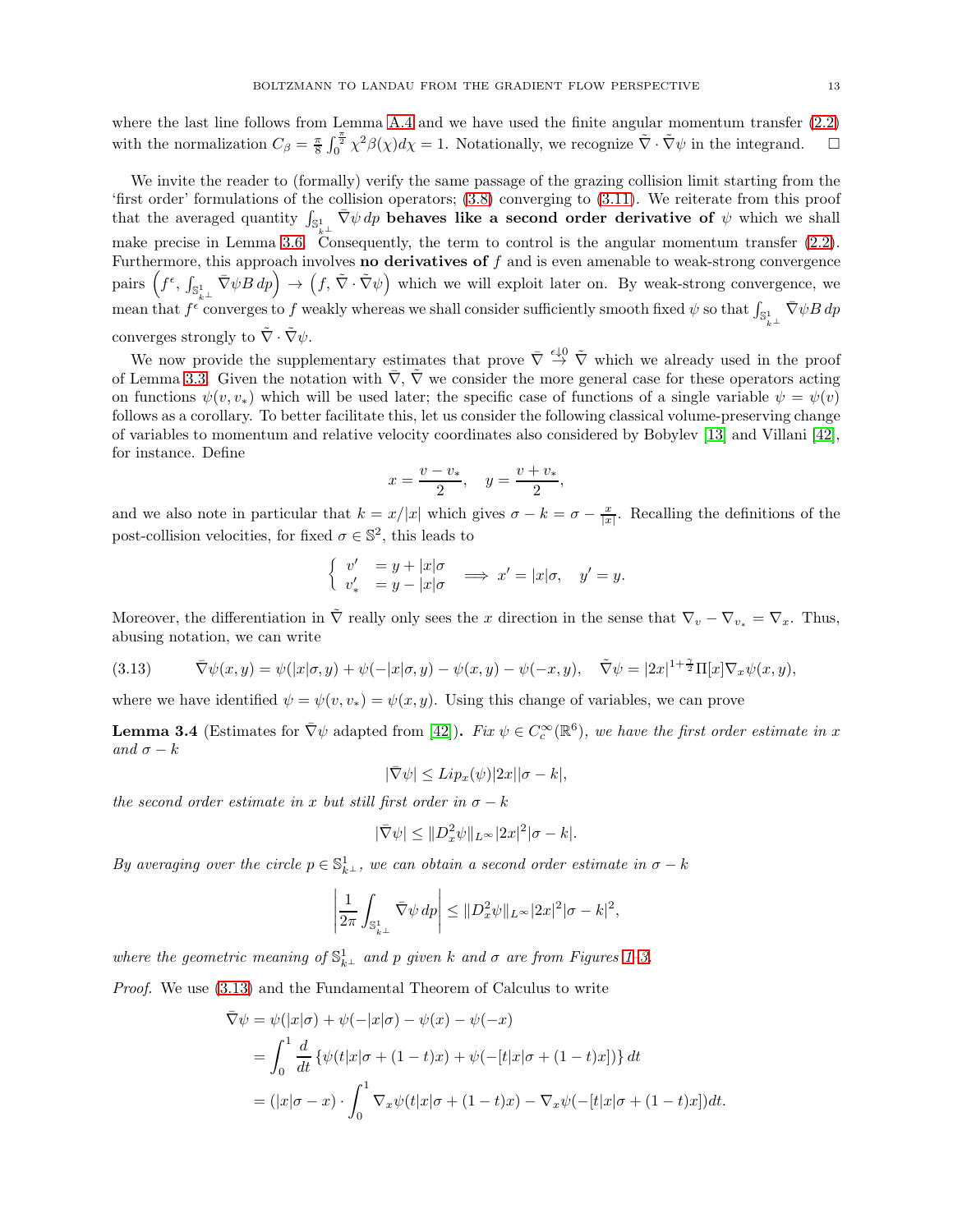The first estimate is directly obtained from here. For the second estimate, we continue by using Taylor's formula to replace

$$
\nabla_x \psi(t|x|\sigma + (1-t)x) = \nabla_x \psi(x) + t(|x|\sigma - x) \cdot \int_0^1 D_x^2 \psi(s[t|x|\sigma + (1-t)x] + (1-s)x)ds,
$$
  

$$
\nabla_x \psi(-[t|x|\sigma + (1-t)x]) = \nabla_x \psi(-x) - t(|x|\sigma - x) \cdot \int_0^1 D_x^2 \psi(-\{s[t|x|\sigma + (1-t)x] + (1-s)x\})ds.
$$

Thus, we have

<span id="page-13-0"></span>
$$
(\mathbf{3.14})
$$
\n
$$
\nabla \psi = |x|(\sigma - k) \cdot (\nabla_x \psi(x) - \nabla_x \psi(-x))
$$
\n
$$
+ |x|^2 (\sigma - k) \otimes (\sigma - k):
$$
\n
$$
\vdots \underbrace{\int_0^1 t \int_0^1 D_x^2 \psi(s[t|x|\sigma + (1-t)x] + (1-s)x) + D_x^2 \psi(-\{s[t|x|\sigma + (1-t)x] + (1-s)x\}) ds dt}_{\leq ||D_x^2 \psi||_{L^{\infty}}}
$$

The second term is bounded by  $||D_x^2 \psi||_{L^\infty} |x|^2 |\sigma - k|^2 \leq 2||D_x^2 \psi||_{L^\infty} |x|^2 |\sigma - k|$  (recalling  $|\sigma - k|^2 = 2(1 - \cos \theta)$ ) and we have restricted  $\theta \in [0, \pi/2]$  which gives the right contribution for the second estimate. Thus, it suffices to look at the first term which yields the right estimate after an application of the Mean Value Theorem.

Finally, for the third estimate which improves the order with respect to  $\sigma - k$ , we take the average of [\(3.14\)](#page-13-0) over  $\mathbb{S}_{k^{\perp}}^1$ . Again, the second term is bounded in the right way ( $\sigma - k$  depends on p, but  $|\sigma - k|$  does not), so we only focus on the first term

$$
\frac{1}{2\pi} \int_{\mathbb{S}^1_{k^\perp}} |x| (\sigma - k) \cdot (\nabla_x \psi(x) - \nabla_x \psi(-x)) dp = \frac{|x|}{2\pi} \int_{\mathbb{S}^1_{k^\perp}} ((\cos \theta - 1)k + \sin \theta p) \cdot (N_k k + N_p p) dp
$$

$$
= \frac{|x|}{2\pi} \int_{\mathbb{S}^1_{k^\perp}} (\cos \theta - 1) N_k + \sin \theta N_p dp.
$$

where we have decomposed the vectors in the inner product under this geometry, see  $(3.3)$ , as

$$
N_k = (\nabla_x \psi(x) - \nabla_x \psi(-x)) \cdot k, \quad N_p = (\nabla_x \psi(x) - \nabla_x \psi(-x)) \cdot p.
$$

Continuing, notice that the  $N_p$  term is a linear combination of cos  $\phi$  and sin  $\phi$  ( $\phi$  being the azimuthal angle in Figure [3\)](#page-10-1) and that the integral can be written as

$$
\int_{\mathbb{S}^1_{k^\perp}} dp = \int_0^{2\pi} d\phi.
$$

Hence, the second term integrates to zero and we focus on the first term. The Mean Value Theorem gives  $|N_k| = |k \cdot (\nabla_x \psi(x) - \nabla_x \psi(-x))| \leq |2x| \|D_x^2 \psi\|_{L^\infty}$  which yields

$$
\left| \frac{|x|}{2\pi} \int_{\mathbb{S}_{k\perp}^1} (\sigma - k) \cdot (\nabla_x \psi(x) - \nabla_x \psi(-x)) dp \right| \leq 2|x|^2 \| D_x^2 \psi \|_{L^\infty} |1 - \cos \theta| = \| D_x^2 \psi \|_{L^\infty} |x|^2 |\sigma - k|^2.
$$

<span id="page-13-1"></span>**Lemma 3.5** (Behaviour of  $\bar{\nabla}\psi/\epsilon$ ). Under the previous notations, for  $\psi \in C_c^{\infty}(\mathbb{R}^6)$ ,  $\epsilon > 0$ ,  $\chi = \pi\theta/\epsilon$ , where  $\cos \theta = k \cdot \sigma$  and  $\theta \in [0, \epsilon/2]$ , we have

$$
\frac{1}{\epsilon}\bar{\nabla}\psi = \frac{|x|}{\epsilon}\left(\left(\cos\frac{\epsilon\chi}{\pi} - 1\right)k + \sin\frac{\epsilon\chi}{\pi}p\right)\cdot\nabla_x[\psi(x) + \psi(-x)] + \mathcal{O}(\|D_x^2\psi\|_{L^\infty}\epsilon|x|^2).
$$

In particular, we have the convergence

$$
\frac{1}{\epsilon} \bar{\nabla} \psi \stackrel{\epsilon \downarrow 0}{\to} \frac{\chi}{\pi} |x| p \cdot \nabla_x [\psi(x) + \psi(-x)], \quad \text{pointwise } v, v_* \in \mathbb{R}^3.
$$

For functions  $\psi = \psi(v)$ , this is equivalent to

$$
\frac{1}{\epsilon} \bar{\nabla} \psi \stackrel{\epsilon \downarrow 0}{\rightarrow} \frac{\chi}{2\pi} |v - v_*| \, p \cdot (\nabla - \nabla_*) \psi.
$$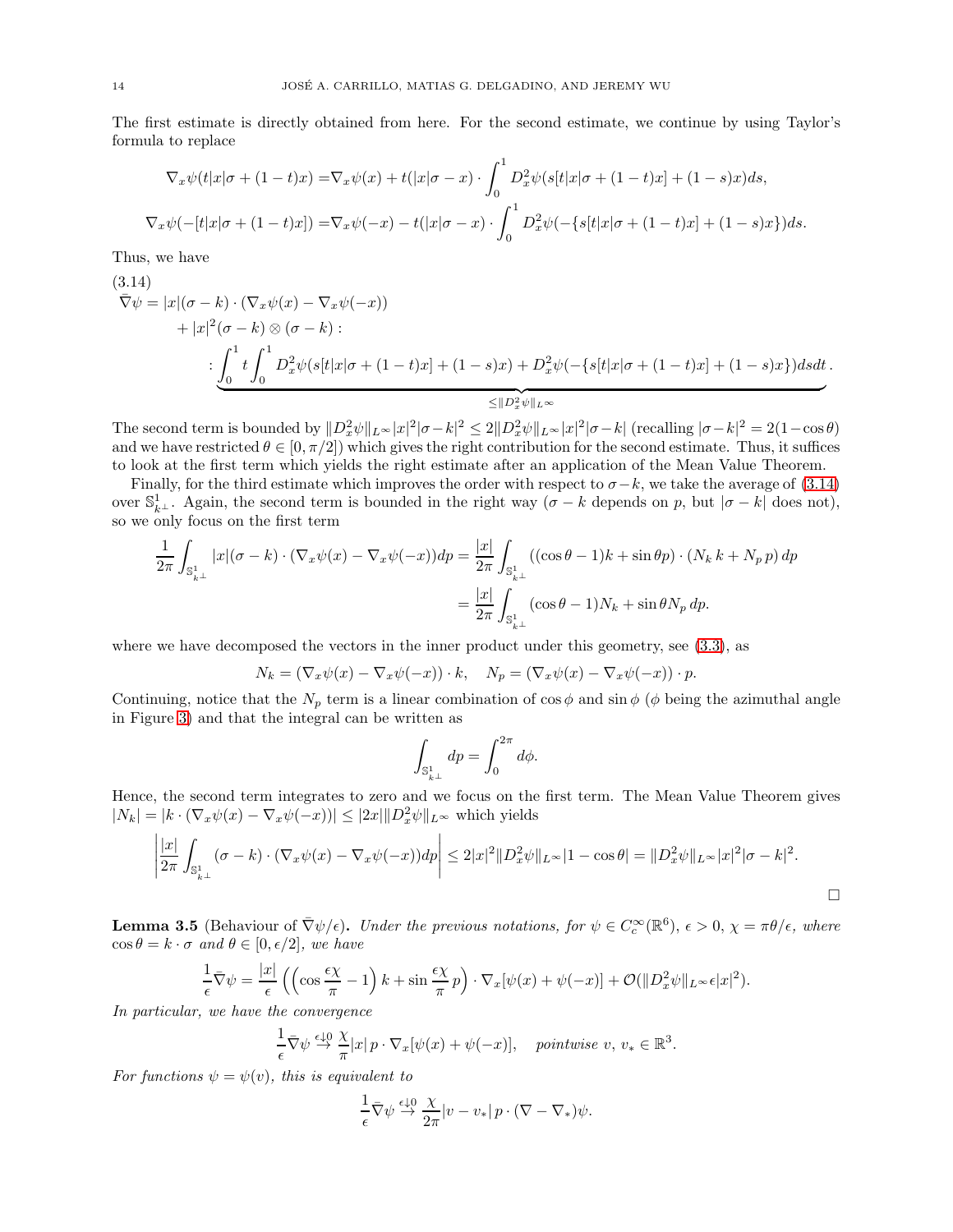*Proof.* Firstly, we recall the size estimates of  $\sigma - k$  from [\(3.5\)](#page-10-4) and [\(3.6\)](#page-10-2) giving

$$
|\sigma - k|^2 = 2(1 - \cos \theta) \le \theta^2 = \epsilon^2 \frac{\chi^2}{\pi^2}.
$$

Using again  $\sigma - k = (\cos \theta - 1)k + \sin \theta p$  and the substitution  $\theta = \epsilon \chi/\pi$ , we obtain the first identity starting from [\(3.14\)](#page-13-0).

Passing to the limit  $\epsilon \downarrow 0$  is a matter of recalling Taylor expansions.

<span id="page-14-0"></span>**Lemma 3.6** (Behaviour of  $\frac{1}{\epsilon^2} \int_{\mathbb{S}^1_{k_\perp}} \bar{\nabla} \psi \, dp$ ). Under the previous notations, for  $\psi \in C_c^\infty(\mathbb{R}^6)$ ,  $\epsilon > 0$ ,  $\cos \theta =$  $k \cdot \sigma$ ,  $\theta \in [0, \epsilon/2], \chi = \pi \theta / \epsilon$ , we have

$$
\frac{1}{\epsilon^2\chi^2}\int_{\mathbb{S}^1_{k^\perp}} \bar{\nabla}\psi dp \stackrel{\epsilon \downarrow 0}{\rightarrow} \frac{1}{2\pi} \nabla_x \cdot (|x|^2\Pi[x]\nabla_x[\psi(x,y)+\psi(-x,y)]).
$$

For functions  $\psi = \psi(v)$ , this is equivalent to

$$
\frac{1}{\epsilon^2 \chi^2} \int_{\mathbb{S}^1_{k^\perp}} \bar{\nabla} \psi dp \stackrel{\epsilon \downarrow 0}{\to} \frac{1}{8\pi} (\nabla - \nabla_*) \cdot (|v - v_*|^2 \Pi [v - v_*] (\nabla - \nabla_*) \psi).
$$

Proof. We start from [\(3.14\)](#page-13-0), the terms there are recalled

$$
\begin{aligned}\n&=: &\mathcal{T}_1 \\
\nabla \psi &= \overline{|x|(\sigma - k) \cdot (\nabla_x \psi(x) - \nabla_x \psi(-x))} \\
&+ |x|^2(\sigma - k) \otimes (\sigma - k) : \\
&\vdots \\
&\int_0^1 t \int_0^1 D_x^2 \psi(s[t|x|\sigma + (1-t)x] + (1-s)x) + D_x^2 \psi(-\{s[t|x|\sigma + (1-t)x] + (1-s)x\}) ds dt \\
&=: &\mathcal{T}_1 + \mathcal{T}_2.\n\end{aligned}
$$

The idea is to individually take the limits

$$
\lim_{\epsilon\downarrow 0}\frac{1}{\epsilon^2}\int_{\mathbb{S}^1_{k^\perp}}T_idp,\quad i=1,\,2.
$$

Let us start with  $T_2$  which will involve a Dominated Convergence argument. By the triangle inequality and [\(3.5\)](#page-10-4)

$$
|T_2| \leq ||D_x^2 \psi||_{L^{\infty}} |x|^2 |\sigma - k|^2 = \epsilon^2 ||D_x^2 \psi||_{L^{\infty}} |x|^2 \frac{\chi^2}{\pi^2}.
$$

This is an integrable majorant when multiplied against  $\epsilon^{-2}$  so we obtain

$$
\lim_{\epsilon \downarrow 0} \int_{\mathbb{S}^1_{k^\perp}} \frac{T_2}{\epsilon^2} dp = \frac{\chi^2}{2\pi^2} |x|^2 \int_{\mathbb{S}^1_{k^\perp}} p \otimes p dp : (D_x^2 \psi(x) + D_x^2 \psi(-x)).
$$

This is because, recalling the expression of  $\sigma$  with respect to k, p in [\(3.3\)](#page-9-1) and the scaling  $\theta \sim \epsilon$ , we see

$$
\sigma - k = \underbrace{(\cos \theta - 1)}_{\sim \epsilon^2} k + \underbrace{\sin \theta}_{\sim \epsilon} p.
$$

Therefore, the remaining contribution is  $\lim_{\epsilon \downarrow 0} \epsilon^{-1}(\sigma - k) = p$ . Using Lemma [A.4,](#page-32-1) we can compute  $\int_{\mathbb{S}^1_{k} \perp} p \otimes p \, dp$ so that we obtain

$$
\lim_{\epsilon \downarrow 0} \int_{\mathbb{S}^1_{k\perp}} \frac{T_2}{\epsilon^2 \chi^2} dp = \frac{|x|^2}{2\pi} \Pi[x] : (D_x^2 \psi(x) + D_x^2 \psi(-x)).
$$

Turning to the  $T_1$  term, we directly integrate similar to the proof of Lemma [3.4.](#page-12-0) Copying the notation there, we have

$$
\int_{\mathbb{S}^1_{k\perp}} \frac{T_1}{\epsilon^2} dp = \frac{1}{\epsilon^2} \int_{\mathbb{S}^1_{k\perp}} |x| (\sigma - k) \cdot (\nabla_x \psi(x) - \nabla_x \psi(-x)) dp = \frac{|x| N_k}{\epsilon^2} \int_{\mathbb{S}^1_{k\perp}} (\cos \theta - 1) dp
$$

$$
= 2\pi (x \cdot (\nabla_x \psi(x) - \nabla_x \psi(-x))) \frac{\cos \theta - 1}{\epsilon^2}
$$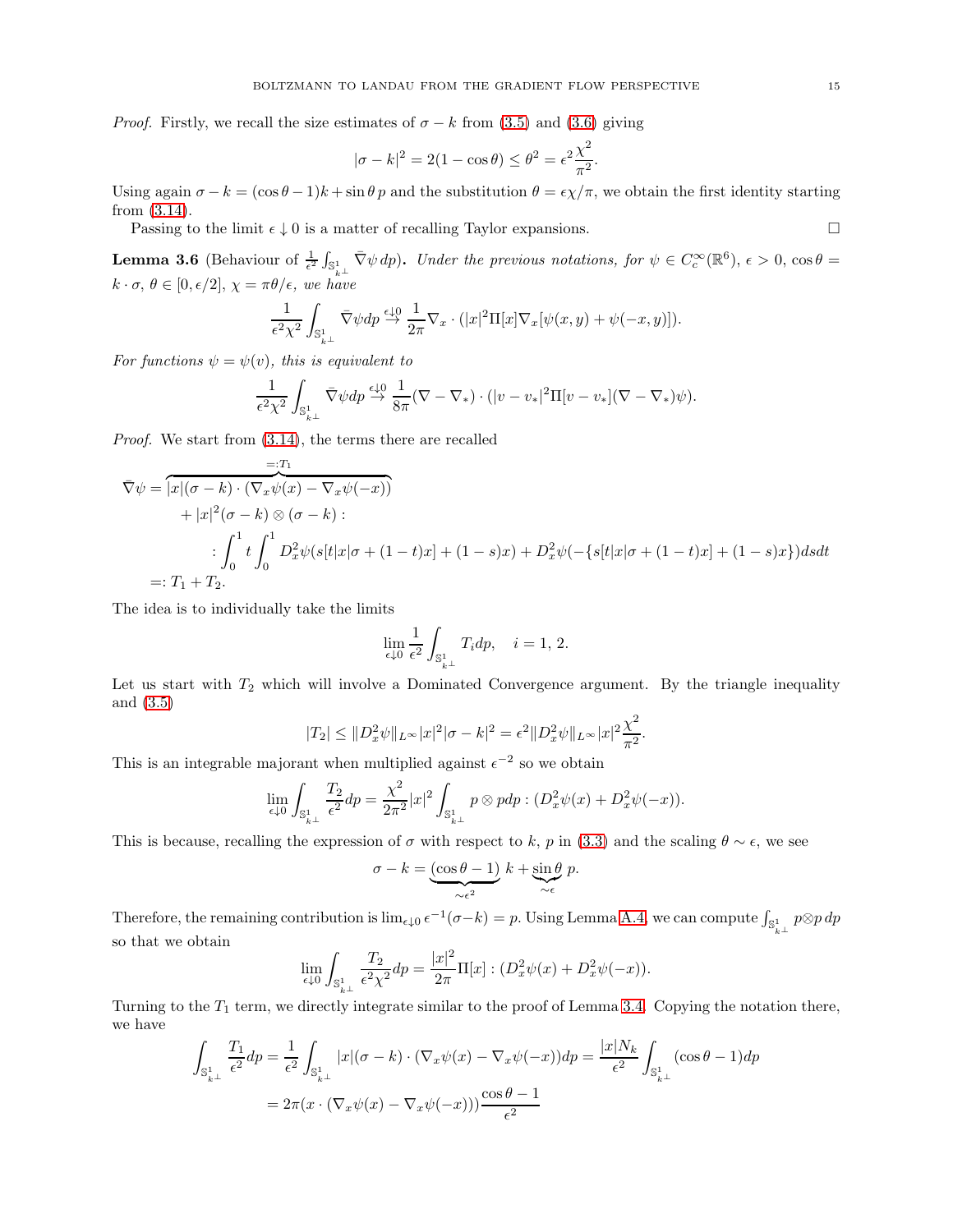<span id="page-15-3"></span>recalling  $N_k = (\nabla_x \psi(x) - \nabla_x (\psi(-x)) \cdot k$  (independent of p!) and the other contribution vanishes. Changing variables  $\theta = \epsilon \chi / \pi$ , we use the fact that

$$
\frac{\cos(\epsilon \chi/\pi) - 1}{\epsilon^2} \xrightarrow{\epsilon \downarrow 0} -\frac{\chi^2}{2\pi^2} \qquad \text{to obtain} \qquad \lim_{\epsilon \downarrow 0} \int_{\mathbb{S}^1_{k\perp}} \frac{T_1}{\epsilon^2 \chi^2} dp = -\frac{1}{\pi} x \cdot (\nabla_x \psi(x) - \nabla_x \psi(-x)).
$$

Putting both terms together, we have

$$
\frac{1}{\epsilon^2 \chi^2} \int_{\mathbb{S}^1_{k\perp}} \bar{\nabla} \psi dp \stackrel{\epsilon \downarrow 0}{\to} \frac{|x|^2}{2\pi} \Pi[x] : (D_x^2 \psi(x) + D_x^2 \psi(-x)) - \frac{1}{\pi} x \cdot (\nabla_x \psi(x) - \nabla_x \psi(-x)).
$$

<span id="page-15-0"></span>In d dimensions, a direct computation shows  $\nabla_x \cdot |x|^2 \Pi[x] = -(d-1)x$ , which in this case for  $d=3$  allows one to recognize the product rule and conclude.

# 4. Gradient flow terminology and structure

We first recall the abstract framework of gradient flows that can be found from [\[5,](#page-40-13) Chapter 1]. After these definitions have been clarified, we shall recall some of the theory of the Boltzmann and Landau continuity equations in [\[25,](#page-41-4) [15\]](#page-40-3). This perspective is crucial for the compactness results in Section [5.](#page-18-0) Let us denote  $(X, d)$  to be a complete (pseudo)-metric space X with (pseudo)-metric d. We will refer to  $a < b \in \mathbb{R}$  as endpoints of some interval. We denote  $F : X \to (-\infty, \infty]$  to be a fixed proper function.

<span id="page-15-2"></span>**Definition 4.1** (Absolutely continuous curve). A function  $\mu : t \in (a, b) \mapsto \mu_t \in X$  is said to be an absolutely continuous curve if there exists  $m \in L^1(a, b)$  such that for every  $s \le t \in (a, b)$ ,

$$
d(\mu_t, \mu_s) \le \int_s^t m(r) dr.
$$

Among all admissible  $m$  in Definition [4.1,](#page-15-2) one can make the following minimal selection by the Lebesgue differentiation theorem.

**Definition 4.2** (Metric derivative). For an absolutely continuous curve  $\mu$  :  $(a, b) \rightarrow X$ , we define its metric derivative at every  $t \in (a, b)$  by

$$
|\dot{\mu}|(t) := \lim_{h \to 0} \frac{d(\mu_{t+h}, \mu_t)}{|h|}.
$$

<span id="page-15-1"></span>We refer to [\[5,](#page-40-13) Theorem 1.1.2] for more properties of the metric derivative.

**Definition 4.3** (Strong upper gradient). We say the function  $q : X \to [0, \infty]$  is a *strong upper gradient* with respect to F if for every absolutely continuous curve  $\mu : t \in (a, b) \mapsto \mu_t \in X$ , we have that  $\sqrt{g} \circ \mu : (a, b) \rightarrow$  $[0, \infty]$  is Borel measurable and the following inequality holds

$$
|F[\mu_t]-F[\mu_s]| \leq \int_s^t \sqrt{g(\mu_r)} |\dot{\mu}|(r) dr, \quad \forall a < s \leq t < b.
$$

We now turn to the generalized notions of continuity equation and action as developed by [\[25,](#page-41-4) [15\]](#page-40-3). We denote by  $\mathscr{P}_p$  the space of probability measures on  $\mathbb{R}^3$  with finite  $p > 0$  moments endowed with the weak-\* topology as members of the dual of bounded continuous functions (denoted  $C_b(\mathbb{R}^3)$  or just  $C_b$  if no confusion arises). We denote by  $\mathscr P$  the space of probability measures without any moments assumptions. For sequences  $\{\mu_n\}_{n\in\mathbb{N}}\subset\mathscr{P}$  converging in this topology to  $\mu\in\mathscr{P}$ , we write  $\mu_n\stackrel{\sigma}{\rightharpoonup}\mu$ . We will abuse notation if each of these measures are absolutely continuous with respect to Lebesgue measure; if  $\mu_n = f_n \mathcal{L}$  and  $\mu = f \mathcal{L}$  we may write  $f_n \stackrel{\sigma}{\rightharpoonup} f$  meaning  $\mu_n \stackrel{\sigma}{\rightharpoonup} \mu$ . We denote  $\mathcal{M}_B$  the space of (scalar) signed Radon measures on  $\mathbb{R}^6 \times \mathbb{S}^2$ endowed with the weak-\* topology as members of the dual of compactly supported continuous functions (denoted  $C_0(\mathbb{R}^6 \times \mathbb{S}^2)$  or just  $C_0$  if no confusion arises). We denote  $\mathcal{M}_L$  the space of  $\mathbb{R}^3$ -valued signed Radon measures on  $\mathbb{R}^6$  endowed with the weak-\* topology as members of the dual of compactly supported continuous functions.

**Definition 4.4** (Generalized continuity equations). For Borel curves in time  $t \in [0, T]$ ,  $\mu : t \mapsto \mu_t \in \mathcal{P}$ and  $M: t \mapsto M_t \in \mathcal{M}_B$  we say  $(\mu, M) \in CRE_T$  (or CRE if  $T = 1$ ), if they satisfy Erbar's collision rate equation [\[25\]](#page-41-4)

$$
\partial_t \mu_t + \frac{1}{4} \bar{\nabla} \cdot M_t = 0,
$$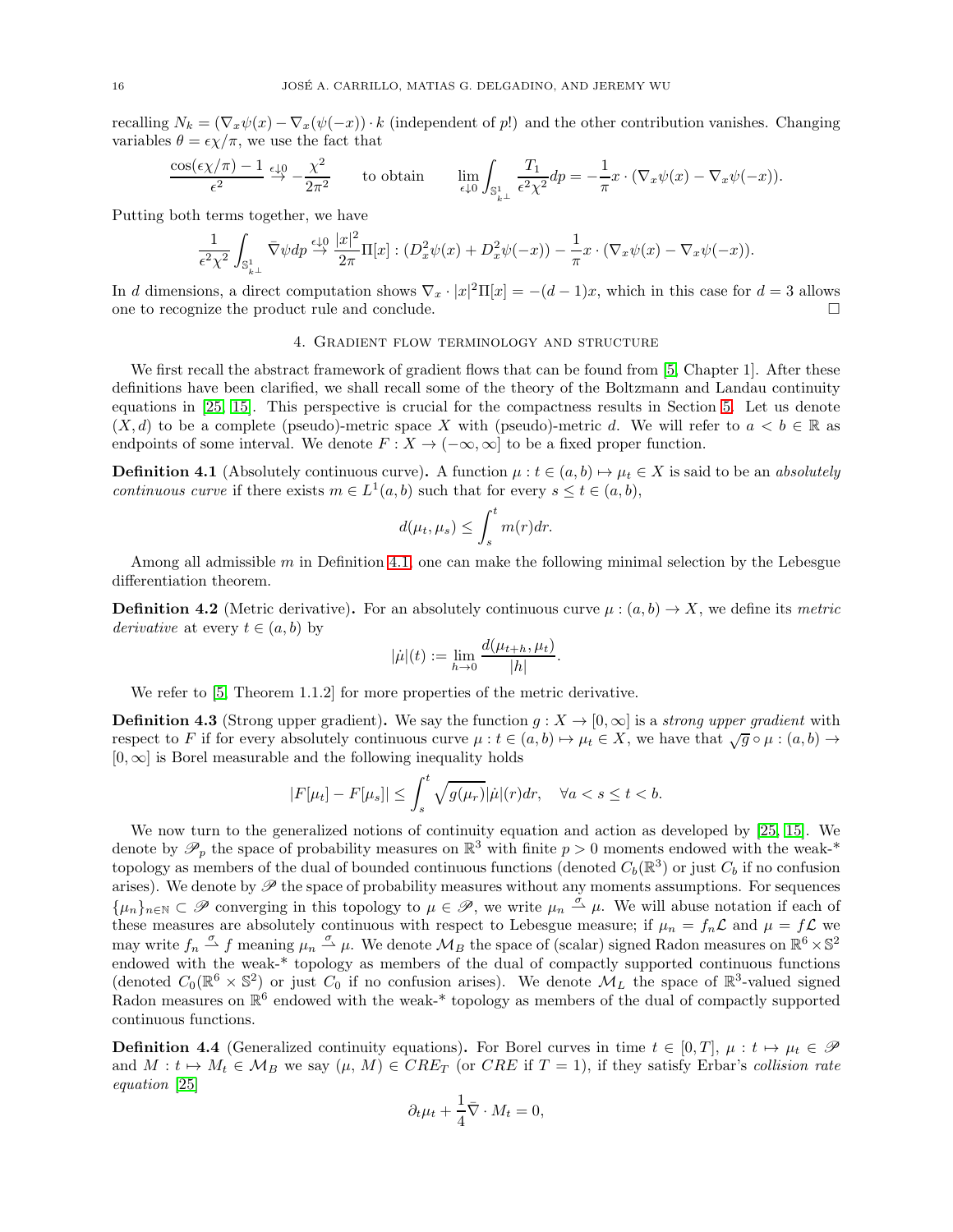<span id="page-16-0"></span>in the distributional sense. By this, we mean that for any  $\phi \in C_c^{\infty}((0,T) \times \mathbb{R}^3)$ ,

$$
\int_0^T \int_{\mathbb{R}^3} \partial_t \phi(t, v) d\mu_t(v) dt + \frac{1}{4} \int_0^T \iint_{\mathbb{R}^6} \int_{\mathbb{S}^2} \overline{\nabla} \phi(t, v, v_*, \sigma) dM_t(v, v_*, \sigma) dt = 0.
$$

Similarly, for Borel curves  $\mu_t \in \mathcal{P}, M_t \in \mathcal{M}_L$ , we say  $(\mu, M) \in GCE_T$  (or  $GCE$  if  $T = 1$ ), if they satisfy the grazing continuity equation [\[15\]](#page-40-3)

$$
\partial_t \mu_t + \frac{1}{2} \tilde{\nabla} \cdot M_t = 0,
$$

in the distributional sense. For curves  $(\mu_t)_t$  in  $CRE_T$  or  $GCE_T$ , we also insist that the second moment is finite and non-increasing

$$
\int_{\mathbb{R}^3} |v|^2 d\mu_t(v) \le \int_{\mathbb{R}^3} |v|^2 d\mu_s(v) \quad \text{for any } 0 \le s \le t \le T.
$$

Throughout the document, we will actually refer to probability measures with densities  $\mu = f\mathcal{L}$  against Lebesgue measure. As well, if  $M \in \mathcal{M}_B$  has a density against Lebesgue measure on  $\mathbb{R}^6 \times \mathbb{S}^2$ , we will refer to that density also by M and similarly for measures in  $\mathcal{M}_L$ . For  $(\mu, M) \in CRE_T$ , consider  $\tau =$  $\mu(dv)\mu(dv_*) + |M|$  as a Radon measure on  $\mathbb{R}^6 \times \mathbb{S}^2$  that dominates both  $\mu \otimes \mu$  and M. Taking  $N\tau = M$  and  $q\tau = \mu(dv)\mu(dv_*)$ , the densities of M and  $\mu \otimes \mu$  with respect to  $\tau$ , we can define the Boltzmann action of the curve  $\mu$  by

$$
\mathcal{A}_B(\mu,M):=\frac{1}{4}\iint_{\mathbb{R}^6}\int_{\mathbb{S}^2}\frac{|N|^2}{\left[\frac{g'-g}{\log g'-\log g}\right]B}d\sigma dv_*dv,
$$

where the square bracketed quantity is the logarithmic mean between g and  $g' = g(v', v'_*)$ . More precisely, writing  $L(s,t)$  as the logarithmic mean between  $s, t > 0$  the integrand of  $\mathcal{A}_B$  should be the function  $\alpha(N, g, g')/B$  where  $\alpha$  is the convex, lower semi-continuous, 1-homogeneous function

$$
\alpha(u,s,t) := \begin{cases} \frac{|u|^2}{4L(s,t)}, & L(s,t) \neq 0, \\ 0, & L(s,t) = 0, u = 0 \\ +\infty, & L(s,t) = 0, u \neq 0 \end{cases}, \quad \mathcal{A}_B(\mu,M) = \iint_{\mathbb{R}^6} \int_{\mathbb{S}^2} \alpha(N,g,g')/B.
$$

The appearance of B is free and we have chosen to place it in the denominator so that the collision rate equation may be written without the collision kernel. In the case where both  $M$  and  $\mu$  have densities with respect to Lebesgue (denoting again  $\mu = f\mathcal{L}$ ), we write

$$
\Lambda = \Lambda(f) = \frac{f'f'_* - ff_*}{\log f'f'_* - \log ff_*}.
$$

For  $\mu^{\epsilon} = f^{\epsilon} \mathcal{L}$  corresponding to curves with respect to the collision kernel  $B^{\epsilon}$ , we will write  $\Lambda^{\epsilon} = \Lambda(f^{\epsilon})$ . Analogously, for  $(\mu, M) \in GCE_T$ , we consider  $\tau = \mu \otimes \mu + |M|$  a signed Radon measure on  $\mathbb{R}^6$  that dominates both  $\mu \otimes \mu$  and M, and we set  $g\tau = \mu(dv)\mu(dv_*)$  and  $N\tau = M$ . We define the Landau action of the curve  $\mu$  by

$$
\mathcal{A}_L(\mu, M) := \frac{1}{2} \iint_{\mathbb{R}^6} \frac{|N|^2}{g} dv_* dv.
$$

More precisely, the integrand of  $\mathcal{A}_L$  should be the function  $\kappa(N,g)$  where  $\kappa$  is the convex, lower semicontinuous, 1-homogeneous function

$$
\kappa(u,s):=\left\{\begin{array}{ll} \frac{|u|^2}{2s},& s\neq 0\\ 0,& s=0,\,u=0\\ +\infty,& s=0,\,u\neq 0 \end{array}\right.,\quad \mathcal{A}_L(\mu,M)=\iint_{\mathbb{R}^6}\kappa(N,g).
$$

These definitions for the action functionals are independent of dominating measure  $\tau$  since the integrands are 1-homogeneous. In the works of [\[25,](#page-41-4) [15\]](#page-40-3), (pseudo)-metrics denoted by  $d_B$  and  $d_L$  were constructed to give a gradient flow notion of solutions to the Boltzmann and Landau equations, respectively. For example, in the Landau case the distance is defined by

$$
d_L^2(\lambda_1, \lambda_2) := \inf \left\{ T \int_0^T \mathcal{A}_L(\mu(t), M(t)) dt \middle| \mu(0) = \lambda_1, \mu(T) = \lambda_2 \right\}, \lambda_1, \lambda_2 \in \mathscr{P}_2.
$$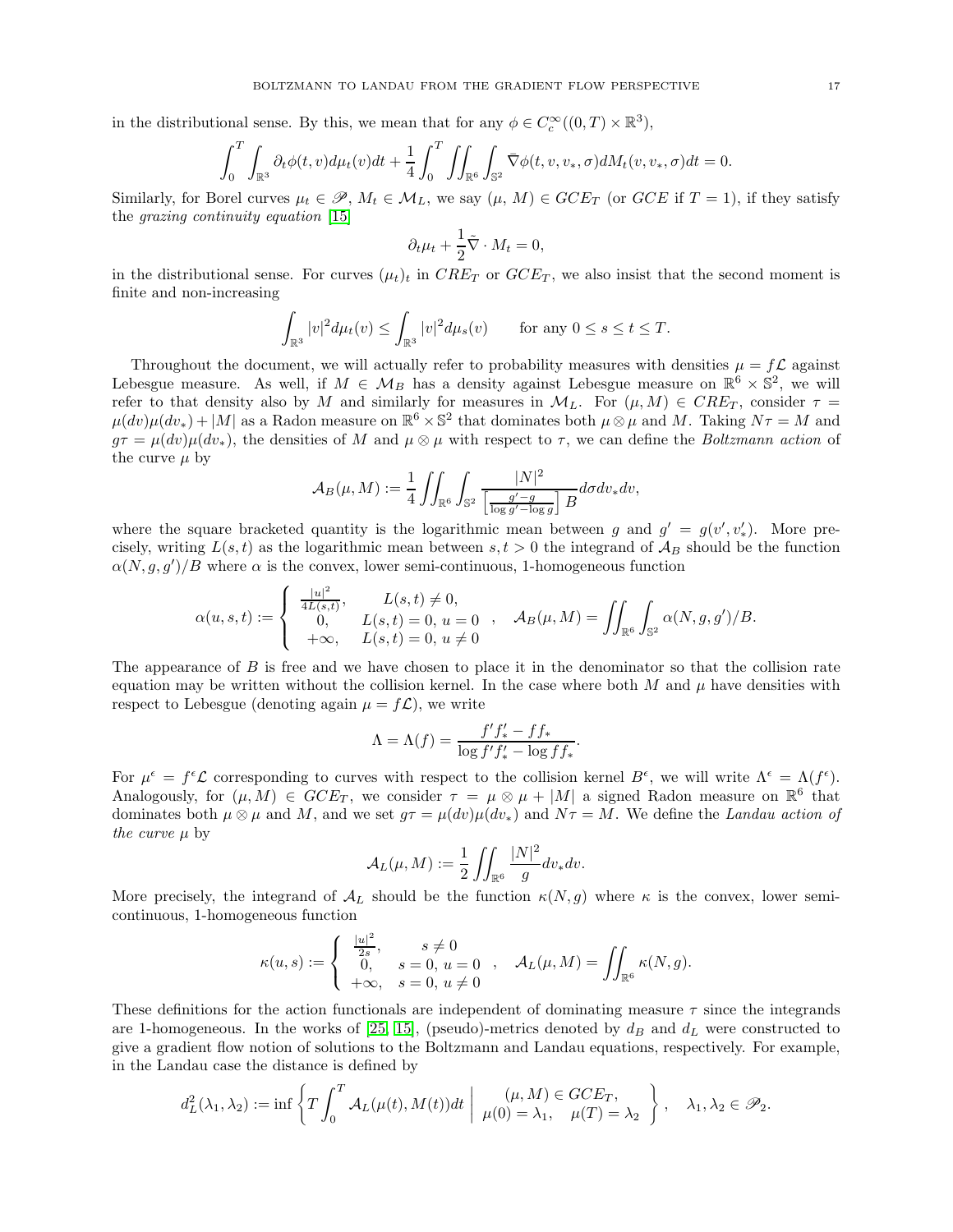<span id="page-17-2"></span>The Boltzmann metric is defined analogously, by replacing  $A_L$  by  $A_B$  and  $GCE_T$  by  $CRE_T$ . We will write  $d_{B^{\epsilon}}$  or  $d_{\epsilon}$  for the Boltzmann metric corresponding to the collision kernel  $B^{\epsilon}$ . We have already used the notation in [\(1.3\)](#page-3-3), but we make precise here that  $|\tilde{f}|_{\epsilon}, |\dot{f}|_{L}$  refer to the  $d_{\epsilon}, d_{L}$ -metric derivatives for a curve  $\mu_t = f_t \mathcal{L}$ , respectively.

<span id="page-17-1"></span>**Lemma 4.5** (Propositions A.9, A.11, and Corollary A.10 of [\[25\]](#page-41-4)). For a fixed collision kernel B,  $t \in [0, T] \mapsto$  $f_t\mathcal{L} \in \mathscr{P}$  is absolutely continuous with respect to the Boltzmann distance  $d_B$  if and only if there is a family of mobilities  $M_t^B \in \mathcal{M}_B$  such that  $(f, M^B) \in CRE_T$  with finite total action

$$
\int_0^T \mathcal{A}_B(f, M_B) dt = \frac{1}{4} \int_0^T \iint_{\mathbb{R}^6} \int_{\mathbb{S}^2} \frac{|M^B|^2}{\Lambda(f)B} d\sigma dv_* dv dt < +\infty.
$$

Moreover, there is a unique  $\tilde{M}^B \in \mathcal{M}_B$  such that

$$
|\dot{f}|_B^2(t) = \mathcal{A}_B(f, \tilde{M}_B) = \frac{1}{4} \iint_{\mathbb{R}^6} \int_{\mathbb{S}^2} \frac{|\tilde{M}^B|^2}{\Lambda(f)B} d\sigma dv_* dv.
$$

Furthermore, under the class of admissible  $M^B \in \mathcal{M}_B$  (i.e.  $(f, M^B) \in GCE_T$ ),  $\tilde{M}^B$  is characterized by the minimization property

$$
\iint_{\mathbb{R}^6}\int_{\mathbb{S}^2}\frac{|\tilde{M}^B|^2}{\Lambda(f)B}d\sigma dv_*dv\leq \iint_{\mathbb{R}^6}\int_{\mathbb{S}^2}\frac{|\tilde{M}^B+\eta|^2}{\Lambda(f)B}d\sigma dv_*dv.
$$

for any  $\eta \in M_B$  which is  $\overline{\nabla}$ -free, that is to say

$$
\iint_{\mathbb{R}^6} \int_{\mathbb{S}^2} \bar{\nabla} \xi \, d\eta = 0, \quad \forall \xi \in C_c^{\infty}(\mathbb{R}^3).
$$

If a measure  $M \in \mathcal{M}_B$  satisfies the minimization property, then  $M = U\Lambda(f)B$  where

$$
U \in \overline{\{\nabla \phi \, | \, \phi \in C_c^{\infty}(\mathbb{R}^3)\}}^{L^2(\Lambda(f)Bd\sigma dv_*dv)}.
$$

The analogous statements for the Landau equation hold in the sense of the following replacements: the collision rate equation  $\rightarrow$  grazing continuity equation,  $A_B \rightarrow A_L$ ,  $|\dot{f}|_B \rightarrow |\dot{f}|_L$ ,  $\bar{\nabla} \rightarrow \tilde{\nabla}$ ,  $\Lambda B d\sigma dv_* dv \rightarrow$  $f f_* dv_* dv$ .

We end this section with some remarks in order to demystify the gradient flow concepts in our proof of Theorem [2.7](#page-5-0) without going into the details.

Remark 4.6. We recall the uniform metric derivative integrability [\(2.5\)](#page-5-4) in the proof of Theorem [2.7](#page-5-0)

$$
\sup_{\epsilon>0}\int_0^T|\dot{f}^\epsilon|_\epsilon^2(t)dt<+\infty.
$$

Based on the abstract framework we have just reviewed, this estimate yields the following which we shall revisit in Sections [5](#page-18-0) and [7.](#page-29-0)

- (Regularity) Each curve we consider  $t \mapsto f^{\epsilon}(t)$  is absolutely continuous with respect to  $d_{\epsilon}$ . Moreover, this property is uniform in  $\epsilon > 0$ .
- (Compactness) Furthermore, from Lemma [4.5,](#page-17-1) we can evaluate the metric derivative as the action of a unique collision rate  $M^{\epsilon}$ :  $|f^{\epsilon}|_{\epsilon}^{2}(t) = A_{B}(f^{\epsilon}(t), M^{\epsilon}(t))$ . This representation has two consequences - firstly, our assumptions allow us to prove compactness of  $(f^{\epsilon}, M^{\epsilon})_{\epsilon>0}$  in Section [5](#page-18-0) to some limit  $(f^0, M^0)$ . Secondly, it is easier to work with the jointly convex integrands of  $\mathcal{A}_B$  and  $\mathcal{A}_L$  to show Step [3](#page-5-3) from the proof of Theorem [2.7;](#page-5-0)

$$
\liminf_{\epsilon \downarrow 0} |\dot{f}^{\epsilon}|_{\epsilon}^2(t) = \liminf_{\epsilon \downarrow 0} \mathcal{A}_B(f^{\epsilon}, M^{\epsilon}) \ge \mathcal{A}_L(f^0, M^0) \ge |\dot{f}|_L^2(t).
$$

<span id="page-17-0"></span>**Remark 4.7.** Given a weak solution  $f = f(t) = f_t$  of the Landau equation (resp.  $f^{\epsilon}$  of the Boltzmann equation) that dissipates entropy as in Remark [2.3,](#page-4-4) one immediately obtain an estimate for the metric derivative;

$$
|\dot{f}|_L^2(t) \le D_L(f(t)), \quad (resp. \ |\dot{f}^{\epsilon}|_{\epsilon}^2(t) \le D_B^{\epsilon}(f^{\epsilon}(t))).
$$

This is owed to the fact that one can take the admissible collision rate

 $M = -ff_*\tilde{\nabla} \log f$ ,  $(resp. M_B^{\epsilon} = -\Lambda(f^{\epsilon})B^{\epsilon}\bar{\nabla} \log f^{\epsilon}$ ),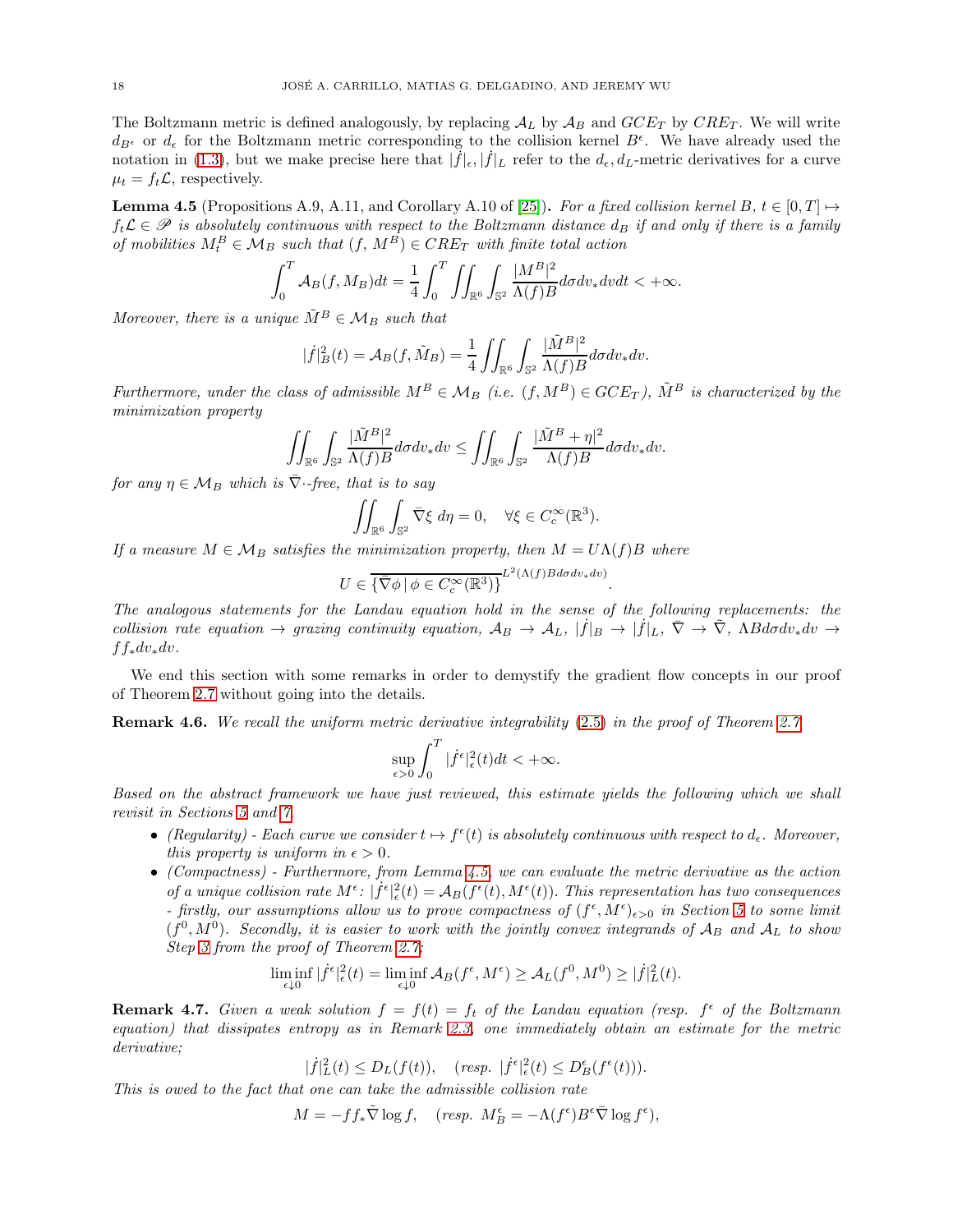<span id="page-18-3"></span>giving an upper bound for the square of the Landau metric

$$
d_L^2(f_0, f_1) \le \int_0^1 \mathcal{A}_L(f_t, M)dt = \frac{1}{2} \int_0^1 \iint_{\mathbb{R}^6} f f_* |\tilde{\nabla} \log f|^2 dv_* dv dt < +\infty.
$$

<span id="page-18-0"></span>An analogous estimate holds for the Boltzmann metric. In this way, the dissipation of entropy implies the EDI, hence renormalized solutions are H-gradient flow solutions.

## 5. Compactness of curves

The aim of this section is to deduce general compactness results of curves  $(f^{\epsilon})_{\epsilon>0}$  (not necessarily solutions in any sense) subject to the uniform moments and metric derivative bounds in [\(2.5\)](#page-5-4) from the proof of Theorem [2.7.](#page-5-0) The first half of this section establishes Theorem [5.1](#page-18-1) and Proposition [5.3](#page-18-2) which are the main compactness results. The second half of this section, Section [5.1,](#page-21-0) builds on these compactness results by confirming the passage of the grazing collision limit at the level of the generalized continuity equations; CRE to GCE. Here, we have taken  $T = 1$  for simplicity but the results work for  $CRE_T$  and  $GCE_T$ .

<span id="page-18-1"></span>**Theorem 5.1** (Compactness of  $f^{\epsilon}$ ). Let  $f^{\epsilon} : [0,1] \rightarrow \mathscr{P}_2$  be curves satisfying the uniform moments and metric derivative bounds [\(2.5\)](#page-5-4). Then there exists  $f : [0,1] \to \mathscr{P}_2$  obtained by a convergent subsequence such that

$$
f^{\epsilon}(t) \stackrel{\sigma}{\rightharpoonup} f(t), \quad \forall t \in [0,1],
$$

and, in the case of  $\gamma \in [-2,0],$  f is continuous in duality against 1-Lipschitz functions (respectively, continuous in duality against bounded functions with second derivatives bounded by 1 in the case of  $\gamma \in [-4, -2)$ .

Remark 5.2. By the well-known Kantorovich-Rubinstein duality, the continuity in duality against 1-Lipschitz functions in the case of  $\gamma \in [-2,0]$  is equivalent to continuity in the 1-Wasserstein metric [\[43\]](#page-41-16). This was noticed by Erbar [\[25\]](#page-41-4) in the case  $\gamma = 0$ , whose proof we have generalized using the finite angular momentum transfer [\(2.2\)](#page-5-1).

Proof of Theorem [5.1.](#page-18-1) This is an application of a general Ascoli-Arzelà compactness result [\[5,](#page-40-13) Proposition 3.3.1] together with Lemma [5.7,](#page-20-0) which says that there exists  $C > 0$  an explicit constant depending on the finite momentum transfer  $(2.2)$ , and the uniform moments from  $(2.5)$  such that

$$
\left| \int_{\mathbb{R}^3} \psi(v) (f_t^{\epsilon}(v) - f_s^{\epsilon}(v)) dv \right| \leq C d_{\epsilon}(f^{\epsilon}(t), f^{\epsilon}(s)), \quad \forall s, t \in [0, 1],
$$

for any function  $\psi$  with Lipschitz semi-norm bounded by 1 in the case  $\gamma \in [-2,0]$  (respectively, second derivative bounded by 1 in the case  $\gamma \in [-4, -2)$ ).

By the absolute continuity of  $f^{\epsilon}$  and the uniform  $L^2$  integrability of the metric derivative, we obtain

$$
\sup_{\epsilon>0}\sup_{\psi}\left|\int_{\mathbb{R}^3}\psi(v)(f_t^{\epsilon}(v)-f_s^{\epsilon}(v))dv\right|\leq C|t-s|^{\frac{1}{2}}.
$$

This estimate with the basic weak compactness of  $(f^{\epsilon})_{\epsilon>0} \subset \mathscr{P}$  by the moment bounds in [\(2.5\)](#page-5-4) satisfies the conditions to apply a version of Ascoli-Arzela in this setting [\[5,](#page-40-13) Proposition 3.3.1].

<span id="page-18-2"></span>**Proposition 5.3.** Let  $(f^{\epsilon})_{\epsilon>0}$  be curves satisfying the uniform moment and metric derivative bounds in [\(2.5\)](#page-5-4). We consider the subsequence of  $f^{\epsilon}$  that converges to f given by Theorem [5.1.](#page-18-1) Assume further that there exists  $t_0 \in [0,1]$  such that

$$
\sup_{\epsilon>0} D_B^{\epsilon}(f^{\epsilon}(t_0)) < \infty,
$$

then

$$
\sqrt{f^{\epsilon}(t_0)} \to \sqrt{f(t_0)}, \ \ in \ L^2_{loc.}.
$$

Remark 5.4. This result is reminiscent, but weaker, than those in [\[36,](#page-41-17) [3\]](#page-40-7). There, the stronger convergence  $\sqrt{f^{\epsilon}} \to \sqrt{f}$  in  $L^2_{t,v}$  is achieved by exploiting the extra time (and space, in the case of inhomogeneity) regularity from velocity averaging methods [\[29\]](#page-41-10) on renormalized solutions to the Boltzmann equation [\[23\]](#page-41-12).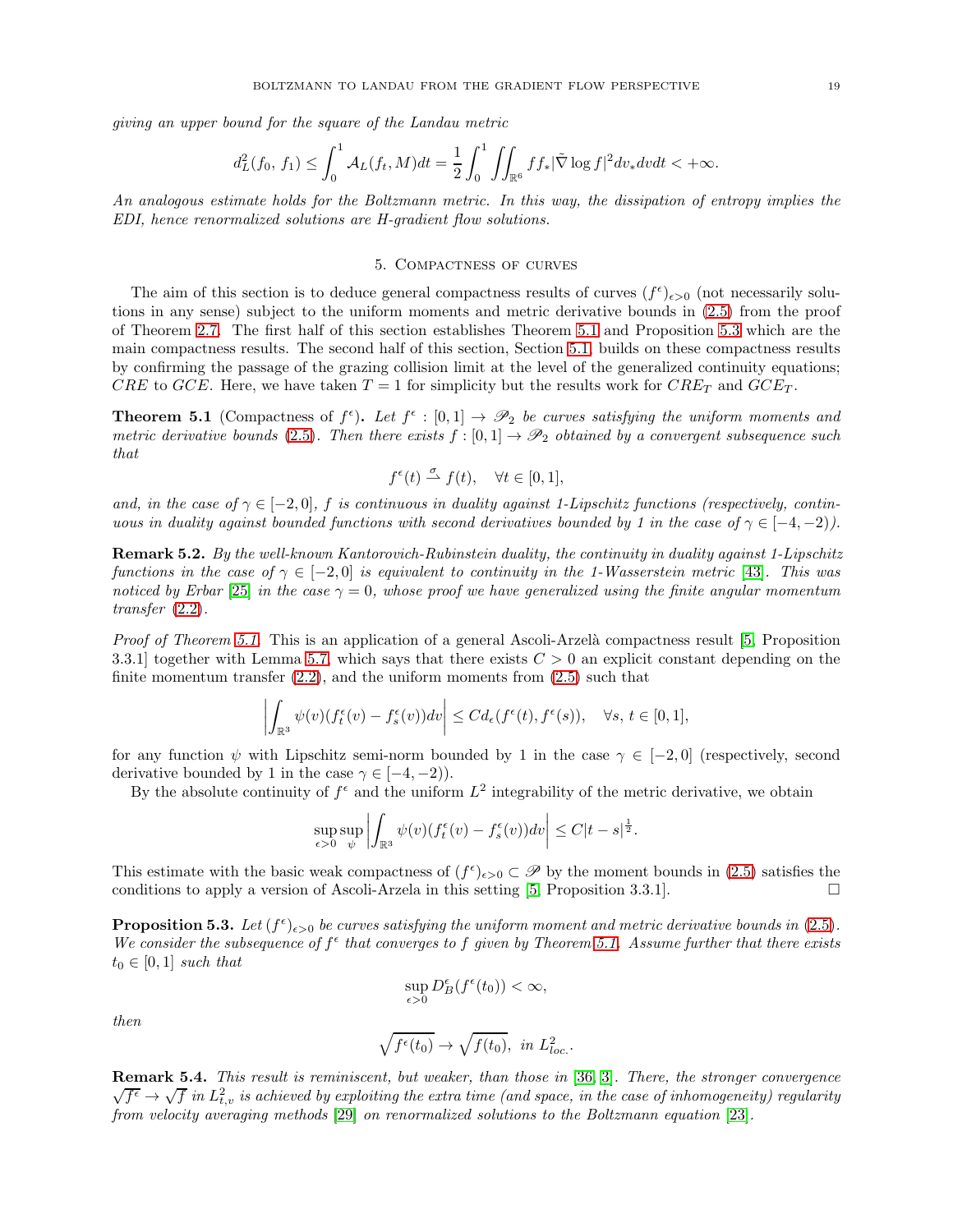Proof of Proposition [5.3.](#page-18-2) The argument is standard after recalling the main estimate of Appendix [B](#page-34-0) so we shall quickly sketch the main ideas. For brevity, we fix and suppress  $t_0$ . Using that  $f^{\epsilon}$  are probability densities, we immediately obtain (up to a subsequence) the weak convergence  $\sqrt{f^{\epsilon}} \to g$  in  $L^2$  for some  $g \in L^2$ . According to Appendix [B,](#page-34-0) we obtain the estimate

$$
\sup_{\epsilon>0} \left| \left| \sqrt{f_R^{\epsilon}} \right| \right|_{\dot{H}^{\frac{\nu}{2}}} \leq C_R, \quad \forall R > 1,
$$

where  $f_R^{\epsilon} = f^{\epsilon} \chi_R$  is a smooth cut-off approximation of  $f^{\epsilon}$  vanishing outside  $B_{R+1}$  and  $C_R > 0$  is a constant depending on R and the value of  $\sup_{\epsilon>0} D_B^{\epsilon}(f^{\epsilon})$ . This upgrades the convergence so that  $\sqrt{f^{\epsilon}} \to g$  strongly in  $L^2_{loc}$ . In particular, along a further subsequence, we have  $f^{\epsilon} \to g^2$  pointwise almost every  $v \in \mathbb{R}^3$ . By Theorem [5.1,](#page-18-1) this identifies  $g^2 = f$  and we are done.

Curves in CRE and GCE are pairs of measures  $(f, M)$ . Assuming the bounds [\(2.5\)](#page-5-4), we have established compactness for the first component of these curves,  $f^{\epsilon}$ . We now state and prove the compactness result for the second component,  $M^{\epsilon}$ .

<span id="page-19-0"></span>**Proposition 5.5** ((Scaled) compactness of  $M^{\epsilon}$ ). Suppose  $(f^{\epsilon}, M^{\epsilon}) \in CRE$  is a pair of curves where  $(f^{\epsilon})_{\epsilon>0}$ satisfies the uniform moment and metric derivative bounds  $(2.5)$ . Assume  $M^{\epsilon}$  is the optimal collision rate given by Lemma [4.5.](#page-17-1) Then, for any  $\tilde{q} \in \left[-\frac{\gamma}{2}, 1-\frac{\gamma}{2}\right]$  the family  $\{|v-v_*|^\tilde{q}\theta M^\epsilon\}_{\epsilon>0}$  is a bounded set of Radon measures in the weak-\* topology against  $C_0$  functions. In particular, choosing

$$
q_{\gamma} := \left\{ \begin{array}{ll} 1, & \gamma \in [-2,0) \\ 2, & \gamma \in [-4,-2) \end{array} \right. , \quad 0 < \delta < \delta_{\gamma} := \left\{ \begin{array}{ll} -\frac{\gamma}{2}, & \gamma \in [-2,0) \\ -\frac{\gamma}{2} - 1, & \gamma \in [-4,-2) \end{array} \right. ,
$$

we have that the family

$$
\left\{|v-v_*|^{q_\gamma}\left(1+\left[|v|^2+|v_*|^2\right]\right)^{\frac{\delta}{2}}\theta M^\epsilon\right\}_{\epsilon>0}
$$

is compact in the set of Radon measures.

Proof. We will only show the uniform bound. The compactness statement uses the same argument because the choices of q and  $\delta$  depending on  $\gamma$  ensure  $q + \delta \in \left[ -\frac{\gamma}{2}, 1 - \frac{\gamma}{2} \right)$ . Fix  $\Psi \in C_0([0,1] \times \mathbb{R}^6 \times \mathbb{S}^2)$  non-negative and  $\tilde{q} \in \left[ -\frac{\gamma}{2}, 1 - \frac{\gamma}{2} \right]$ ; we use Corollary [A.3](#page-32-2) to estimate

$$
\int_0^1 \iint_{\mathbb{R}^6} \int_{\mathbb{S}^2} \Psi |v - v_*|^\tilde{q} |\theta| |M^{\epsilon}| = \int_0^1 \iint_{\mathbb{R}^6} \int_{\mathbb{S}^2} \frac{|M^{\epsilon}|}{\sqrt{\Lambda(f^{\epsilon})B^{\epsilon}}} |v - v_*|^\tilde{q} |\theta| \Psi \sqrt{\Lambda(f^{\epsilon})B^{\epsilon}} \n\leq \left( \int_0^1 \iint_{\mathbb{R}^6} \int_{\mathbb{S}^2} \frac{|M^{\epsilon}|^2}{\Lambda(f^{\epsilon})B^{\epsilon}} \right)^{\frac{1}{2}} \left( \int_0^1 \iint_{\mathbb{R}^6} \int_{\mathbb{S}^2} |v - v_*|^{2\tilde{q}} |\theta|^2 \Psi^2 \Lambda(f^{\epsilon})B^{\epsilon} \right)^{\frac{1}{2}}.
$$

Here, we have multiplied and divided by  $\sqrt{\Lambda^{\epsilon}B^{\epsilon}}$  and then applied Cauchy-Schwarz. This reveals precisely the  $\epsilon$ -action in the first term, which by the metric derivative bound in  $(2.5)$  and Lemma [4.5,](#page-17-1) is bounded. Focusing on the second term, we use Corollary [A.3](#page-32-2) to estimate

$$
\int_0^1 \iint_{\mathbb{R}^6} \int_{\mathbb{S}^2} |v - v_*|^{2\tilde{q}} |\theta|^2 \Psi^2 \left[ \frac{f^{\epsilon'} f_*^{\epsilon'} + f^{\epsilon} f_*^{\epsilon}}{2} \right] B^{\epsilon} d\sigma dv_* dv dt.
$$

By symmetry, we can pass the post-collision velocity evaluations of  $f^{\epsilon'} f^{\epsilon'}_{*}$  onto  $\Psi$ . We develop  $B^{\epsilon} \sin \theta =$  $|v-v_*|^\gamma\beta^\epsilon$  and continue the estimate

$$
\int_{0}^{1} \iint_{\mathbb{R}^{6}} \int_{\mathbb{S}^{2}} \Psi |v - v_{*}|^{\tilde{q}} |\theta| |M^{\epsilon}| d\sigma dv_{*} dvdt
$$
\n
$$
\leq C \left( \int_{0}^{1} \iint_{\mathbb{R}^{6}} \int_{\theta=0}^{\epsilon/2} \int_{\mathbb{S}_{k}^{1}} |v - v_{*}|^{2\tilde{q} + \gamma} |\theta|^{2} (\Psi^{2} + \Psi'^{2}) f^{\epsilon} f_{*}^{\epsilon} \frac{\pi^{3}}{\epsilon^{3}} \beta \left( \frac{\pi \theta}{\epsilon} \right) dp d\theta dv_{*} dvdt \right)^{\frac{1}{2}}
$$
\n
$$
= \sqrt{2\pi} C \left( \int_{0}^{1} \iint_{\mathbb{R}^{6}} \int_{0}^{\pi/2} \pi^{2} |v - v_{*}|^{2\tilde{q} + \gamma} \chi^{2} (\Psi^{2} + \Psi'^{2}) f^{\epsilon} f_{*}^{\epsilon} \beta(\chi) d\chi dv_{*} dvdt \right)^{\frac{1}{2}}
$$

The final expression is uniformly bounded in  $\epsilon$  by the assumptions (notice  $2\tilde{q} + \gamma \in [0,2]$ ) and finite angular momentum transfer (2.2). momentum transfer  $(2.2)$ .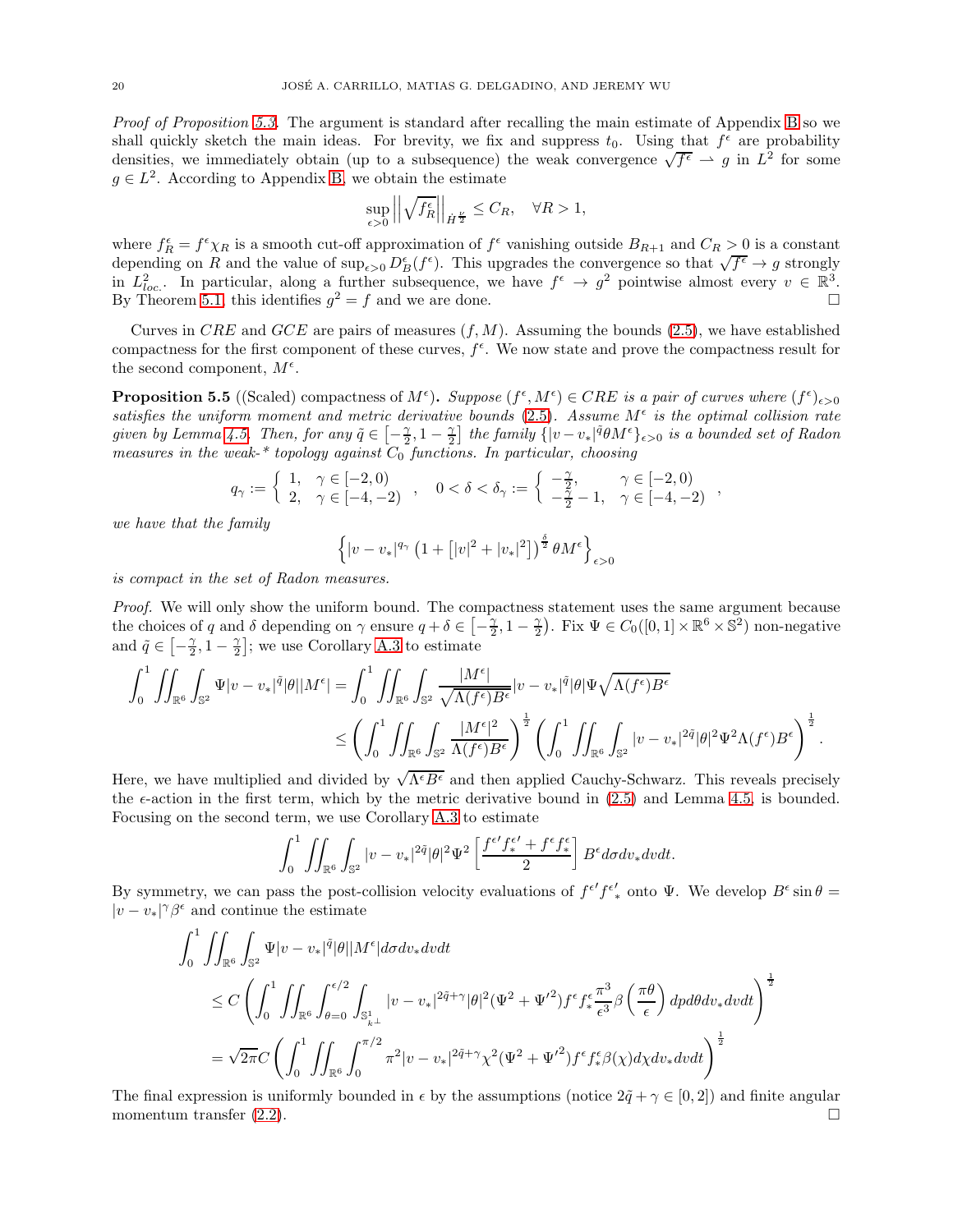**Corollary 5.6.** Consider the setting of Proposition [5.5](#page-19-0) and denote  $\mathcal{M} \in \mathcal{M}((0,1) \times \mathbb{R}^6 \times \mathbb{S}^2)$  a limit of the  $family \{ |v-v_*|^\tilde q \theta M^\epsilon \}_\epsilon.$  Then, M can be expressed as a family in time of signed measures on  $\mathbb{R}^6 \times \mathbb{S}^2$ .

*Proof.* We repeat the proof of Proposition [5.5](#page-19-0) but fix a test function  $\Psi(v, v_*, \sigma, t) \in C_0((0, 1) \times \mathbb{R}^6 \times \mathbb{S}^2)$ now so that its time dependence is an indicator function, i.e.

$$
\Psi(v, v_*, \sigma, t) = \psi(v, v_*, \sigma) \chi_{[a,b]}(t), \quad \psi \in C_0(\mathbb{R}^6 \times \mathbb{S}^2).
$$

We continue from the last line of the previous proof to obtain

$$
\int_{a}^{b} \iint_{\mathbb{R}^{6}} \int_{\mathbb{S}^{2}} |\psi| |v - v_{*}|^{\tilde{q}} |\theta| |M_{t}^{\epsilon}| d\sigma dv_{*} dvdt
$$
\n
$$
\leq \sqrt{2\pi} C \left( \int_{a}^{b} \iint_{\mathbb{R}^{6}} \int_{0}^{\pi/2} \pi^{2} |v - v_{*}|^{2\tilde{q} + \gamma} \chi^{2} (\psi^{2} + {\psi'}^{2}) f^{\epsilon} f_{*}^{\epsilon} \beta(\chi) d\chi dv_{*} dvdt \right)^{\frac{1}{2}}
$$

The finite angular momentum transfer [\(2.2\)](#page-5-1) is independent of time, moreover the zeroeth to second moments of  $f^{\epsilon}$  are bounded uniformly in  $\epsilon$  and t from [\(2.5\)](#page-5-4) so absorbing these terms into a constant leaves

$$
\int_a^b \iint_{\mathbb{R}^6} \int_{\mathbb{S}^2} |\psi| |v - v_*|^\tilde{q} |\theta| |M_t^{\epsilon}| d\sigma dv_* dv dt \leq C|b - a|^{\frac{1}{2}}.
$$

This estimate holds in the limit  $\epsilon \downarrow 0$  as well, so the measure M can also be disintegrated with respect to Lebesgue measure on  $t \in [0, 1]$ Lebesgue measure on  $t \in [0, 1]$ .

<span id="page-20-0"></span>From now on, we take for granted that the limits in Proposition [5.5](#page-19-0) are also families in time of signed measures on  $\mathbb{R}^6 \times \mathbb{S}^2$ .

**Lemma 5.7** (Comparison of certain topologies against the Boltzmann metric). Let  $\mu_0, \mu_1 \in \mathscr{P}_2(\mathbb{R}^3)$  be probability measures that are absolutely continuous with respect to Lebesgue. There exists a constant  $C > 0$ depending only on the finite angular momentum transfer [\(1.3\)](#page-3-3) and the second moment of  $\mu_0$  such that the following holds:

(1) In the case  $\gamma \in [-2,0]$ , we have

$$
\left| \int_{\mathbb{R}^3} \psi(v) d(\mu_0 - \mu_1)(v) \right| \leq C d_B^{\epsilon}(\mu_0, \mu_1)
$$

for any function  $\psi$  with Lipschitz semi-norm bounded by 1.

(2) In the case  $\gamma \in [-4, -2)$ , we have

$$
\left| \int_{\mathbb{R}^3} \psi(v) d(\mu_0 - \mu_1)(v) \right| \leq C d_B^{\epsilon}(\mu_0, \mu_1)
$$

for any function  $\psi$  with second derivative bounded by 1.

*Proof.* We will only show the proof of the first estimate in the case  $\gamma \in [-2,0]$ . The proof of the second estimate differs only by estimating  $\nabla \psi$  using the second estimate of Lemma [3.4](#page-12-0) instead of the first. Without loss of generality we can assume that  $d_B^{\epsilon}(\mu_0, \mu_1) < \infty$ . We take M the optimal collision rate in the sense of Lemma [4.5.](#page-17-1) Fix Lipschitz  $\psi : \mathbb{R}^3 \to \mathbb{R}$  with  $\text{Lip}(\psi) \leq 1$  and we recall the first estimate of Lemma [3.4](#page-12-0)

$$
|\overline{\nabla}\psi| \leq \left|\psi\left(v + \frac{1}{2}|v - v_*|(\sigma - k)\right) - \psi(v)\right| + \left|\psi\left(v_* - \frac{1}{2}|v - v_*|(\sigma - k)\right) - \psi(v_*)\right|
$$
  
\$\leq |v - v\_\*||\sigma - k|.

Using  $\psi$  as a test function in the collision rate equation (which we justify at the end) connecting  $\mu_0$  to  $\mu_1$ we have

$$
\left| \int_{\mathbb{R}^3} \psi d\mu_0 - \int_{\mathbb{R}^3} \psi d\mu_1 \right| = \frac{1}{4} \left| \int_0^1 \iint_{\mathbb{R}^6} \int_{\mathbb{S}^2} \bar{\nabla} \psi M d\sigma dv_* dv dt \right| \leq \frac{1}{4} \int_0^1 \iint_{\mathbb{R}^6} \int_{\mathbb{S}^2} |v - v_*| |\sigma - k| |M| d\sigma dv_* dv dt
$$
  

$$
\leq \frac{1}{4} \left( \int_0^1 \iint_{\mathbb{R}^6} \int_{\mathbb{S}^2} \frac{|M|^2}{\Lambda(f) B^{\epsilon}} d\sigma dv_* dv dt \right)^{\frac{1}{2}} \left( \int_0^1 \iint_{\mathbb{R}^6} \int_{\mathbb{S}^2} |v - v_*|^2 |\sigma - k|^2 \Lambda(f) B^{\epsilon} d\sigma dv_* dv dt \right)^{\frac{1}{2}}.
$$

.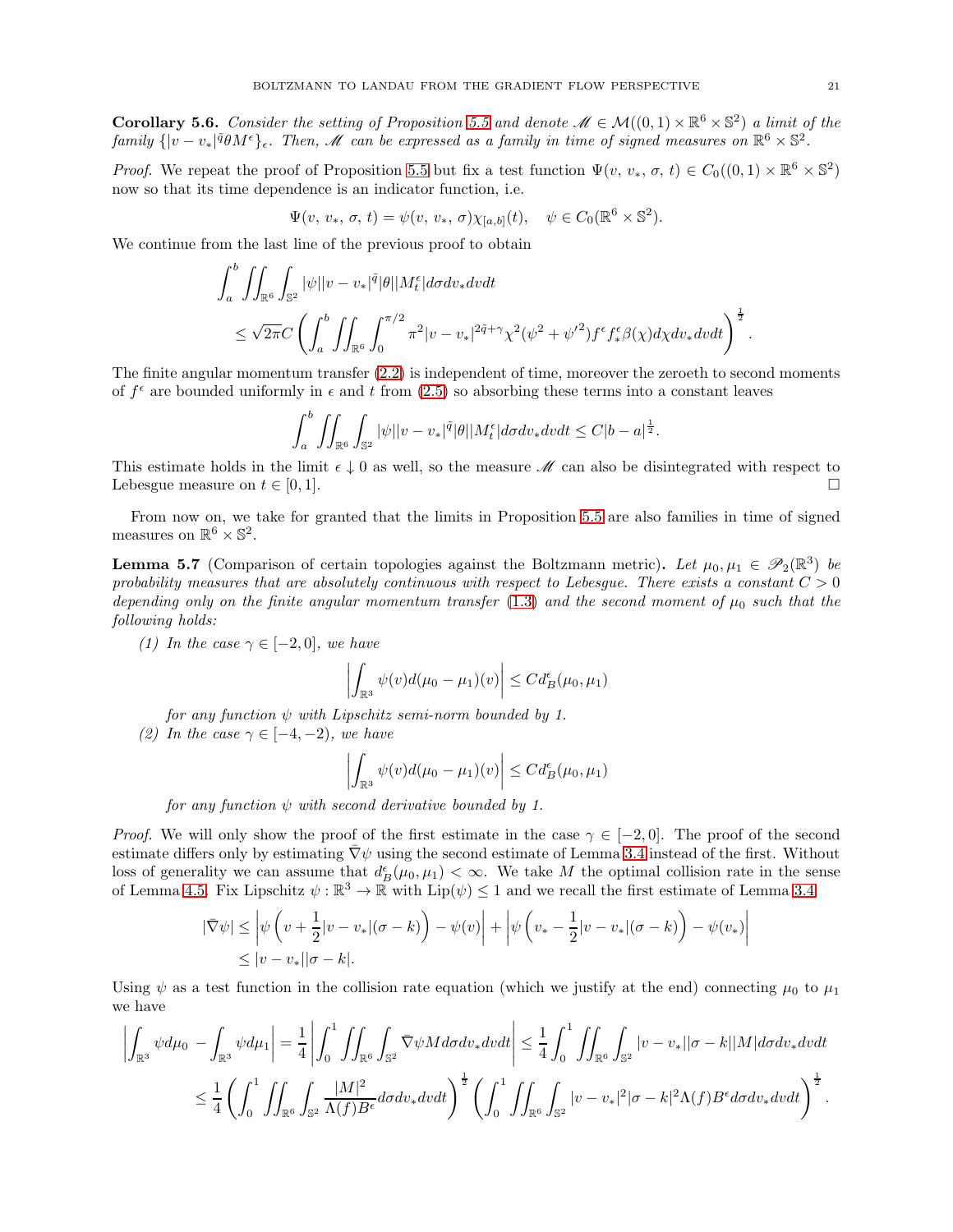<span id="page-21-2"></span>At this point, we recognize the first term as the time integrated  $\epsilon$ -Boltzmann action. In the second term, we can apply Corollary [A.3.](#page-32-2) Since  $M$  is optimal we can estimate the previous expression by

$$
\frac{1}{4}d_B^{\epsilon}(\mu_0,\mu_1)\left(\int_0^1\iint_{\mathbb{R}^6}\int_{\mathbb{S}^2}|v-v_*|^2|\sigma-k|^2\left(\frac{f^{'}f^{'}_*+f f_*}{2}\right)B^{\epsilon}d\sigma dv_*dvdt\right)^{\frac{1}{2}}
$$

.

.

.

By Figure [1](#page-8-1) or directly from the definitions, we have  $|\sigma'-k'| = |k-\sigma|$ . Hence, the arithmetic mean is just  $ff_*$  upon symmetrisation  $(B^{\epsilon}$  is invariant when  $(v, v_*) \leftrightarrow (v', v'_*)$ ). This leads to

$$
\left|\int_{\mathbb{R}^3}\psi d\mu_0-\int_{\mathbb{R}^3}\psi d\mu_1\right|\leq \frac{1}{4}d^\epsilon_B(\mu_0,\mu_1)\left(\int_0^1\iint_{\mathbb{R}^6}\int_{\mathbb{S}^2}|v-v_*|^2|\sigma-k|^2B^\epsilon f f_* d\sigma dv_* dvdt\right)^\frac{1}{2}
$$

Now, we change representation from  $\sigma$ -representation to  $(\theta, \phi)$ -representation, see Section [3.](#page-7-1) We recall from [\(3.5\)](#page-10-4) that  $|\sigma - k|^2 = 2(1 - \cos \theta)$ . Substituting this leads to the further estimate

$$
\left| \int_{\mathbb{R}^3} \psi d\mu_0 - \int_{\mathbb{R}^3} \psi d\mu_1 \right| \leq \frac{\sqrt{2}}{4} d_B^{\epsilon}(\mu_0, \mu_1) \left( \int_0^1 \int \int_{\mathbb{R}^6} \int_{\theta=0}^{\epsilon/2} \int_{\phi=0}^{2\pi} (1 - \cos \theta) |v - v_*|^{2+\gamma} \beta^{\epsilon}(\theta) f f_* d\theta d\phi dv_* dv dt \right)^{\frac{1}{2}}
$$
  
= 
$$
\frac{\sqrt{2}}{4} d_B^{\epsilon}(\mu_0, \mu_1) \left( \int_0^1 \int \int_{\mathbb{R}^6} \int_{\theta=0}^{\epsilon/2} \int_{\phi=0}^{2\pi} (1 - \cos \theta) |v - v_*|^{2+\gamma} \frac{\pi^3}{\epsilon^3} \beta \left( \frac{\pi \theta}{\epsilon} \right) f f_* d\theta d\phi dv_* dv dt \right)^{\frac{1}{2}}.
$$

We perform the change of variables  $\chi = \pi \theta / \epsilon$  and directly compute the  $\phi$  integral to get

$$
\left|\int_{\mathbb{R}^3}\psi d\mu_0-\int_{\mathbb{R}^3}\psi d\mu_1\right|\leq \frac{\sqrt{\pi}}{2}d^\epsilon_B(\mu_0,\mu_1)\left(\int_0^1\iint_{\mathbb{R}^6}\int_{\chi=0}^{\pi/2}(1-\cos\frac{\epsilon\chi}{\pi})|v-v_*|^{2+\gamma}\frac{\pi^2}{\epsilon^2}\beta(\chi)ff_*d\chi dv_*dvdt\right)^{\frac{1}{2}}.
$$

We eliminate the factor of  $1/\epsilon^2$  by the inequality  $1 - \cos x \le \frac{1}{2}x^2$  in [\(3.7\)](#page-10-5) when  $x \in [0, \pi]$  to give

$$
\left| \int_{\mathbb{R}^3} \psi d\mu_0 - \int_{\mathbb{R}^3} \psi d\mu_1 \right| \leq \frac{\sqrt{2\pi}}{4} d^{\epsilon}_B(\mu_0, \mu_1) \left( \int_0^1 \iint_{\mathbb{R}^6} \int_{\chi=0}^{\pi/2} \chi^2 |v - v_*|^{2+\gamma} \beta(\chi) f f_* d\chi dv_* dv dt \right)^{\frac{1}{2}}
$$

The integral decouples and the proof is complete recalling the finite angular momentum transfer [\(2.2\)](#page-5-1).

We now address the use of time-independent Lipschitz-bounded functions as test functions in the collision rate equation for  $\gamma \in [-2,0]$ . Fix  $\phi \in C_c^{\infty}((0,1) \times \mathbb{R}^3)$  and repeat the previous estimates. In particular by the first estimate of Lemma [3.4,](#page-12-0) notice that the drift term can be estimated as follows

$$
\left| \int_0^1 \iint_{\mathbb{R}^6} \int_{\mathbb{S}^2} \bar{\nabla} \phi M \right| \leq \int_0^1 \mathrm{Lip}_v(\phi) \iint_{\mathbb{R}^6} \int_{\mathbb{S}^2} |v - v_*| |\sigma - k| |M|
$$
  

$$
\leq \frac{1}{2} \int_0^1 \mathrm{Lip}_v(\phi) \left\{ \iint_{\mathbb{R}^6} \int_{\mathbb{S}^2} \frac{|M|^2}{\Lambda(f) B^{\epsilon}} + \iint_{\mathbb{R}^6} \int_{\mathbb{S}^2} |v - v_*|^2 |\sigma - k|^2 \Lambda(f) B^{\epsilon} \right\}.
$$

The finite metric derivative and second moment bounds from [\(2.5\)](#page-5-4) and the finite angular momentum [\(2.2\)](#page-5-1) give estimates on both the integrals in the curly brackets. This leaves only the dependence on the Lipschitz semi-norm of the test function so by density, one can take test functions with bounded Lipschitz dependence in  $v \in \mathbb{R}^3$ . The argument is similar for  $\gamma \in [-4, -2)$  by using instead the second estimate of Lemma [3.4](#page-12-0) to enlarge the class of test functions to those with bounded second derivative. The time independence can be treated by considering test functions  $\phi_k(t, v) = \eta_k(t) \zeta(v)$  for  $\eta_k \in C_c^{\infty}((0, 1))$  and  $\zeta \in C_c^{\infty}(\mathbb{R}^3)$  where  $\eta_k$  is a smooth approximation of the indicator function on  $(0,1)$  for  $k \in \mathbb{N}$ . A detailed argument for this point can be found, for instance in [5, Lemma 8.1.2]. be found, for instance in [\[5,](#page-40-13) Lemma 8.1.2].

<span id="page-21-0"></span>5.1. Grazing collision limit of the continuity equations. Now that we understand compactness for  $(f^{\epsilon}, M^{\epsilon})$ , we need to verify that the limit points actually satisfy the GCE. Given  $\psi \in C_c^{\infty}((0,T) \times \mathbb{R}^3)$  a test function, we recall the generalized continuity equations for the  $\epsilon$ -Boltzmann  $((f^{\epsilon}, M^{\epsilon}) \in CRE)$  and Landau  $((f, M) \in GCE)$  equations

<span id="page-21-1"></span>(5.1) 
$$
\int_0^T \int_{\mathbb{R}^3} \partial_t \psi f^{\epsilon} dv dt + \frac{1}{4} \int_0^T \iint_{\mathbb{R}^6} \int_{\mathbb{S}^2} \bar{\nabla} \psi M^{\epsilon} d\sigma dv_* dv dt = 0,
$$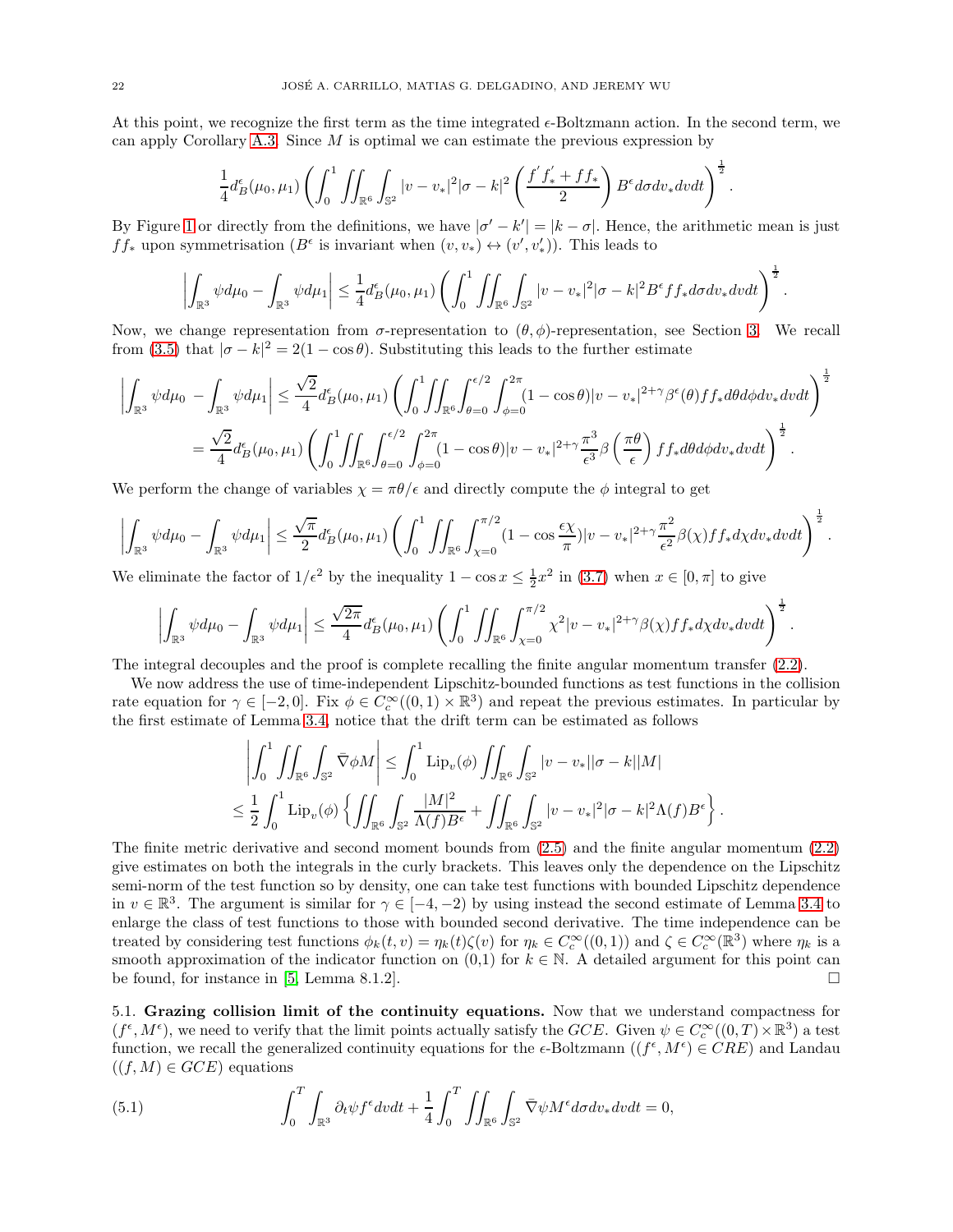and

(5.2) 
$$
\int_0^T \int_{\mathbb{R}^3} \partial_t \psi f dv dt + \frac{1}{2} \int_0^T \iint_{\mathbb{R}^6} \tilde{\nabla} \psi \cdot M dv_* dv dt = 0.
$$

We can directly compare the first terms from the weak convergence  $f^{\epsilon} \to f$  from Theorem [5.1.](#page-18-1) It remains to understand precisely the convergence in the transport term. Recalling Proposition [5.5,](#page-19-0) we know that  $\left(|v-v_*|^q\left(1+\left[|v|^2+|v_*|^2\right]^{\frac{\delta}{2}}\right)\theta M^{\epsilon}\right)$ is compact for  $q, \delta$  satisfying

$$
q = \begin{cases} 1, & \gamma \in [-2, 0) \\ 2, & \gamma \in [-4, -2) \end{cases}, \quad 0 < \delta < \begin{cases} -\frac{\gamma}{2} & \gamma \in [-2, 0) \\ -\frac{\gamma}{2} - 1, & \gamma \in [-4, -2) \end{cases}.
$$

We define a 'lift' mapping whose use will soon be clear

$$
L_{q,\delta}: M \in \mathcal{M}_B \mapsto \frac{|v-v_*|^{-\frac{\gamma}{2}-q}}{4\left(1+[|v|^2+|v_*|^2]^{\frac{\delta}{2}}\right)} \int_{\mathbb{S}^2} M p \, d\sigma \in \mathcal{M}_L.
$$

Recall  $p \in \mathbb{S}_{k}^1$  as defined in Section [3.2](#page-8-0) in the integral over  $\mathbb{S}^2$ . The motivation for this comes from looking at the formal grazing collision limit of [\(5.1\)](#page-21-1). Along the subsequence of convergence in Proposition [5.5,](#page-19-0) let us write

$$
|v - v_*|^q \left(1 + \left[|v|^2 + |v_*|^2\right]^{\frac{\delta}{2}}\right) \theta M^{\epsilon} \stackrel{\epsilon \downarrow 0}{\rightarrow} M_{q,\delta}^0.
$$

This suggests to multiply and divide by  $\theta$  within the integral in [\(5.1\)](#page-21-1). By Lemma [3.4,](#page-12-0) we obtain

$$
\frac{1}{\theta} \bar{\nabla} \psi \stackrel{\epsilon \downarrow 0}{\rightarrow} \frac{1}{2} |v - v_*| (\nabla \psi - \nabla_* \psi_*) \cdot p = \frac{1}{2} |v - v_*|^{-\frac{\gamma}{2}} p \cdot \tilde{\nabla} \psi.
$$

Multiplying and dividing by  $|v - v_*|^q \left(1 + (|v|^2 + |v_*|^2)^{\frac{\delta}{2}}\right) \theta$  in the transport term of [\(5.1\)](#page-21-1) and omitting the time integral, we have

$$
\frac{1}{4} \iint_{\mathbb{R}^6} \int_{\mathbb{S}^2} \bar{\nabla} \psi M^{\epsilon} = \frac{1}{4} \iint_{\mathbb{R}^6} \int_{\mathbb{S}^2} \frac{|v - v_*|^q \left( 1 + \left[ |v|^2 + |v_*|^2 \right]^{\frac{\delta}{2}} \right) \theta M^{\epsilon}}{\theta |v - v_*|^q \left( 1 + \left[ |v|^2 + |v_*|^2 \right]^{\frac{\delta}{2}} \right)} \bar{\nabla} \psi d\sigma dv_* dv.
$$

In order to apply weak-strong convergence, we need to ensure that  $|v - v_*|^{-q} \left(1 + (|v|^2 + |v_*|^2)^{\frac{\delta}{2}}\right)^{-1} \frac{\nabla \psi}{\theta}$ decays when  $v, v_* \to \infty$  uniformly in  $\epsilon > 0$ . Recall the meaning of weak-strong convergence; if  $\psi_n$  converges strongly to  $\psi$  in  $C_0(\mathbb{R}^6 \times \mathbb{S}^2)$  and the sequence of signed Radon measures  $M_n$  converges weakly-\* to M in  $\mathcal{M}(\mathbb{R}^6 \times \mathbb{S}^2)$ , then  $\iint_{\mathbb{R}^6} \int_{\mathbb{S}^2} \psi_n dM_n \to \iint_{\mathbb{R}^6} \int_{\mathbb{S}^2} \psi dM$ . By our choice of q depending on  $\gamma \in [-4, 0)$ and Lemma [3.4,](#page-12-0) we can estimate

$$
|v - v_*|^{-q} \frac{\bar{\nabla}\psi}{\theta} \lesssim \left\{ \begin{array}{cc} \text{Lip}(\psi) & q = 1, \, \gamma \in [-2, 0) \\ \|D^2 \psi\|_{L^\infty} & q = 2, \, \gamma \in [-4, -2) \end{array} \right.
$$

By the convergence result in Lemma [3.5,](#page-13-1) we obtain

$$
|v - v_*|^{-q} \frac{\nabla \psi}{\theta} \to \frac{1}{2} |v - v_*|^{1-q} p \cdot (\nabla - \nabla_*) \psi = \frac{1}{2} |v - v_*|^{-q - \frac{\gamma}{2}} p \cdot \tilde{\nabla} \psi.
$$

Therefore, we can pass to the limit  $\epsilon \downarrow 0$ ,

$$
\frac{1}{4} \iint_{\mathbb{R}^6} \int_{\mathbb{S}^2} \bar{\nabla} \psi M^{\epsilon} \stackrel{\epsilon \downarrow 0}{\rightarrow} \frac{1}{8} \iint_{\mathbb{R}^6} \frac{|v - v_*|^{-q - \frac{\gamma}{2}}}{\left(1 + [|v|^2 + |v_*|^2]^{\frac{\delta}{2}}\right)} \tilde{\nabla} \psi \cdot \int_{\mathbb{S}^2} M_{q, \delta}^0 p d\sigma dv_* dv
$$

$$
= \frac{1}{2} \iint_{\mathbb{R}^6} \tilde{\nabla} \psi \cdot L_{q, \delta}(M_{q, \delta}^0) dv_* dv.
$$

<span id="page-22-0"></span>This shows that  $(f, L_{q,\delta}(M_{q,\delta}^0))$  is an admissible pair for the grazing continuity equation coming from the Boltzmann sequence  $(f^{\epsilon}, M^{\tilde{\epsilon}})$ .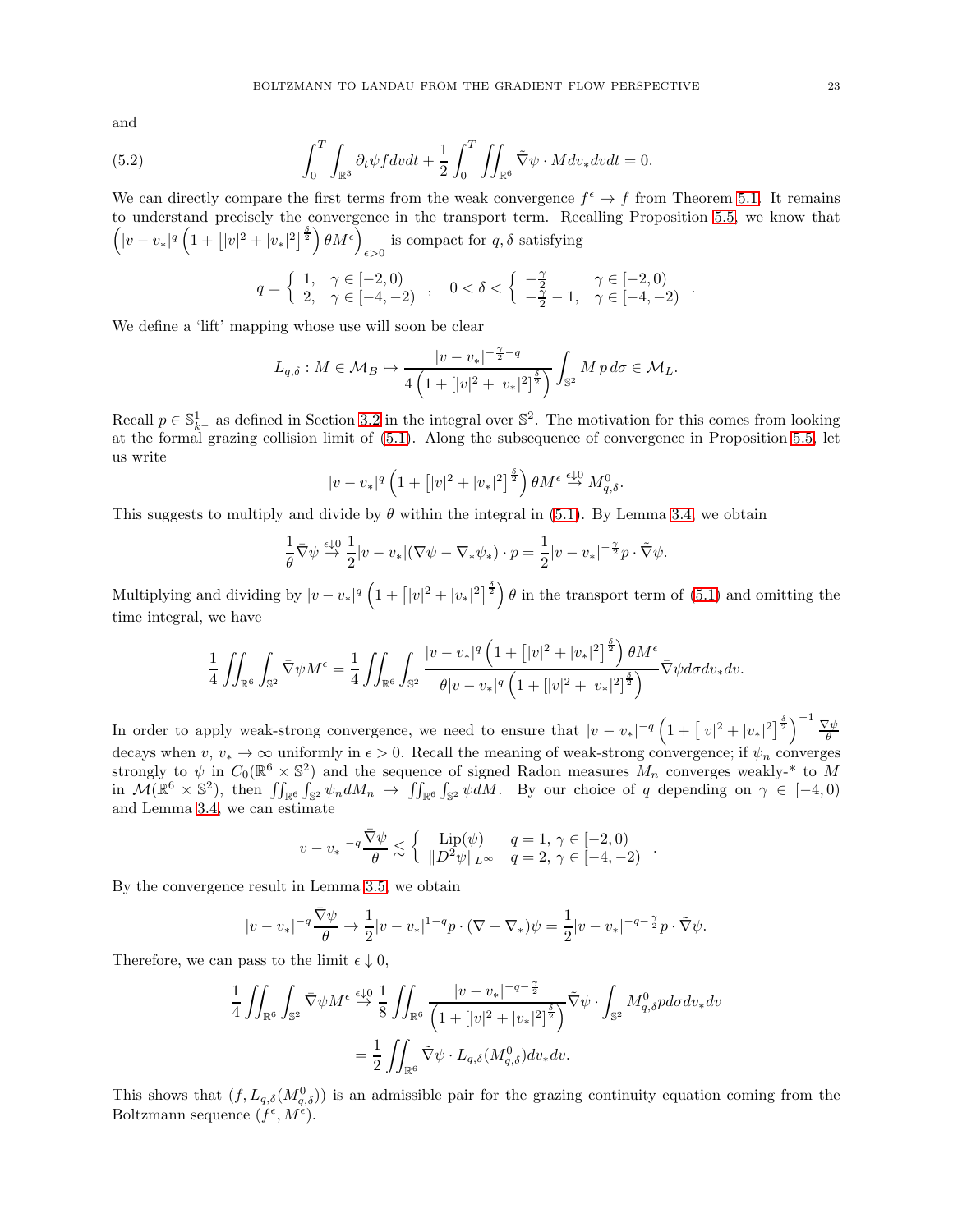Remark 5.8. We describe more precisely the various changes necessary to generalize our assumptions on the collision kernel from the discussion in Remark [2.5.](#page-5-5) Repeating the proof of Proposition [5.5,](#page-19-0) we can show that the family

$$
\left\{\frac{\theta M^{\epsilon}}{\sqrt{T^{\epsilon}(v,v_*)}}\right\}_{\epsilon>0}
$$

has uniformly bounded moments up to first order. To prove a similar result as Lemma [5.7,](#page-20-0) one has to utilize both the Lipschitz (for large  $|v - v_*| \gg 1$ ) and Hessian (for local  $|v - v_*| \le 1$ ) estimates in Lemma [3.4](#page-12-0) to obtain

$$
\left|\int_{\mathbb{R}^3} \psi(v) d(\mu_0 - \mu_1)(v)\right| \lesssim d_B^{\epsilon}(\mu_0, \mu_1),
$$

for test functions  $\psi$  with Lipschitz semi-norm and second derivative bounded by 1.

Finally, we discuss the grazing collision limit at the level of the generalized continuity equations. We need good estimates for the pairing of  $\bar{\nabla}\psi$  against  $M^{\epsilon}$  to show the grazing collision limit:

$$
\int_0^1 \iint_{\mathbb{R}^6} \int_{\mathbb{S}^2} \bar{\nabla} \psi M^{\epsilon} = \int_0^1 \iint_{\mathbb{R}^6} \int_{\mathbb{S}^2} \frac{\bar{\nabla} \psi}{\theta} \sqrt{T^{\epsilon}} \left[ \frac{\theta M^{\epsilon}}{\sqrt{T^{\epsilon}}} \right] \to \int_0^1 \iint_{\mathbb{R}^6} \tilde{\nabla} \psi(v, v_*) \cdot \int_{\mathbb{S}^2} M^0 p \, d\sigma dv_* dv,
$$

where

$$
\tilde{\nabla}\psi(v,v_*)=|v-v_*|\sqrt{T(|v-v_*|)}\Pi[v-v_*](\nabla\psi-\nabla_*\psi_*).
$$

The convergence above uses again the Lipschitz and Hessian estimates in Lemma [3.4,](#page-12-0) the uniform bound for  $T^{\epsilon}$  [\(2.3\)](#page-5-6), and the convergence of  $T^{\epsilon}$  to T as in [\(2.4\)](#page-5-7).

### <span id="page-23-0"></span>6. Lower semicontinuous convergence of the dissipations in the grazing collision limit

Throughout this section we consider  $(f^{\epsilon})_{\epsilon>0}$  a sequence of probability densities with uniformly bounded second moment and entropy

(6.1) 
$$
\sup_{\epsilon>0}\int_{\mathbb{R}^3}|v|^2f^{\epsilon}(v)dv < +\infty, \quad \sup_{\epsilon>0}\int_{\mathbb{R}^3}f^{\epsilon}\log f^{\epsilon}dv < +\infty.
$$

<span id="page-23-2"></span>such that  $f^{\epsilon} \stackrel{\sigma}{\rightarrow} f$  for some probability density f. We wish to show the lower semicontinuous convergence of the dissipation.

**Proposition 6.1.** Assume  $f^{\epsilon} \stackrel{\sigma}{\sim} f$  with uniform second moment and entropy bounds [\(6.1\)](#page-23-1). Then we have

<span id="page-23-1"></span>
$$
\liminf_{\epsilon \downarrow 0} D_B^{\epsilon}(f^{\epsilon}) \ge D_L(f).
$$

Proof. We first reduce to the case

$$
\sup_{\epsilon>0} D_B^{\epsilon}(f^{\epsilon}) < +\infty.
$$

Indeed, without loss of generality, we may assume that  $\liminf_{\epsilon \downarrow 0} D_B^{\epsilon}(f^{\epsilon}) < +\infty$  otherwise there is nothing to show. There is a subsequence  $(\epsilon_n)_{n\in\mathbb{N}}$  such that  $\epsilon_n\downarrow 0$  as  $n\to\infty$  for which

$$
\sup_{n\in\mathbb{N}} D_B^{\epsilon_n}(f^{\epsilon_n})\leq \liminf_{\epsilon\downarrow 0} D_B^{\epsilon}(f^{\epsilon})+1<+\infty.
$$

In this uniformly bounded dissipation setting, we can further say  $\sqrt{f^{\epsilon}} \to \sqrt{f}$  in  $L^{2}_{loc}$  by Proposition [5.3.](#page-18-2) Collecting the results of Section [6.1,](#page-24-1) we obtain the following estimates for the dissipation

$$
D_E^{\epsilon}(f^{\epsilon}) \ge \sup_{\psi \in DS_c^{\infty}} \left\{ -2 \iint_{\mathbb{R}^6} \sqrt{f^{\epsilon} f^{\epsilon}_{*}} \left( \int_{\mathbb{S}^2} \bar{\nabla} \psi B^{\epsilon} \right) - \frac{1}{4} \iint_{\mathbb{R}^6} \int_{\mathbb{S}^2} |\bar{\nabla} \psi|^2 B^{\epsilon} \right\},
$$
  

$$
D_L(f) \le \sup_{\psi \in DS_c^{\infty}} \left\{ -4 \iint_{\mathbb{R}^6} \sqrt{f f_* \tilde{\nabla}} \cdot \tilde{\nabla} \psi - 2 \iint_{\mathbb{R}^6} |\tilde{\nabla} \psi|^2 \right\},
$$

where the test functions  $\psi$  belong to the following class of smooth functions

$$
DS_c^\infty:=\left\{\psi=\psi(v,v_*)\in C_c^\infty(\mathbb{R}^6;\mathbb{R})\; \colon \begin{array}{l}\psi(v,v_*)=\psi(v_*,v)\,\forall v,v_*\in\mathbb{R}^3,\\\exists \delta_\psi>0\text{ s.t. }\psi(v,v_*)=0\,\,\forall |v-v_*|\le\delta_\psi\end{array}\right\}.
$$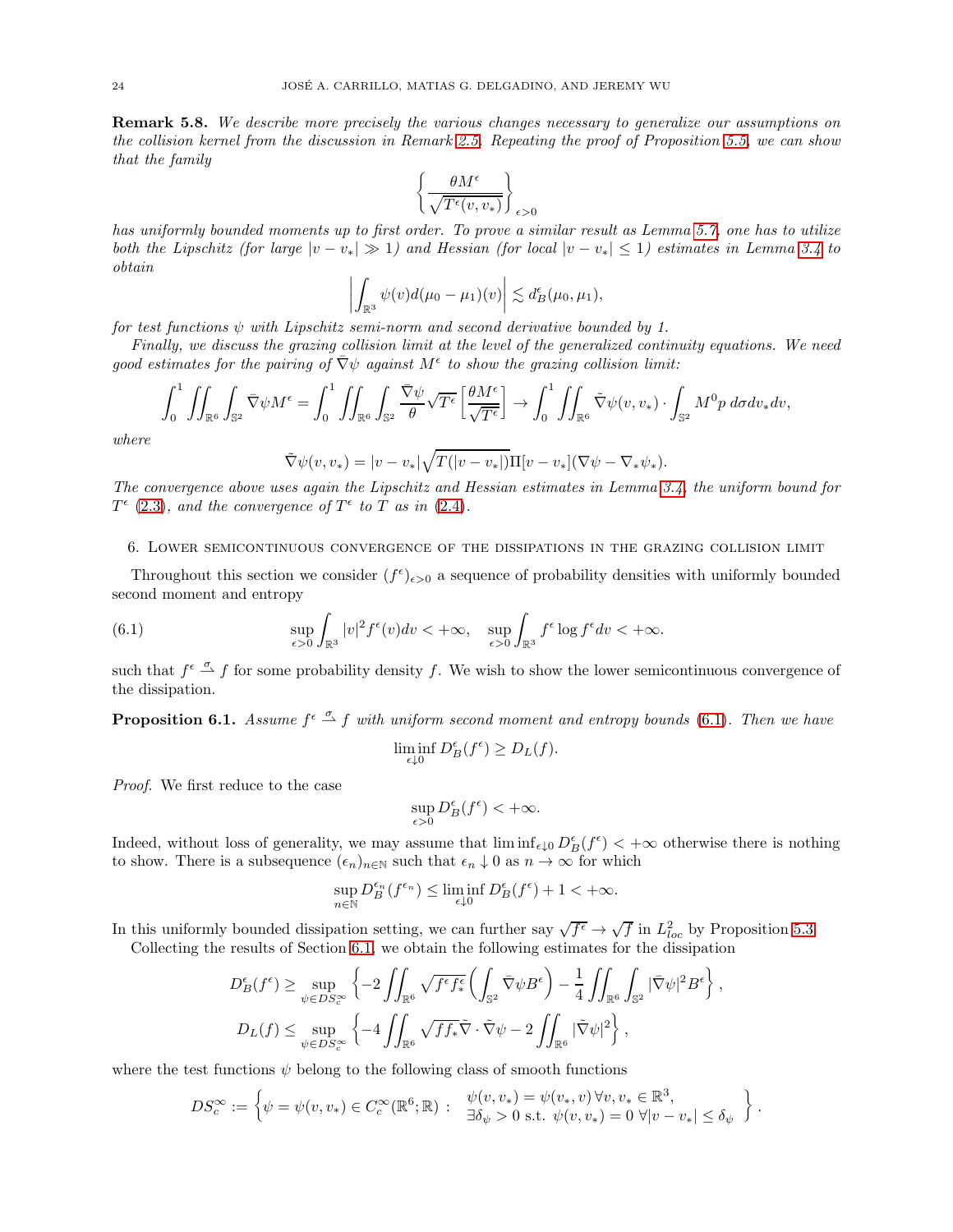Up to some constants (consistent in both expressions below), we apply the results of Section [6.2](#page-28-0) and Lemmas [3.5](#page-13-1) and [3.6](#page-14-0) which state

$$
\iint_{\mathbb{R}^6} \sqrt{f^{\epsilon} f_*^{\epsilon}} \left( \int_{\mathbb{S}^2} \bar{\nabla} \psi B^{\epsilon} \right) \stackrel{\epsilon \downarrow 0}{\rightarrow} 2 \iint_{\mathbb{R}^6} \sqrt{f f_*} \tilde{\nabla} \cdot \tilde{\nabla} \psi \quad \text{and} \quad \iint_{\mathbb{R}^6} \int_{\mathbb{S}^2} |\bar{\nabla} \psi|^2 B^{\epsilon} \stackrel{\epsilon \downarrow 0}{\rightarrow} 8 \iint_{\mathbb{R}^6} |\tilde{\nabla} \psi|^2,
$$
  
any fixed  $\psi \in DS_c^{\infty}$ .

<span id="page-24-1"></span>for any fixed  $\psi \in DS_c^{\infty}$ c

6.1. Affine representation of dissipations. In this subsection, we seek to show

<span id="page-24-2"></span>(6.2) 
$$
D_B^{\epsilon}(f^{\epsilon}) \ge \sup_{\psi \in DS_c^{\infty}} \left\{-2 \iint_{\mathbb{R}^6} \sqrt{f^{\epsilon} f^{\epsilon}_{*}} \left(\int_{\mathbb{S}^2} \bar{\nabla} \psi B^{\epsilon}\right) - \frac{1}{4} \iint_{\mathbb{R}^6} \int_{\mathbb{S}^2} |\bar{\nabla} \psi|^2 B^{\epsilon}\right\},
$$

$$
D_L(f) \le \sup_{\psi \in DS_c^{\infty}} \left\{-4 \iint_{\mathbb{R}^6} \int_{\mathbb{S}^2} \sqrt{f f_*} \tilde{\nabla} \cdot \tilde{\nabla} \psi - 2 \iint_{\mathbb{R}^6} |\tilde{\nabla} \psi|^2\right\},
$$

where  $DS_c^{\infty}$  was introduced in the proof of Proposition [6.1.](#page-23-2) For ease of notation, we will drop the  $\epsilon$ superscripts for the Boltzmann dissipation. Recall, the Boltzmann and Landau dissipations can be written as

$$
D_B(f) = \frac{1}{4} \iint_{\mathbb{R}^6} \int_{\mathbb{S}^2} [f' f'_* - f f_*] \log \frac{f' f'_*}{f f_*} B,
$$
  

$$
D_L(f) = 2 \iint_{\mathbb{R}^6} |v - v_*|^{2+\gamma} |\Pi[v - v_*](\nabla - \nabla_*) \sqrt{f f_*}|^2.
$$

The proof of the upper bound for the Landau dissipation in [\(6.2\)](#page-24-2) is the content of the subsequent Sections [6.1.1](#page-24-0) and [6.1.2](#page-26-0) while the lower bound for the Boltzmann dissipation in [\(6.2\)](#page-24-2) is the content of Section [6.1.3.](#page-27-0)

<span id="page-24-4"></span><span id="page-24-0"></span>6.1.1. Landau dissipation. We begin with a preliminary expression of the Landau dissipation.

Proposition 6.2. We can express

<span id="page-24-3"></span>
$$
(6.3) \t DL(f) = \sup_{\xi \in C_c^{\infty}(\mathbb{R}^6; \mathbb{R}^3)} \left\{ -4 \iint_{\mathbb{R}^6} \sqrt{f f_*} |v - v_*|^{1 + \frac{\gamma}{2}} (\nabla - \nabla_*) \cdot (\Pi [v - v_*] \xi) - 2 \iint_{\mathbb{R}^6} |\xi|^2 \right\}.
$$

*Proof.* Let us denote the right-hand side of [\(6.3\)](#page-24-3) by  $I_L(f)$ ; we want to show equality  $D_L(f) = I_L(f)$ .

Showing  $I_L(f) \leq D_L(f)$  is straight-forward because if  $D_L(f) < +\infty$ , we can integrate by parts the differential operator  $|v-v_*|^{1+\frac{\gamma}{2}}(\nabla-\nabla_*)\cdot\Pi[v-v_*]$  onto  $\sqrt{ff_*}$  (since finite dissipation implies  $\tilde{\nabla}\sqrt{ff_*}\in L^2$ ) and then apply Cauchy-Schwarz and Young's inequality in the following way for fixed  $\xi \in C_c^{\infty}(\mathbb{R}^6; \mathbb{R}^3)$ 

$$
-4 \iint_{\mathbb{R}^6} \sqrt{f f_*} |v - v_*|^{1 + \frac{\gamma}{2}} (\nabla - \nabla_*) \cdot (\Pi [v - v_*] \xi) - 2 \iint_{\mathbb{R}^6} |\xi|^2
$$
  
=  $4 \iint_{\mathbb{R}^6} |v - v_*|^{1 + \frac{\gamma}{2}} \Pi [v - v_*] \left[ (\nabla - \nabla_*) \sqrt{f f_*} \right] \cdot \xi - 2 \iint_{\mathbb{R}^6} |\xi|^2$   
 $\leq 4 \left( \iint_{\mathbb{R}^6} |v - v_*|^{2 + \gamma} |\Pi [v - v_*] (\nabla - \nabla_*) \sqrt{f f_*} |^2 \right)^{\frac{1}{2}} \left( \iint_{\mathbb{R}^6} |\xi|^2 \right)^{\frac{1}{2}} - 2 \iint_{\mathbb{R}^6} |\xi|^2 \leq D_L(f).$ 

Turning to the other direction, we wish to show that  $D_L(f) \leq I_L(f)$ . We assume here that  $I_L(f) < +\infty$ or else there is nothing to show. Define the linear operator acting on  $\xi \in C_c^{\infty}(\mathbb{R}^6; \mathbb{R}^3)$  given by

$$
F: \xi \mapsto -4 \iint_{\mathbb{R}^6} \sqrt{f f_*} |v - v_*|^{1+\frac{\gamma}{2}} (\nabla - \nabla_*) \cdot (\Pi [v - v_*] \xi).
$$

Since we assume  $I_L(f) < +\infty$ , we have

$$
\sup_{\xi \in C_c^{\infty}, \|\xi\|_{L^2} = 1} \left\{ \langle F, \xi \rangle - 2 \right\} \le C < +\infty,
$$

So by density, F extends uniquely to a bounded linear operator on  $L^2(\mathbb{R}^6;\mathbb{R}^3)$ . We consider now the continuous, coercive, symmetric, and bilinear form

$$
a(\xi, \eta) = 2 \iint_{\mathbb{R}^6} \xi \cdot \eta, \quad \forall \xi, \eta \in L^2(\mathbb{R}^6; \mathbb{R}^3).
$$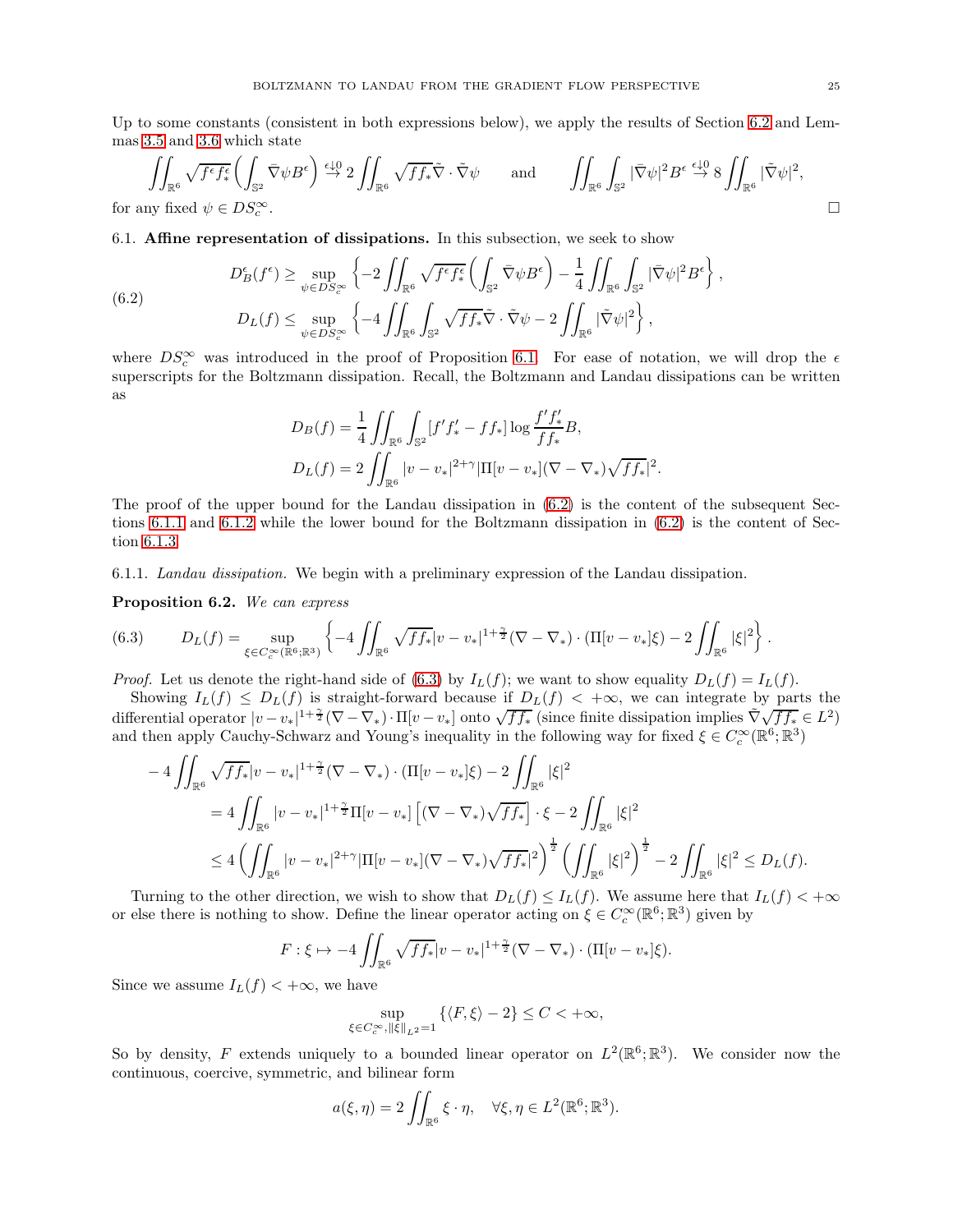By Lax-Milgram/Riesz representation, there is a unique Riesz representative  $u \in L^2(\mathbb{R}^6; \mathbb{R}^3)$  such that

$$
2\iint_{\mathbb{R}^6} u \cdot \xi = \langle F, \xi \rangle, \quad \forall \xi \in L^2(\mathbb{R}^6; \mathbb{R}^3).
$$

Moreover,  $u = \tilde{\nabla}\sqrt{ff_*}$  in  $L^2$  and this characterizes the minimisation problem

$$
\frac{1}{2}a(u, u) - \langle F, u \rangle = \min_{\xi \in L^2} \left\{ \frac{1}{2}a(\xi, \xi) - \langle F, \xi \rangle \right\}.
$$

Using the definitions of a,  $\phi$ , and  $u = \tilde{\nabla} \sqrt{f f_*}$  as well as density, the above gives

$$
-2\iint_{\mathbb{R}^6} |\tilde{\nabla} \sqrt{f f_*}|^2 = \inf_{\xi \in C_c^\infty} \left\{ 2 \iint_{\mathbb{R}^6} |\xi|^2 + 8 \iint_{\mathbb{R}^6} \sqrt{f f_*}|v - v_*|^{1 + \frac{\gamma}{2}} (\nabla - \nabla_*) \cdot (\Pi[v - v_*]\xi) \right\}.
$$

Applying one sign change gives precisely  $D_L(f) = I_L(f)$ .

Intuitively, a near optimal  $\xi \in C_c^{\infty}(\mathbb{R}^6; \mathbb{R}^3)$  in the right-hand side of [\(6.3\)](#page-24-3) needs to approximate  $\tilde{\nabla}\sqrt{ff_*}$ . We have formulated [\(6.3\)](#page-24-3) in a big space of test functions without taking advantage of the anti-symmetry of variable swapping  $v \leftrightarrow v_*$ . To take advantage of symmetries, we define

$$
AS = \{ V = V(v, v_*) \in L^2(\mathbb{R}^6; \mathbb{R}^3) | V(v, v_*) = -V(v_*, v) \text{ a.e. } v, v_* \in \mathbb{R}^3 \},
$$

together with the smooth and compactly supported approximations

$$
AS_c^{\infty} = \left\{ V = V(v, v_*) \in C_c^{\infty}(\mathbb{R}^6; \mathbb{R}^3) \middle| \begin{array}{l} V(v, v_*) = -V(v_*, v) \forall v, v_* \in \mathbb{R}^3, \\ \exists \delta > 0 \text{ s.t. } V(v, v_*) = 0 \ \forall |v - v_*| \le \delta \end{array} \right\}.
$$

The anti-symmetry allows to write the following identity

(6.4) 
$$
V(v, v_*) = \frac{1}{2}(V(v, v_*) - V(v_*, v)), \quad \forall V \in AS.
$$

To shorten some notation, we will write

<span id="page-25-0"></span>
$$
\overleftrightarrow{V}(v, v_*) := V(v_*, v), \quad \forall v, v_* \in \mathbb{R}^3.
$$

<span id="page-25-1"></span>Using [\(6.4\)](#page-25-0), it is easy to see that AS is a closed subspace of  $L^2(\mathbb{R}^6;\mathbb{R}^3)$  and hence is a Hilbert space with the  $L^2$  inner product. Moreover, we have density of the smooth compactly supported approximations.

**Lemma 6.3.**  $AS_c^{\infty}$  is dense in AS with respect to the  $L^2$  topology.

We skip the proof of Lemma [6.3,](#page-25-1) as it follows from standard well-known arguments. Using density we can show the next characterization.

Proposition 6.4. The Landau dissipation can be written as

<span id="page-25-2"></span>
$$
(6.5) \qquad D_{L}(f) = \sup_{V \in AS_{c}^{\infty}} \left\{ -4 \iint_{\mathbb{R}^{6}} \sqrt{f f_{*}} |v - v_{*}|^{1 + \frac{\gamma}{2}} (\nabla - \nabla_{*}) \cdot (\Pi[v - v_{*}]V) - 2 \iint_{\mathbb{R}^{6}} |\Pi[v - v_{*}]V|^{2} \right\}.
$$

*Proof.* Replace  $L^2(\mathbb{R}^6;\mathbb{R}^3)$  and  $C_c^{\infty}(\mathbb{R}^6;\mathbb{R}^3)$  with AS and  $AS_c^{\infty}$ , respectively and follow the same proof of Proposition [6.2](#page-24-4) taking advantage of [\(6.4\)](#page-25-0). This would lead to the majorant

$$
\sup_{V \in AS_c^{\infty}} \left\{ -4 \iint_{\mathbb{R}^6} \sqrt{f f_*} |v - v_*|^{1 + \frac{\gamma}{2}} (\nabla - \nabla_*) \cdot (\Pi [v - v_*] V) - 2 \iint_{\mathbb{R}^6} |V|^2 \right\}.
$$

Since Π is a projection, we have  $|\Pi[v - v_*]V| \leq |V|$ . Estimating the second term of the affine representation in this wav completes the proof. in this way completes the proof.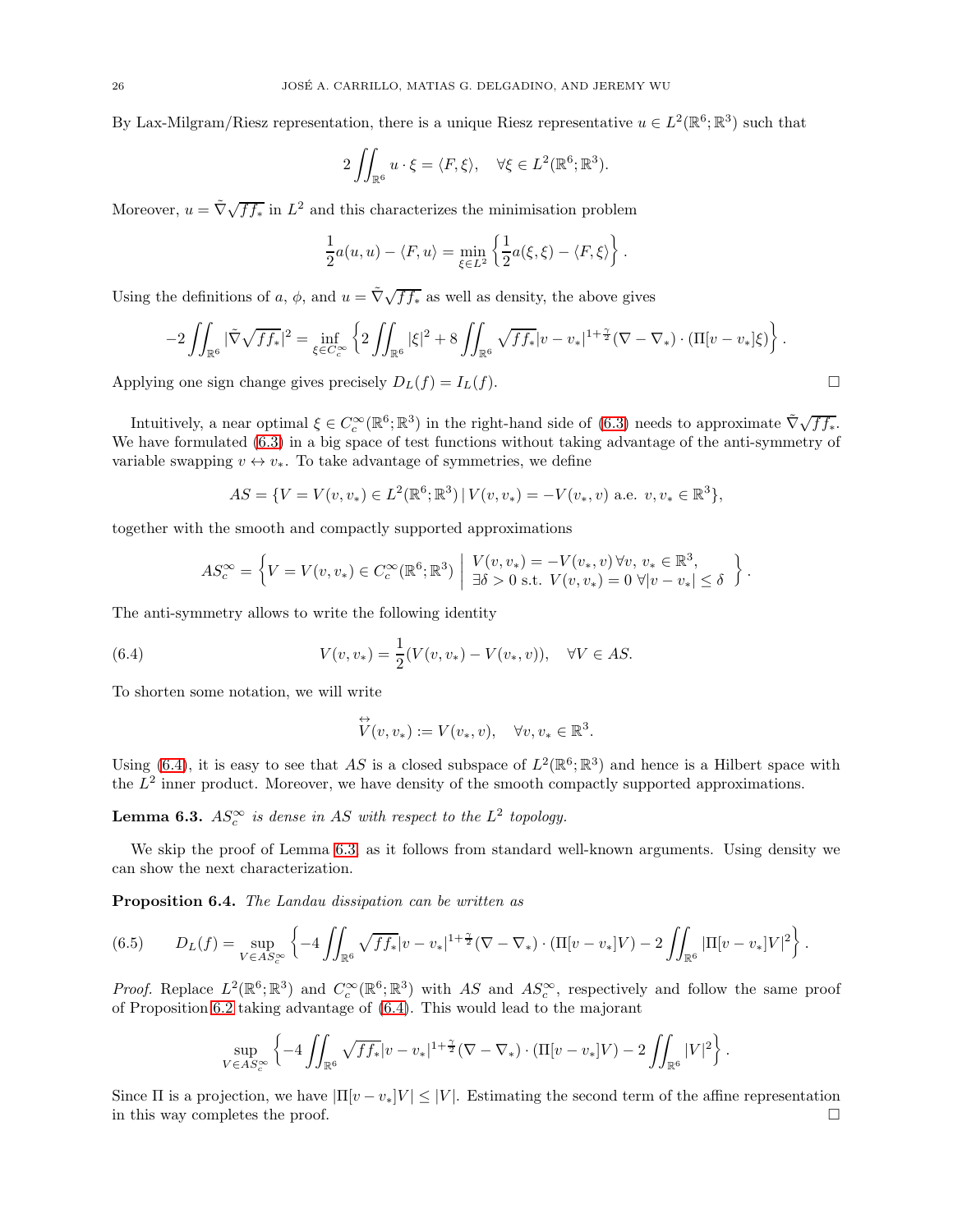<span id="page-26-0"></span>6.1.2. Projecting a vector field onto the image of  $\tilde{\nabla}$ . Starting from [\(6.5\)](#page-25-2), our goal now is to replace the vector field  $V \in AS_c^{\infty}$  by  $\tilde{\nabla}\psi$  for some  $\psi \in DS_c^{\infty}$ . In this section, the role of  $DS_c^{\infty}$  which we introduced in the proof of Proposition [6.1](#page-23-2) will be clarified. Given any  $V \in AS_c^{\infty}$ , we find  $\psi$  such that

<span id="page-26-1"></span>
$$
-4 \iint_{\mathbb{R}^6} \sqrt{f f_*} |v - v_*|^{1 + \frac{\gamma}{2}} (\nabla - \nabla_*) \cdot (\Pi[v - v_*]V) - 2 \iint_{\mathbb{R}^6} |\Pi[v - v_*]V|^2
$$
  

$$
\leq -4 \iint_{\mathbb{R}^6} \sqrt{f f_*} \tilde{\nabla} \cdot \tilde{\nabla} \psi - 2 \iint_{\mathbb{R}^6} |\tilde{\nabla} \psi|^2.
$$

Said  $\psi$  can be characterized by the projection of V (or equivalently  $\Pi[v-v_*]V$ ) onto the image of  $\tilde{\nabla}$ . More explicitly,  $\psi$  will be obtained as the solution to the following minimization problem

(6.6) 
$$
\min_{g \in DS_c^{\infty}} \iint_{\mathbb{R}^6} |\tilde{\nabla}g - \Pi[v - v_*]V|^2 = \iint_{\mathbb{R}^6} |\tilde{\nabla}\psi - \Pi[v - v_*]V|^2.
$$

<span id="page-26-6"></span>We begin by investigating the solvability of the first order condition of this convex minimization problem which is given by the PDE in the following result.

**Lemma 6.5.** For  $V \in AS_c^{\infty}$ , there exists a unique smooth solution  $\psi \in DS_c^{\infty}$  to the following equation

(6.7) 
$$
\tilde{\nabla} \cdot \tilde{\nabla} \psi = \tilde{\nabla} \cdot (\Pi[v - v_*]V).
$$

Moreover,  $\psi$  solves [\(6.6\)](#page-26-1) and we have

(6.8) 
$$
\|\Pi[v-v_*]V\|^2 = \|\tilde{\nabla}\psi\|^2 + \|\Pi[v-v_*]V - \tilde{\nabla}\psi\|^2.
$$

*Proof.* After changing variables, we will construct  $\psi$  as a superposition of solutions to the Laplace-Beltrami equation on spheres  $|v - v_*| = r$ . Recalling some of the notations from Section [3.3,](#page-10-0) for fixed  $v, v_* \in \mathbb{R}^3$  we consider the smooth and volume preserving coordinate transformation

<span id="page-26-5"></span><span id="page-26-2"></span>
$$
(v, v_*) \mapsto \left(\frac{v - v_*}{2}, \frac{v + v_*}{2}\right) =: (x, y).
$$

Given vector fields  $V = V(v, v_*)$  and scalar functions  $\psi = \psi(v, v_*)$ , we will use the same symbols to denote their versions under this and future coordinate transformations  $V = V(v, v_*) = V(x, y)$  and similarly for  $\psi$ . It is readily checked that  $\nabla - \nabla_* = \nabla_x$  and similarly for the divergence. Notice that when  $V \in AS_c^{\infty}$ , [\(6.7\)](#page-26-2) reads

$$
|2x|^{2+\gamma}\nabla_x \cdot (\Pi[x]\nabla_x \psi(x,y)) = |2x|^{1+\frac{\gamma}{2}}\nabla_x \cdot (\Pi[x]V(x,y)),
$$

which is an equation in the  $x = \frac{1}{2}(v - v_*)$  variable only. Henceforth, we consider fixed  $y = \frac{1}{2}(v + v_*)$  as a parameter to the problem above. To further specify the problem, the compact support and anti-symmetry of  $V \in AS_c^{\infty}$  translate into compactness in both the x, y variables, and moreover V vanishes in a neighbourhood of  $\{x=0\}$ . So for some  $0 < \delta \le R$  depending on the support of V, but uniform in the  $y = \frac{1}{2}(v+v_*)$  variable, we consider the following elliptic PDE with homogeneous Dirichlet boundary conditions

<span id="page-26-3"></span>(6.9) 
$$
\begin{cases} |2x|^{1+\frac{\gamma}{2}}\nabla_x \cdot (\Pi[x]\nabla_x \psi(x,y)) = \nabla_x \cdot (\Pi[x]V(x,y)) & 0 < \delta \leq |2x| \leq R \\ \psi(x,y) = 0 & |2x| \in \{\delta,R\} \end{cases}
$$

The weight  $|2x|^{1+\frac{\gamma}{2}}$  on the left-hand side is well-behaved, since we avoid a neighbourhood of the singularity  $x = 0$ . To reiterate, we will solve [\(6.9\)](#page-26-3) in x for fixing the value of y as a parameter. Since the dependence on y of V is smooth, it will follow any solution  $\psi$  of [\(6.9\)](#page-26-3) is also smooth in y. In terms of solvability of (6.9), we make one further change of variables. Having fixed  $y$  as a parameter, we consider the spherical decomposition of

$$
x = rk
$$
,  $r = |x|$ ,  $k = \frac{x}{|x|} \in \mathbb{S}^2$ .

Under these coordinates, we again identify  $\psi = \psi(x, y) = \psi(k, r, y)$  and similarly for V. By the identities of Lemma [A.5](#page-33-0) and Corollary [A.6,](#page-34-1) we can consider  $r \in [\delta, R]$  as another parameter so that [\(6.9\)](#page-26-3) becomes an equation in the spherical variable  $k$ 

<span id="page-26-4"></span>(6.10) 
$$
\begin{cases} \Delta_{\mathbb{S}^2} \psi(k,r,y) = 2^{-1-\frac{\gamma}{2}} r^{-\frac{\gamma}{2}} \nabla_k \cdot (\Pi[k] V(k,r,y)) & 0 < \delta \leq 2r \leq R, k \in \mathbb{S}^2\\ \psi(k,r,y) = 0 & 2r \in \{\delta, R\} \end{cases}
$$

The interpretation of  $(6.10)$  is that, at every level set of  $|x|$ ,  $(6.9)$  is actually the Poisson problem for the Laplace-Beltrami operator in  $\mathbb{S}^2$  for the  $k = \frac{x}{|x|}$  variable. Noticing that the right-hand side is a divergence

.

.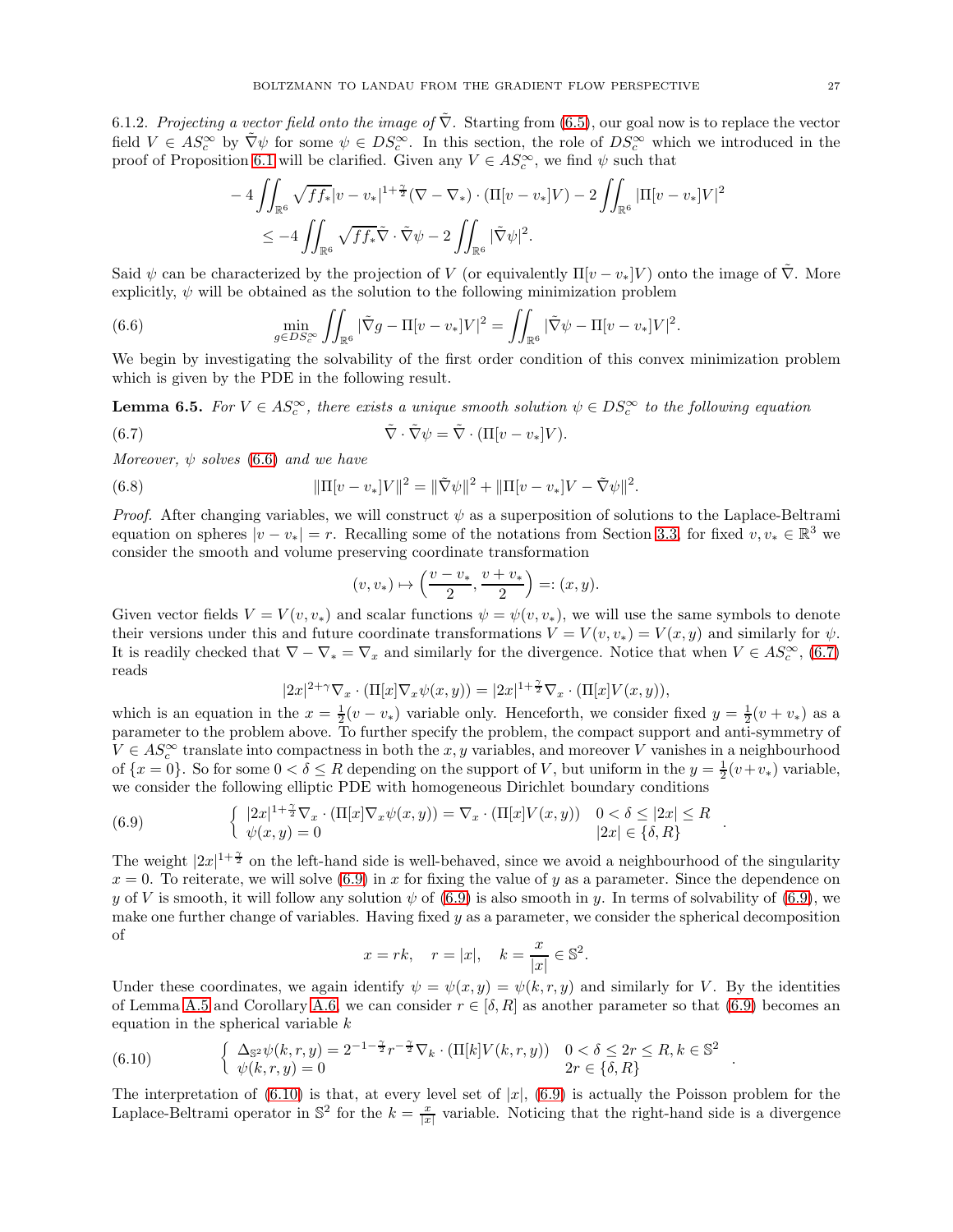<span id="page-27-3"></span>of a smooth function, the integral over  $\mathbb{S}^2$  of the right-hand side vanishes, which is a necessary condition for solvability of the Poisson problem in a compact manifold. Using the usual method of the Lax-Milgram Theorem combined with the Poincaré inequality on the sphere (see [\[32\]](#page-41-18)), for each fixed  $r \in (\delta, R)$  and  $y \in \mathbb{R}^3$  $(6.10)$  admits a unique weak solution  $\psi(\cdot, r, y) \in H^1(\mathbb{S}^2)$  which is also smooth by standard elliptic regularity arguments. Finally, since V is anti-symmetric when swapping  $v \leftrightarrow v_*$  (which means reflecting  $x \leftrightarrow -x$ , or  $k \leftrightarrow -k$ , uniqueness of solutions gives that  $\psi$  is symmetric

$$
\psi(v, v_*) = \psi(v_*, v) \iff \psi(x, y) = \psi(-x, y) \iff \psi(k, r, y) = \psi(-k, r, y).
$$

Based on the regularity and symmetries of  $V \in AS_c^{\infty}$ , the previous discussion implies  $\psi \in DS_c^{\infty}$ . Returning to the minimization problem of [\(6.6\)](#page-26-1), we can deduce from convexity and our discussion on the solubility of the first order conditions [\(6.7\)](#page-26-2) that there exists a unique  $\psi \in DS_c^{\infty}$  such that

$$
\inf_{g \in DS_c^{\infty}} \|\tilde{\nabla}g - \Pi[v - v_*]V\|_{L^2_{v,v_*}}^2 = \|\tilde{\nabla}\psi - \Pi[v - v_*]V\|_{L^2_{v,v_*}}^2
$$

.

We can interpret the solution operator for [\(6.10\)](#page-26-4) as the orthogonal projection map of V and  $\Pi[v - v_*]V$  to the image of  $\tilde{\nabla}$ . To see [\(6.8\)](#page-26-5), we add and subtract  $\tilde{\nabla}\psi$  in the  $L^2$  norm of  $\Pi[v-v_*]V$  to get

$$
\begin{split} \|\Pi[v-v_*]V\|^2 &= \iint_{\mathbb{R}^6} |\Pi[v-v_*]V - \tilde{\nabla}\psi + \tilde{\nabla}\psi|^2 \\ &= \|\tilde{\nabla}\psi\|^2 + \|\Pi[v-v_*]V - \tilde{\nabla}\psi\|^2 + 2\iint_{\mathbb{R}^6} \tilde{\nabla}\psi \cdot (\Pi[v-v_*]V - \tilde{\nabla}\psi) \\ &= \|\tilde{\nabla}\psi\|^2 + \|\Pi[v-v_*]V - \tilde{\nabla}\psi\|^2 - 2\iint_{\mathbb{R}^6} \psi \underbrace{(\tilde{\nabla} \cdot (\Pi[v-v_*]V) - \tilde{\nabla} \cdot \tilde{\nabla}\psi)}_{=0} . \end{split}
$$

The last line is obtained by integrating by parts the differential operator  $\tilde{\nabla}$  using the smoothness and compact support of  $\psi$  and V. Of course, by our construction of  $\psi$ , the cross term contributes nothing owing to  $(6.7)$ .

Using Lemma [6.5,](#page-26-6) we can further majorize the Landau dissipation from [\(6.5\)](#page-25-2)

(6.11) 
$$
D_L(f) \leq \sup_{\psi \in DS_c^{\infty}} \left\{-4 \iint_{\mathbb{R}^6} \sqrt{f f_*} \tilde{\nabla} \cdot \tilde{\nabla} \psi - 2 \iint_{\mathbb{R}^6} |\tilde{\nabla} \psi|^2 \right\}.
$$

<span id="page-27-0"></span>6.1.3. Boltzmann dissipation. Before directly manipulating the Boltzmann dissipation, we insist on the appearance of a finite difference of  $\sqrt{ff_*}$ . Using Corollary [A.3,](#page-32-2) we can lower bound the Boltzmann dissipation by

$$
D_B(f) = \frac{1}{4} \iint_{\mathbb{R}^6} \int_{\mathbb{S}^2} [f' f'_* - f f_*] \log \frac{f' f'_*}{f f_*} B \ge \iint_{\mathbb{R}^6} \int_{\mathbb{S}^2} |\sqrt{f' f'_*} - \sqrt{f f_*}|^2 B.
$$

Let us refer to the lower bound as the reduced Boltzmann dissipation

$$
D_B^R(f) := \iint_{\mathbb{R}^6} \int_{\mathbb{S}^2} |\sqrt{f' f'_*} - \sqrt{f f_*}|^2 B \, d\sigma dv_* dv.
$$

<span id="page-27-1"></span>We want a similar representation for the reduced Boltzmann dissipation as we had for the Landau dissipation.

Lemma 6.6. The reduced Boltzmann dissipation can be expressed as (6.12)

<span id="page-27-2"></span>
$$
D_B^R(f) = \sup_{\tilde{\psi} \in L^2(\mathbb{R}^6 \times \mathbb{S}^2; B(v-v_*,\theta) d\sigma dv_*dv)} \left\{ 2 \iint_{\mathbb{R}^6} \int_{\mathbb{S}^2} (\sqrt{f' f'_*} - \sqrt{f f_*}) \tilde{\psi} B d\sigma dv_*dv - \iint_{\mathbb{R}^6} \int_{\mathbb{S}^2} |\tilde{\psi}|^2 B d\sigma dv_*dv \right\}.
$$

*Proof.* This proof is analogous to the proof of Proposition [6.2](#page-24-4) in the Hilbert framework of  $L^2$  with respect to the collision kernel B.

As with the Landau dissipation, we seek to pass all the difference structure onto the test function. Taking advantage of various pre-post collision velocity symmetries, we extend Lemma [6.6](#page-27-1) to

Lemma 6.7. The reduced Boltzmann dissipation can be minorized by

$$
D_B^R(f)\geq \sup_{\psi\in DS_c^\infty} \left\{-2\iint_{\mathbb{R}^6}\sqrt{ff_*}\left(\int_{\mathbb{S}^2}\bar{\nabla}\psi B\right)-\frac{1}{4}\iint_{\mathbb{R}^6}\int_{\mathbb{S}^2}|\bar{\nabla}\psi|^2 B\right\}.
$$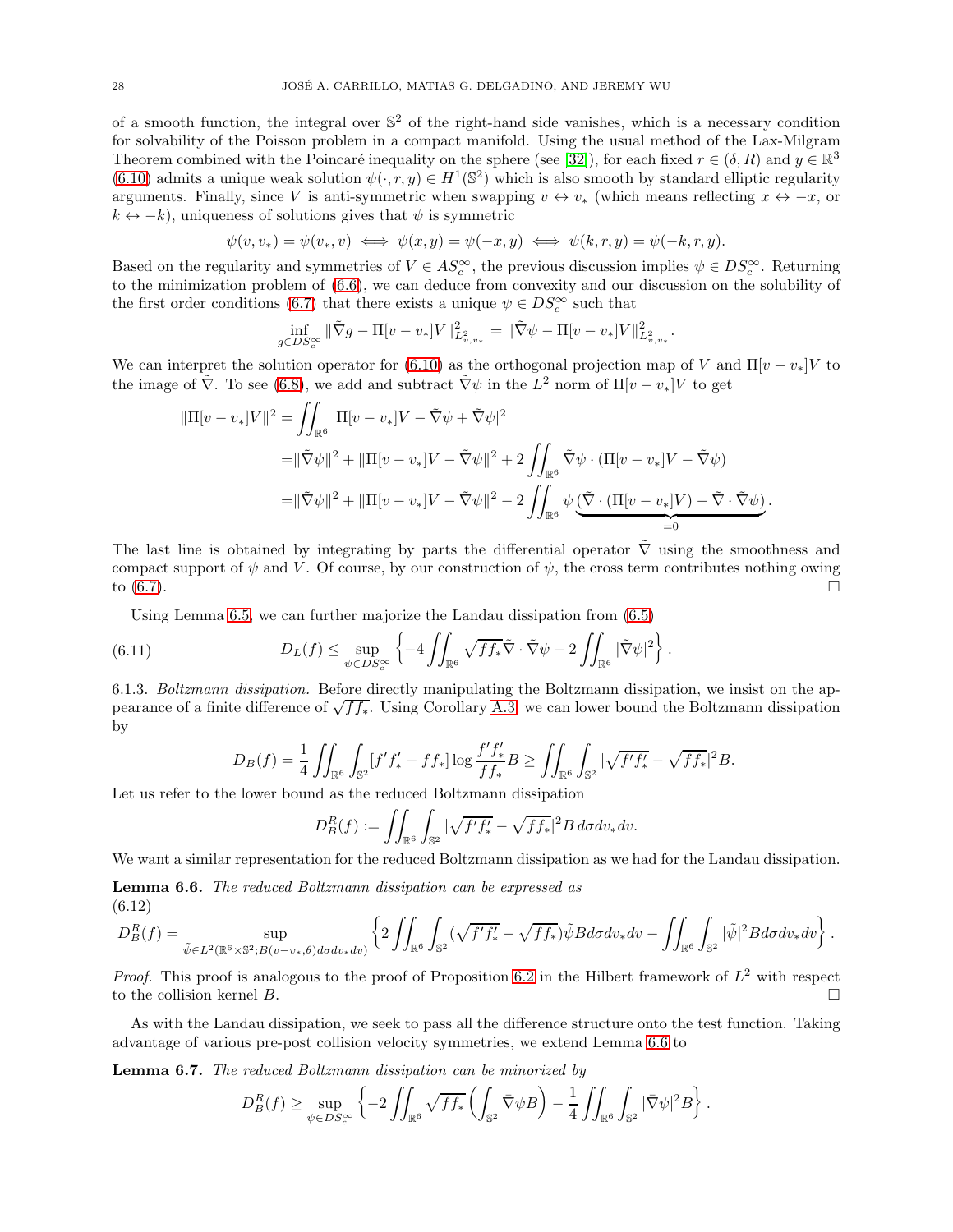*Proof.* We are interested in showing the inequality, hence we only need to show that each  $\psi \in DS_c^{\infty}$  induces an admissible  $\tilde{\psi} \in L^2(B)$  and then de-symmetrize the first term in [\(6.12\)](#page-27-2).

More specifically, for each  $\psi \in DS_c^{\infty}$ 

<span id="page-28-1"></span>
$$
\frac{1}{2}\overline{\nabla}\psi = \psi(v', v'_*) - \psi(v, v_*) =: \tilde{\psi}(v, v_*, \sigma) \in L^2(\mathbb{R}^6 \times \mathbb{S}^2; B d\sigma dv_* dv)
$$

is an admissible test function for [\(6.12\)](#page-27-2). This is a consequence of Lemma [3.4](#page-12-0) which provides the estimate

(6.13) 
$$
|\psi' - \psi|^2 \lesssim 1_{0 < \delta \leq |v - v_*| \leq R} |v - v_*|^2 |\sigma - k|^2,
$$

where  $\delta, R > 0$  are the inner and outer radii of the support of  $\psi \in DS_c^{\infty}$  with respect to  $v - v_*$ .

Next, we de-symmetrize the first term of [\(6.12\)](#page-27-2)

$$
2 \iint_{\mathbb{R}^6} \int_{\mathbb{S}^2} (\sqrt{f' f'_*} - \sqrt{f f_*}) \tilde{\psi} B = 2 \iint_{\mathbb{R}^6} \int_{\mathbb{S}^2} \sqrt{f' f'_*} \int_{\mathbb{S}^2} (\psi' - \psi) B - 2 \iint_{\mathbb{R}^6} \sqrt{f f_*} \int_{\mathbb{S}^2} (\psi' - \psi) B
$$
  
= 
$$
-4 \iint_{\mathbb{R}^6} \sqrt{f f_*} \int_{\mathbb{S}^2} (\psi' - \psi) B,
$$

which is justified as each of the integrals above are absolutely convergent. This follows from the estimate [\(6.13\)](#page-28-1),  $|\sigma - k|^2 \sim \theta^2$  from [\(3.6\)](#page-10-2), and the finite angular momentum transfer assumption [\(2.2\)](#page-5-1). The desired inequality now follows.

<span id="page-28-0"></span>6.2. Boltzmann gradient converges to Landau gradient. The aim of this section is to show that for arbitrary  $\psi \in DS_c^{\infty}$ , we obtain

<span id="page-28-2"></span>(6.14) 
$$
\iint_{\mathbb{R}^6} \sqrt{f^{\epsilon} f_{*}^{\epsilon}} \left( \int_{\mathbb{S}^2} \bar{\nabla} \psi B^{\epsilon} \right) \stackrel{\epsilon \downarrow 0}{\rightarrow} 2 \iint_{\mathbb{R}^6} \sqrt{f f_{*} \tilde{\nabla}} \cdot \tilde{\nabla} \psi
$$

<span id="page-28-3"></span>(6.15) 
$$
\iint_{\mathbb{R}^6} \int_{\mathbb{S}^2} |\bar{\nabla}\psi|^2 B^{\epsilon} \stackrel{\epsilon \downarrow 0}{\to} 8 \iint_{\mathbb{R}^6} |\tilde{\nabla}\psi|^2.
$$

These limits are the final pieces needed to finish the proof of Proposition [6.1.](#page-23-2) Recall there that we had reduced to the case with bounded dissipation for a fixed time

$$
\sup_{\epsilon>0} D_B^{\epsilon}(f^{\epsilon}) < +\infty,
$$

which implies the local  $L^2_{loc}$  convergence  $\sqrt{f^{\epsilon}} \to \sqrt{f}$  which we will use in the proof below.

The key to these limits is understanding the limiting behaviour of  $\overline{\nabla}$  on  $DS_c^{\infty}$  functions. Naturally, the crucial ingredients are Lemmas [3.5](#page-13-1) and [3.6](#page-14-0) which state

<span id="page-28-4"></span>(6.16) 
$$
\forall \psi \in DS_c^{\infty}, \quad \begin{cases} \frac{1}{\epsilon} \overline{\nabla} \psi & \stackrel{\epsilon \downarrow 0}{\rightarrow} \frac{\chi}{\pi} |v - v_*| p \cdot (\nabla - \nabla_*) \psi \\ \frac{1}{\epsilon^2} \int_{\mathbb{S}_{k}^1} \overline{\nabla} \psi dp & \stackrel{\epsilon \downarrow 0}{\rightarrow} \frac{\chi^2}{4\pi} (\nabla - \nabla_*) \cdot (|v - v_*|^2 \Pi [v - v_*] (\nabla - \nabla_*) \psi) \end{cases}
$$

Recall the notation that  $\chi = \pi \theta / \epsilon$  is the rescaled angle of collision and  $p \in \mathbb{S}^2$  is the orthogonal vector to  $k = \frac{v - v_*}{|v - v_*|}$  shown in Figures [1](#page-8-1) to [3.](#page-10-1) These limits hold in the pointwise sense.

*Proof of* [\(6.14\)](#page-28-2) and [\(6.15\)](#page-28-3). We begin with showing [\(6.14\)](#page-28-2). Since we know  $\sqrt{f^{\epsilon}} \to \sqrt{f}$ , it remains to show that

$$
\int_{\mathbb{S}^2} \bar{\nabla} \psi B^{\epsilon} = |v - v_*|^{\gamma} \int_{\theta=0}^{\epsilon/2} \beta^{\epsilon}(\theta) \int_{\mathbb{S}^1_{k\perp}} \bar{\nabla} \psi \, dp d\theta \stackrel{\epsilon \downarrow 0}{\rightarrow} 2\tilde{\nabla} \cdot \tilde{\nabla} \psi.
$$

Since  $\psi \in DS_c^{\infty}$ , we are in the nice situation of avoiding all problems in the v,  $v_*$  variables because  $\psi$  is supported in

 $|v| + |v_*| \le R$ ,  $0 < \delta \le |v - v_*| \le R$ ,

for some  $\delta, R > 0$ . Combining this localisation with the third estimate of Lemma [3.4,](#page-12-0)

$$
\left| \int_{\mathbb{S}^1_{k^\perp}} \bar{\nabla} \psi dp \right| \lesssim_{\psi} |v - v_*|^2 \theta^2,
$$

.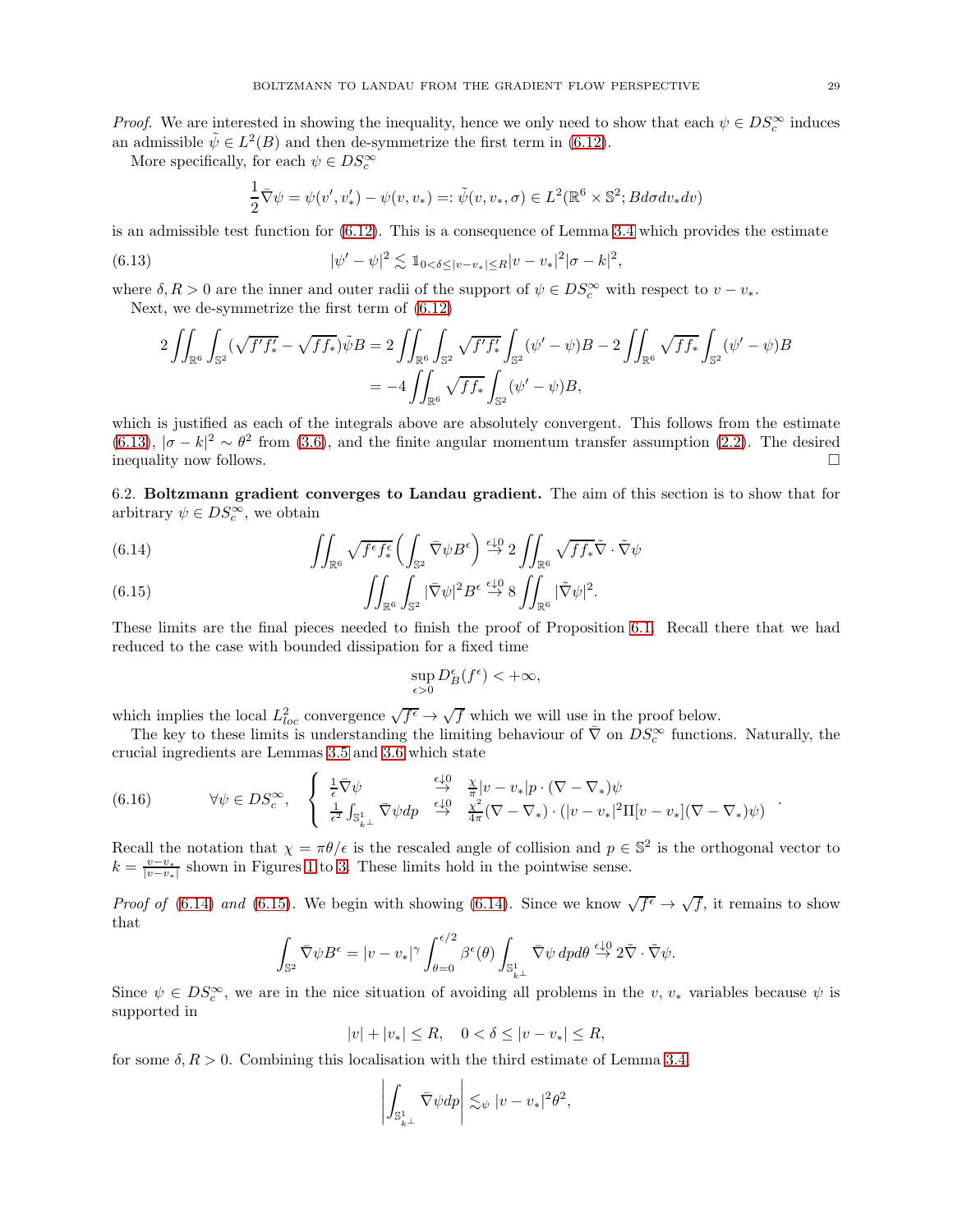<span id="page-29-4"></span>we get domination in  $L^2$  recalling finite angular momentum transfer  $(2.2)$ , so we only have to show pointwise a.e. convergence of the previous limit. By rescaling  $\theta = \epsilon \chi/\pi$  and applying [\(6.16\)](#page-28-4), we have

$$
\int_{\mathbb{S}^2} \bar{\nabla} \psi B^{\epsilon} = |v - v_*|^{\gamma} \int_0^{\pi/2} \beta(\chi) \frac{\pi^2}{\epsilon^2} \int_{\mathbb{S}^1_{k\perp}} \bar{\nabla} \psi dp d\chi
$$
\n
$$
\xrightarrow{\epsilon \downarrow 0} |v - v_*|^{\gamma} \frac{\pi}{4} \int_0^{\pi/2} \chi^2 \beta(\chi) (\nabla - \nabla_*) \cdot (|v - v_*|^2 \Pi [v - v_*] (\nabla - \nabla_*) \psi) = 2 \tilde{\nabla} \cdot \tilde{\nabla} \psi,
$$

again recalling the normalization  $\int_0^{\pi/2} \chi^2 \beta(\chi) d\chi = 8/\pi$ .

We turn to showing [\(6.15\)](#page-28-3). Arguing as in the proof of [\(6.14\)](#page-28-2), since  $\psi$  is compactly supported in  $v, v_*$ , and in  $\{|v - v_{*}| \ge \delta > 0\}$ , we only need to show

$$
\int_{\mathbb{S}^2} |\bar{\nabla}\psi|^2 B^{\epsilon} = |v - v_*|^{\gamma} \int_{\theta=0}^{\epsilon/2} \beta^{\epsilon}(\theta) \int_{\mathbb{S}_{k}^1} |\bar{\nabla}\psi|^2 dp d\theta \stackrel{\epsilon \downarrow 0}{\rightarrow} 8|\tilde{\nabla}\psi|^2, \quad \text{a.e. } v, v_* \in \mathbb{R}^3.
$$

This is because of the first estimate of Lemma [3.4](#page-12-0) which again gives the right majorant against  $B^{\epsilon}$ 

$$
|\bar{\nabla}\psi|^2 \lesssim_{\psi} |v - v_*|^2 \theta^2
$$

.

By the same rescaling  $\theta = \epsilon \chi/\pi$ , we have

$$
\int_{\mathbb{S}^2} |\bar{\nabla}\psi|^2 B^{\epsilon} = |v - v_*|^{\gamma} \int_0^{\pi/2} \beta(\chi) \pi^2 \int_{\mathbb{S}_{k\perp}^1} \left| \frac{1}{\epsilon} \bar{\nabla}\psi \right|^2 dp d\chi \stackrel{\epsilon \downarrow 0}{\to} |v - v_*|^{2+\gamma} \int_0^{\pi/2} \beta(\chi) \chi^2 \int_{\mathbb{S}_{k\perp}^1} |p \cdot (\nabla - \nabla_*) \psi|^2 dp d\chi
$$
  
= 
$$
\frac{8}{\pi} |v - v_*|^{2+\gamma} \int_{\mathbb{S}_{k\perp}^1} p^i p^j (\nabla - \nabla_*)^i \psi (\nabla - \nabla_*)^j \psi dp = 8 |v - v_*|^{2+\gamma} |\Pi[v - v_*] (\nabla - \nabla_*) \psi|^2.
$$

In the last line, we have used Lemma [A.4](#page-32-1) for the computation of

$$
\int_{\mathbb{S}^1_{k^\perp}} p \otimes p dp = \pi \Pi[k],
$$

while remembering that since  $\Pi[k]$  is a projection matrix, the quadratic form satisfies  $z^T\Pi[k]z = |\Pi[k]z|^2$ , for all  $z \in \mathbb{R}^3$ .

## <span id="page-29-0"></span>7. Lower semicontinuous convergence of metric derivatives in the grazing collision limit

We consider a sequence of curves  $(f^{\epsilon})_{\epsilon>0}$  satisfying the uniform moment and metric derivative bounds [\(2.5\)](#page-5-4). In particular, we know that a convergent subsequence exists to  $f$  by Theorem [5.1.](#page-18-1) Along this subsequence and in parallel to the general affine representation strategy in Section [6,](#page-23-0) we seek to prove

<span id="page-29-1"></span>**Proposition 7.1.** Consider a sequence of curves  $(f^{\epsilon})_{\epsilon>0}$  satisfying the uniform bounds in second moment, entropy, dissipation, and metric derivative [\(2.5\)](#page-5-4). Along possibly a further subsequence for which  $f^{\epsilon} \stackrel{\sigma}{\sim} f$ from Theorem [5.1,](#page-18-1) we have

$$
\liminf_{\epsilon \downarrow 0} |\dot{f}^{\epsilon}|_{\epsilon}^{2}(t) \geq |\dot{f}|_{L}^{2}(t), \quad a.e. \ t \in [0, T].
$$

<span id="page-29-3"></span>As in Section [6.1,](#page-24-1) we will prove Proposition [7.1](#page-29-1) by looking at the affine representations of the metric derivatives. Without loss of generality, we assume  $\sup_{\epsilon>0} |\dot{f}^{\epsilon}|_{\epsilon}^2(t) < +\infty$  by taking a subsequence, if necessary.

**Lemma 7.2.** We consider  $(f^{\epsilon}, M^{\epsilon}_{B})$  and  $(f, M)$  curves for CRE (in the sense of Erbar [\[25\]](#page-41-4)) and GCE (in the sense of [\[15\]](#page-40-3)), respectively. We assume that  $M_B^{\epsilon}$  and M are optimal collision rates in the sense that their associated metric derivatives can be written as the respective action of these curves

$$
|\dot{f}^{\epsilon}|_{\epsilon}^{2}(t) = \frac{1}{4} \iint_{\mathbb{R}^{6}} \int_{\mathbb{S}^{2}} \frac{|M_{B}^{\epsilon}|^{2}}{\Lambda(f^{\epsilon})B^{\epsilon}} d\sigma dv_{*} dv \quad and \quad |\dot{f}|_{L}^{2}(t) = \frac{1}{2} \iint_{\mathbb{R}^{6}} \int_{\mathbb{S}^{2}} \frac{|M|^{2}}{f f_{*}} dv_{*} dv.
$$

Then, we have the following affine representations.

<span id="page-29-2"></span>(7.1) 
$$
|\dot{f}^{\epsilon}|_{\epsilon}^{2}(t) = \sup_{\psi \in C_{c}^{\infty}(\mathbb{R}^{3})} \left\{ \frac{1}{2} \iint_{\mathbb{R}^{6}} \int_{\mathbb{S}^{2}} M_{B}^{\epsilon} \overline{\nabla} \psi - \frac{1}{4} \iint_{\mathbb{R}^{6}} \int_{\mathbb{S}^{2}} |\overline{\nabla} \psi|^{2} \Lambda(f^{\epsilon}) B^{\epsilon} \right\},
$$

$$
|\dot{f}|_{L}^{2}(t) = \sup_{\psi \in C_{c}^{\infty}(\mathbb{R}^{3})} \left\{ \iint_{\mathbb{R}^{6}} M \cdot \tilde{\nabla} \psi - \frac{1}{2} \iint_{\mathbb{R}^{6}} |\tilde{\nabla} \psi|^{2} f f_{*} \right\}.
$$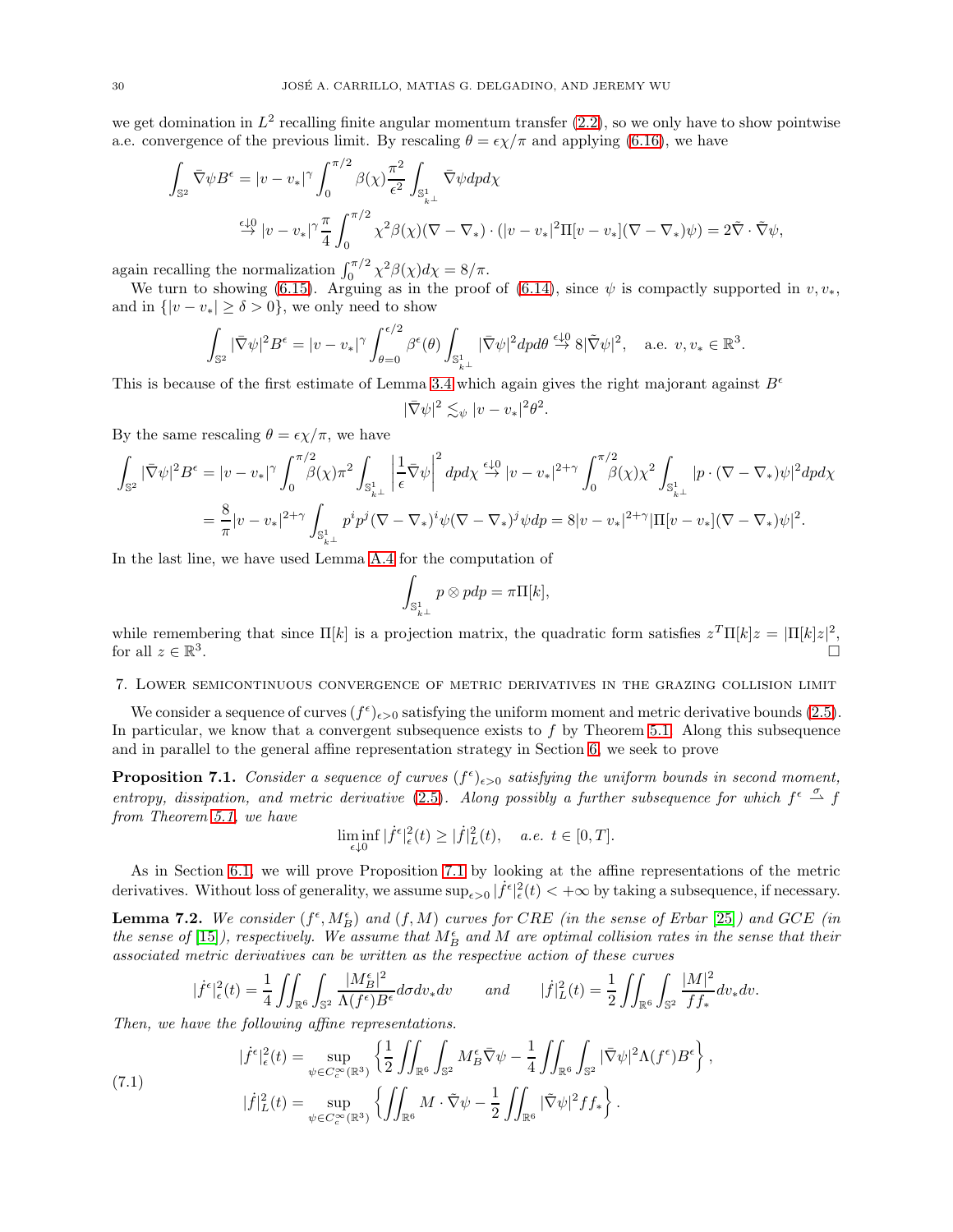<span id="page-30-0"></span>(7.2) 
$$
\frac{1}{4} \iint_{\mathbb{R}^6} \int_{\mathbb{S}^2} \frac{|M_B|^2}{\Lambda B} = \sup_{\xi \in L^2(\Lambda B)} \left\{ \frac{1}{2} \iint_{\mathbb{R}^6} \int_{\mathbb{S}^2} M_B \xi - \frac{1}{4} \iint_{\mathbb{R}^6} \int_{\mathbb{S}^2} |\xi|^2 \Lambda B \right\}
$$

which follows from similar lines of reasoning as Proposition [6.2](#page-24-4) and Lemma [6.6.](#page-27-1)

We now want to replace the test function  $\xi \in L^2(\Lambda B)$  by  $\overline{\nabla}\psi$  for  $\psi \in C_c^{\infty}(\mathbb{R}^3)$ . By the optimality of  $M_B$  and the finite action assumption, Lemma [4.5,](#page-17-1) we can write  $M_B = U\Lambda B$  where the density U can be approximated by

$$
U \in \overline{\{\nabla \psi \, | \, \psi \in C_c^{\infty}(\mathbb{R}^3)\}}^{L^2(\Lambda B)}.
$$

Take  $(\psi_n)_{n \in \mathbb{N}} \subset C_c^{\infty}(\mathbb{R}^3)$  an approximating sequence so that  $\overline{\nabla}\psi_n \to U$  in  $L^2(\Lambda B)$  as  $n \to \infty$ . The expression inside the supremum with  $\xi = \bar{\nabla}\psi_n$  of [\(7.2\)](#page-30-0) has the following limit

$$
\iint_{\mathbb{R}^6} \int_{\mathbb{S}^2} \frac{M_B}{\Lambda B} \bar{\nabla} \psi_n \Lambda B - \frac{1}{2} \iint_{\mathbb{R}^6} \int_{\mathbb{S}^2} |\bar{\nabla} \psi_n|^2 \Lambda B \stackrel{n \to \infty}{\to} \iint_{\mathbb{R}^6} \int_{\mathbb{S}^2} \frac{M_B}{\Lambda B} U - \frac{1}{2} \iint_{\mathbb{R}^6} \int_{\mathbb{S}^2} |U|^2 \Lambda B = \iint_{\mathbb{R}^6} \int_{\mathbb{S}^2} \frac{|M_B|^2}{2\Lambda B}.
$$

This establishes the first equation of [\(7.1\)](#page-29-2). As mentioned before, the second equation of [\(7.1\)](#page-29-2) follows analogously.  $\qquad \qquad \Box$ 

With Lemma [7.2,](#page-29-3) we are in a position to prove Proposition [7.1.](#page-29-1)

*Proof of Proposition [7.1.](#page-29-1)* Without loss of generality, take  $M_B^{\epsilon}$  optimal collision rates in the sense of Lemma [4.5](#page-17-1) so that the Boltzmann metric derivative is the action of  $(f^\epsilon,M_B^\epsilon)$ 

$$
|\dot{f}^{\epsilon}|_{\epsilon}^{2}(t) = \frac{1}{4} \iint_{\mathbb{R}^{6}} \int_{\mathbb{S}^{2}} \frac{|M_{B}^{\epsilon}|^{2}}{\Lambda(f^{\epsilon})B^{\epsilon}} d\sigma dv_{*} dv.
$$

By the computations of Section [5.1,](#page-21-0)

$$
\text{for } q = \left\{ \begin{array}{ll} 1, & \gamma \in [-2,0) \\ 2, & \gamma \in [-4,-2) \end{array} \right., \text{ sufficiently small } 0 < \delta < \left\{ \begin{array}{ll} -\frac{\gamma}{2}, & \gamma \in [-2,0) \\ -\frac{\gamma}{2}-1, & \gamma \in [-4,-2) \end{array} \right.,
$$

and along some subsequence  $\epsilon \downarrow 0$ , we have that  $(f, L_{q,\delta}(M_{q,\delta}))$  is an admissible pair in the grazing continuity equation where

$$
|v-v_*|^q \left(1+\left[|v|^2+|v_*|^2\right]^{\frac{\delta}{2}}\right) \theta M^{\epsilon} \stackrel{\epsilon \downarrow 0}{\rightharpoonup} M_{q,\delta}, \quad L_{q,\delta}(M_{q,\delta}) = \frac{|v-v_*|^{-\gamma/2-q}}{4\left(1+\left[|v|^2+|v_*|^2\right]^{\frac{\delta}{2}}\right)} \int_{\mathbb{S}^2} M_{q,\delta} p d\sigma.
$$

As well, since  $L_{q,\delta}(M_{q,\delta})$  is admissible, there exists (by Lemma [4.5\)](#page-17-1) a unique grazing rate  $M \in \mathcal{M}_L$  so that we have the following inequality for the Landau metric derivative

$$
|f|_L^2(t) = \frac{1}{2} \iint_{\mathbb{R}^6} \frac{|M|^2}{f f_*} dv_* dv \le \frac{1}{2} \iint_{\mathbb{R}^6} \frac{|L_{q,\delta}(M_{q,\delta})|^2}{f f_*} dv_* dv.
$$

Recall the affine representations of the metric derivatives from Lemma [7.2](#page-29-3)

$$
\frac{1}{4} \iint_{\mathbb{R}^6} \int_{\mathbb{S}^2} \frac{|M_B^{\epsilon}|^2}{\Lambda(f^{\epsilon})B^{\epsilon}} = \sup_{\psi \in C_c^{\infty}(\mathbb{R}^3)} \left\{ \frac{1}{2} \iint_{\mathbb{R}^6} \int_{\mathbb{S}^2} M_B^{\epsilon} \overline{\nabla} \psi - \frac{1}{4} \iint_{\mathbb{R}^6} \int_{\mathbb{S}^2} |\overline{\nabla} \psi|^2 \Lambda(f^{\epsilon}) B^{\epsilon} \right\}
$$

and

$$
\frac{1}{2} \iint_{\mathbb{R}^6} \frac{|M|^2}{f f_*} = \sup_{\psi \in C_c^{\infty}(\mathbb{R}^3)} \left\{ \iint_{\mathbb{R}^6} M \cdot \tilde{\nabla} \psi - \frac{1}{2} \iint_{\mathbb{R}^6} |\tilde{\nabla} \psi|^2 f f_* \right\}.
$$

It remains to establish that, for the  $L_{q,\delta}(M_{q,\delta})$  rate (coming from the sequence  $\{M_B^{\epsilon}\}_\epsilon$  in  $CRE$ ) and the corresponding unique optimal rate  $M$  (coming directly  $GCE$ ), we must have

<span id="page-30-1"></span>
$$
(7.3)
$$

$$
\sup_{\psi \in C_c^\infty(\mathbb{R}^3)} \left\{ \iint_{\mathbb{R}^6} M \cdot \tilde{\nabla} \psi - \frac{1}{2} \iint_{\mathbb{R}^6} |\tilde{\nabla} \psi|^2 f f_* \right\} = \sup_{\psi \in C_c^\infty(\mathbb{R}^3)} \left\{ \iint_{\mathbb{R}^6} L_{q,\delta}(M_{q,\delta}) \cdot \tilde{\nabla} \psi - \frac{1}{2} \iint_{\mathbb{R}^6} |\tilde{\nabla} \psi|^2 f f_* \right\}.
$$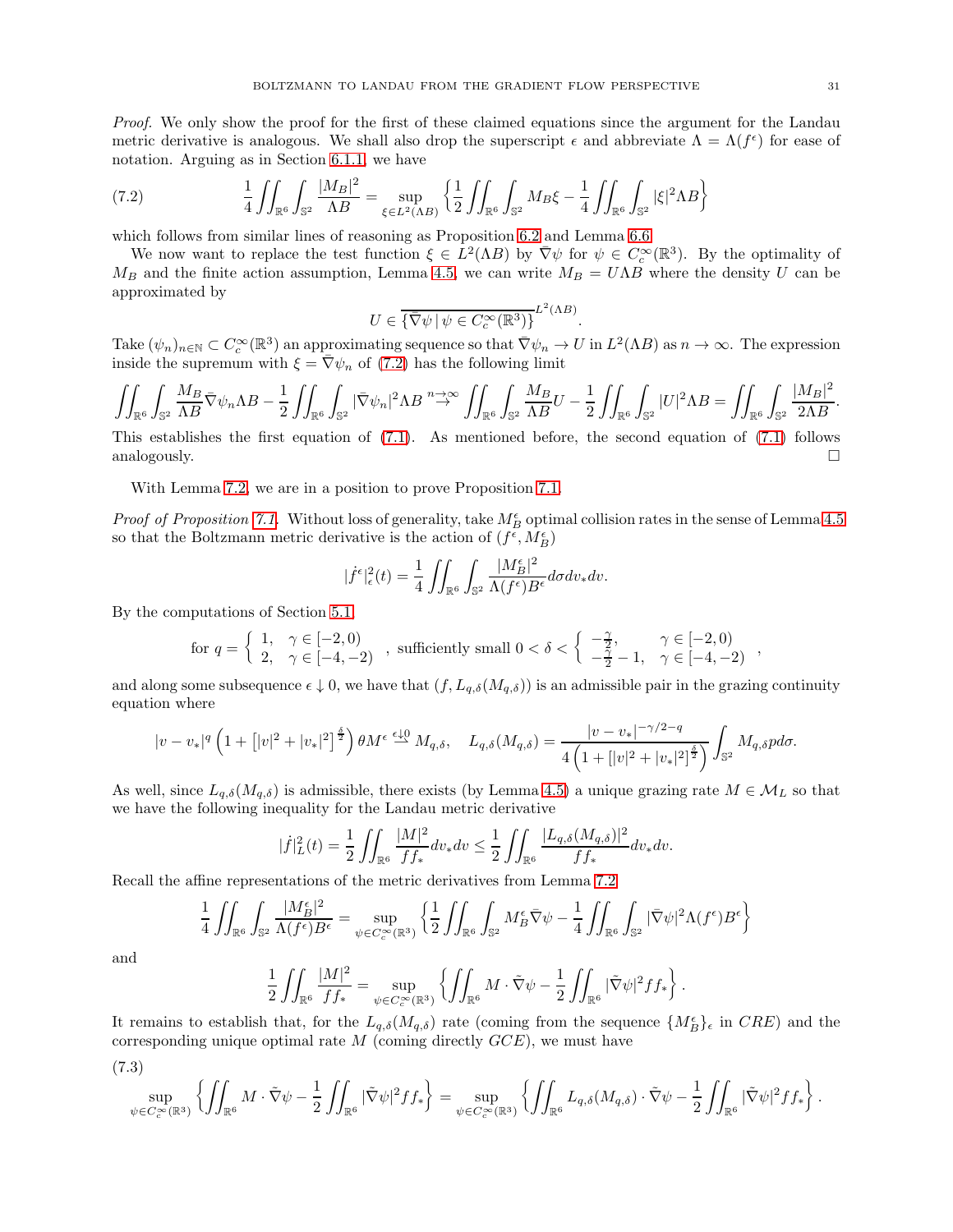This follows because

$$
M=L_{q,\delta}(M_{q,\delta})+\underbrace{(M-L_{q,\delta}(M_{q,\delta}))}_{\bar{\nabla}\cdot\text{-free}}.
$$

Here, we say ' $\tilde{\nabla}$ -free' to mean that for any  $\psi \in C_c^{\infty}(\mathbb{R}^3)$ , we have

$$
\iint_{\mathbb{R}^6} \int_{\mathbb{S}^2} \tilde{\nabla} \psi \cdot d(M - L_{q,\delta}(M_{q,\delta})) = 0,
$$

which follows since both M,  $L_{q,\delta}(M_{q,\delta})$  solve the grazing continuity equation with the same f

$$
\frac{d}{dt} \int_{\mathbb{R}^3} \psi f_t(v) dv + \frac{1}{2} \iint_{\mathbb{R}^6} \tilde{\nabla} \psi \cdot dM_t(v, v_*) = \frac{d}{dt} \int_{\mathbb{R}^3} \psi f_t(v) dv + \frac{1}{2} \iint_{\mathbb{R}^6} \tilde{\nabla} \psi \cdot d(L_{q, \delta}(M_{q, \delta}))(v, v_*),
$$

for all  $\psi \in C_c^{\infty}(\mathbb{R}^3)$ . Looking at the level of the dual formulations, for fixed  $\psi \in C_c^{\infty}(\mathbb{R}^3)$  we claim

<span id="page-31-0"></span>(7.4) 
$$
\frac{1}{2} \iint_{\mathbb{R}^6} \int_{\mathbb{S}^2} M_B^{\epsilon} \overline{\nabla} \psi \stackrel{\epsilon \downarrow 0}{\rightarrow} \iint_{\mathbb{R}^6} L_{q,\delta}(M_{q,\delta}) \cdot \widetilde{\nabla} \psi,
$$

<span id="page-31-1"></span>(7.5) 
$$
\limsup_{\epsilon \downarrow 0} \frac{1}{4} \iint_{\mathbb{R}^6} \int_{\mathbb{S}^2} |\bar{\nabla} \psi|^2 \Lambda(f^{\epsilon}) B^{\epsilon} \leq \frac{1}{2} \iint_{\mathbb{R}^6} |\tilde{\nabla} \psi|^2 f f_*.
$$

Once [\(7.4\)](#page-31-0) and [\(7.5\)](#page-31-1) are proven for fixed  $\psi \in C_c^{\infty}$ , this establishes

$$
\liminf_{\epsilon \downarrow 0} |\dot{f}^{\epsilon}|^2_B(t) \ge \sup_{\psi \in C_c^{\infty}(\mathbb{R}^3)} \left\{ \iint_{\mathbb{R}^6} L_{q,\delta}(M_{q,\delta}) \cdot \tilde{\nabla} \psi - \frac{1}{2} \iint_{\mathbb{R}^6} |\tilde{\nabla} \psi|^2 f f_* \right\}.
$$

Recalling [\(7.3\)](#page-30-1), the right-hand side is the affine representation of  $|f|_L^2(t)$  we can conclude the proof.

To prove [\(7.4\)](#page-31-0), we use the estimates for  $\bar{\nabla}\psi$  from Lemma [3.4](#page-12-0) combined with the appropriate choice of  $q \in \left[-\frac{\gamma}{2}, 1-\frac{\gamma}{2}\right)$  and small  $\delta > 0$  depending on  $\gamma$ . We recall the computations from Section [5.1](#page-21-0) - the first step is to reveal the correct sequence of measures from the scaled compactness Proposition [5.5;](#page-19-0)

$$
\iint_{\mathbb{R}^6} \int_{\mathbb{S}^2} M_B^{\epsilon} \bar{\nabla} \psi = \iint_{\mathbb{R}^6} \int_{\mathbb{S}^2} \left( |v - v_*|^q \left( 1 + \left[ |v|^2 + |v_*|^2 \right]^{\frac{\delta}{2}} \right) \theta M_B^{\epsilon} \right) |v - v_*|^{-q} \left( 1 + \left[ |v|^2 + |v_*|^2 \right]^{\frac{\delta}{2}} \right)^{-1} \frac{\bar{\nabla} \psi}{\theta}
$$
  
\n
$$
\stackrel{\epsilon \downarrow 0}{\rightarrow} \frac{1}{2} \iint_{\mathbb{R}^6} |v - v_*|^{-q - \frac{\gamma}{2}} \left( 1 + \left[ |v|^2 + |v_*|^2 \right]^{\frac{\delta}{2}} \right)^{-1} \bar{\nabla} \psi \cdot \int_{\mathbb{S}^2} M_{q,\delta} p d\sigma dv_* dv
$$
  
\n
$$
= 2 \iint_{\mathbb{R}^6} \bar{\nabla} \psi \cdot L_{q,\delta}(M_{q,\delta}) dv_* dv.
$$

The justification for the weak-strong convergence is also found in Section [5.1.](#page-21-0)

Turning to the proof of [\(7.5\)](#page-31-1), we use Corollary [A.3](#page-32-2) and symmetry, to write

$$
\iint_{\mathbb{R}^6}\int_{\mathbb{S}^2} |\bar{\nabla} \psi|^2 B^{\epsilon} \Lambda(f^{\epsilon}) \le \iint_{\mathbb{R}^6}\int_{\mathbb{S}^2} |\bar{\nabla} \psi|^2 B^{\epsilon} \left[ \frac{f^{\epsilon'} f^{\epsilon'}_{*} + f^{\epsilon} f^{\epsilon}_{*}}{2} \right] = \iint_{\mathbb{R}^6} f^{\epsilon} f^{\epsilon}_{*} \left( \int_{\mathbb{S}^2} |\bar{\nabla} \psi|^2 B^{\epsilon} \right).
$$

We first provide an integrable majorant (uniformly against the measure  $f^{\epsilon} f_{*}^{\epsilon}$ ∗ ) for the term integrated over  $\mathbb{S}^2$  which is again provided by Lemma [3.4.](#page-12-0) We have

$$
\int_{\mathbb{S}^2} |\bar{\nabla}\psi|^2 B^{\epsilon} = \pi^2 |v - v_*|^\gamma \int_0^{\pi/2} \beta(\chi) \int_{\mathbb{S}^1_{k^\perp}} \left|\frac{1}{\epsilon} \bar{\nabla}\psi\right|^2 dp d\chi
$$
  
\$\lesssim \int\_0^{\pi/2} \chi^2 \beta(\chi) d\chi \left\{\begin{array}{c} \text{Lip}(\psi) |v - v\_\*|^{2+\gamma}, \\ \|D^2 \psi\|\_{L^\infty} |v - v\_\*|^{4+\gamma}, \quad \gamma \in [-2, 0) \\ \chi^2 \in [-4, -2] \end{array} \right\} \lesssim\_{\psi, \beta} 1 + |v - v\_\*|^l.

Here  $0 < l < 2$  is some power which gives strictly subquadratic growth. By the uniformly bounded moments assumption [\(2.5\)](#page-5-4), this is uniformly integrable against  $f^{\epsilon} f_{*}^{\epsilon}$ ∗ so we can pass to the weak-strong limit. According to Lemma [3.5,](#page-13-1) we have the pointwise limit

$$
\int_{\mathbb{S}^2} |\bar{\nabla}\psi|^2 B^{\epsilon} = \pi^2 |v - v_*|^{\gamma} \int_0^{\pi/2} \beta(\chi) \int_{\mathbb{S}^1_{k\perp}} \left|\frac{1}{\epsilon} \bar{\nabla} \psi\right|^2 dp d\chi
$$
  
\n
$$
\xrightarrow{\epsilon \downarrow 0} \frac{1}{4} |v - v_*|^{2+\gamma} \int_0^{\pi/2} \chi^2 \beta(\chi) \int_{\mathbb{S}^1_{k\perp}} |p \cdot (\nabla - \nabla_*) \psi|^2 dp d\chi = 2|v - v_*|^{2+\gamma} |\Pi[v - v_*](\nabla - \nabla_*) \psi|^2 = 2|\bar{\nabla}\psi|^2.
$$

Here, we have used Lemma [A.4](#page-32-1) and the usual finite angular momentum transfer  $(2.2)$ .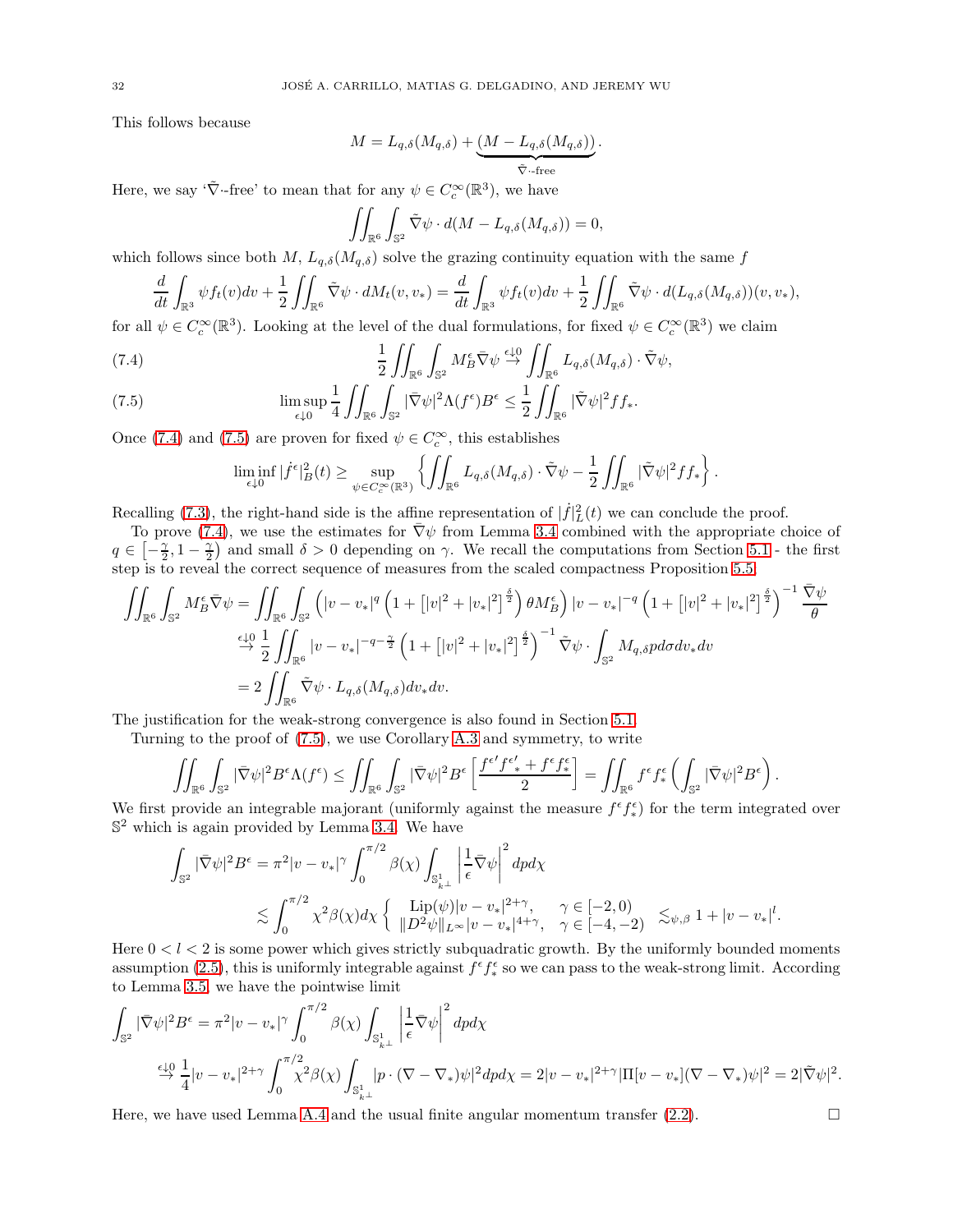#### A. Some inequalities and the spherical Laplacian

<span id="page-32-5"></span><span id="page-32-0"></span>We recall a useful extension of the AM-GM inequality which is of independent interest and provides some useful bounds concerning  $\Lambda(f)$ . We also write down a few useful computations for the projection matrix Π. Lastly, we give an expression for the spherical Laplacian in terms of Π.

<span id="page-32-4"></span>Lemma A.1 (ALG inequality). The logarithmic mean separates the arithmetic and geometric means;

$$
\sqrt{ab} \le \frac{b-a}{\log b - \log a} \le \frac{a+b}{2}, \quad \forall a, b > 0, \ a \ne b.
$$

Equality is achieved in any of the inequalities if and only if  $a = b$  and equality is achieved in all of them, where the logarithmic mean between  $a = b > 0$  is defined as a.

Proof. We follow the elegant proof by Sándor [\[40\]](#page-41-19). First we claim the following

(A.1) 
$$
\frac{4}{(t+1)^2} < \frac{1}{t} < \frac{1}{2\sqrt{t}} + \frac{1}{2t\sqrt{t}}, \quad \forall t > 1.
$$

The left-hand inequality of [\(A.1\)](#page-32-3) follows from  $(t + 1)^2 - 4t = (t - 1)^2 > 0$ . For the right-hand inequality of  $(A.1)$ , we use Young's (strict) inequality since  $t > 1$ 

<span id="page-32-3"></span>
$$
\frac{1}{t} = \frac{1}{t^{\frac{1}{4}}}\cdot \frac{1}{t^{\frac{3}{4}}} < \frac{1}{2t^{\frac{1}{2}}} + \frac{1}{2t^{\frac{3}{2}}}.
$$

Assume without loss of generality that  $0 < a < b$ . We integrate [\(A.1\)](#page-32-3) from 1 to  $b/a > 1$ . This leads to

$$
2\frac{b-a}{b+a} < \log b - \log a < \sqrt{\frac{b}{a}} - \sqrt{\frac{a}{b}} = \frac{b-a}{\sqrt{ab}}.
$$

Dividing by  $b - a$  and inverting yields the result.

**Corollary A.2.** For all  $a, b > 0$  with  $a \neq b$  we have

$$
(a-b)\log\frac{a}{b} \ge 4|\sqrt{a}-\sqrt{b}|^2
$$

.

*Proof.* We write  $a - b$  as a difference of squares to deduce

$$
(a - b) \log \frac{a}{b} = 2(\sqrt{a} - \sqrt{b})(\sqrt{a} + \sqrt{b})(\log \sqrt{a} - \log \sqrt{b})
$$

$$
= 4|\sqrt{a} - \sqrt{b}|^2 \left(\frac{\sqrt{a} + \sqrt{b}}{2}\right) \left(\frac{\log \sqrt{a} - \log \sqrt{b}}{\sqrt{a} - \sqrt{b}}\right)
$$

$$
\geq 4|\sqrt{a} - \sqrt{b}|^2.
$$

In the last line, we used Lemma [A.1](#page-32-4) after recognising the arithmetic and logarithmic means between  $\sqrt{a}$  and  $\sqrt{b}$ . b.  $\Box$ 

<span id="page-32-2"></span>**Corollary A.3** ( $\Lambda(f)$  bounds).  $\Lambda(f) = \frac{f'f'_{*}-f f_{*}}{\log f'f'_{*}-\log f f_{*}}$  grows 'quadratically' in f (in the sense of tensor products);

$$
\sqrt{ff_*f'f'_*} < \Lambda(f) < \frac{f'f'_* + ff_*}{2}.
$$

Moreover, there holds

$$
(f'f'_{*} - ff_{*}) \log \frac{f'f'_{*}}{ff_{*}} \ge 4|\sqrt{f'f'_{*}} - \sqrt{ff_{*}}|^{2}.
$$

<span id="page-32-1"></span>**Lemma A.4.** Suppose  $(\hat{k}, \hat{h}, \hat{i})$  is an orthonormal basis of  $\mathbb{R}^3$ . There holds

$$
\int_0^{2\pi} (\cos \phi \hat{h} + \sin \phi \hat{i}) \otimes (\cos \phi \hat{h} + \sin \phi \hat{i}) d\phi = \pi \Pi[\hat{k}] = \pi (I - \hat{k} \otimes \hat{k}).
$$

This is equivalent to

$$
\int_{\mathbb{S}^1_{k^\perp}} p \otimes p dp = \int_0^{2\pi} p \otimes p d\phi = \pi \Pi[k],
$$

where p is orthonormal to k with azimuthal angle  $\phi$  i.e.  $p = \cos \phi h + \sin \phi i$ .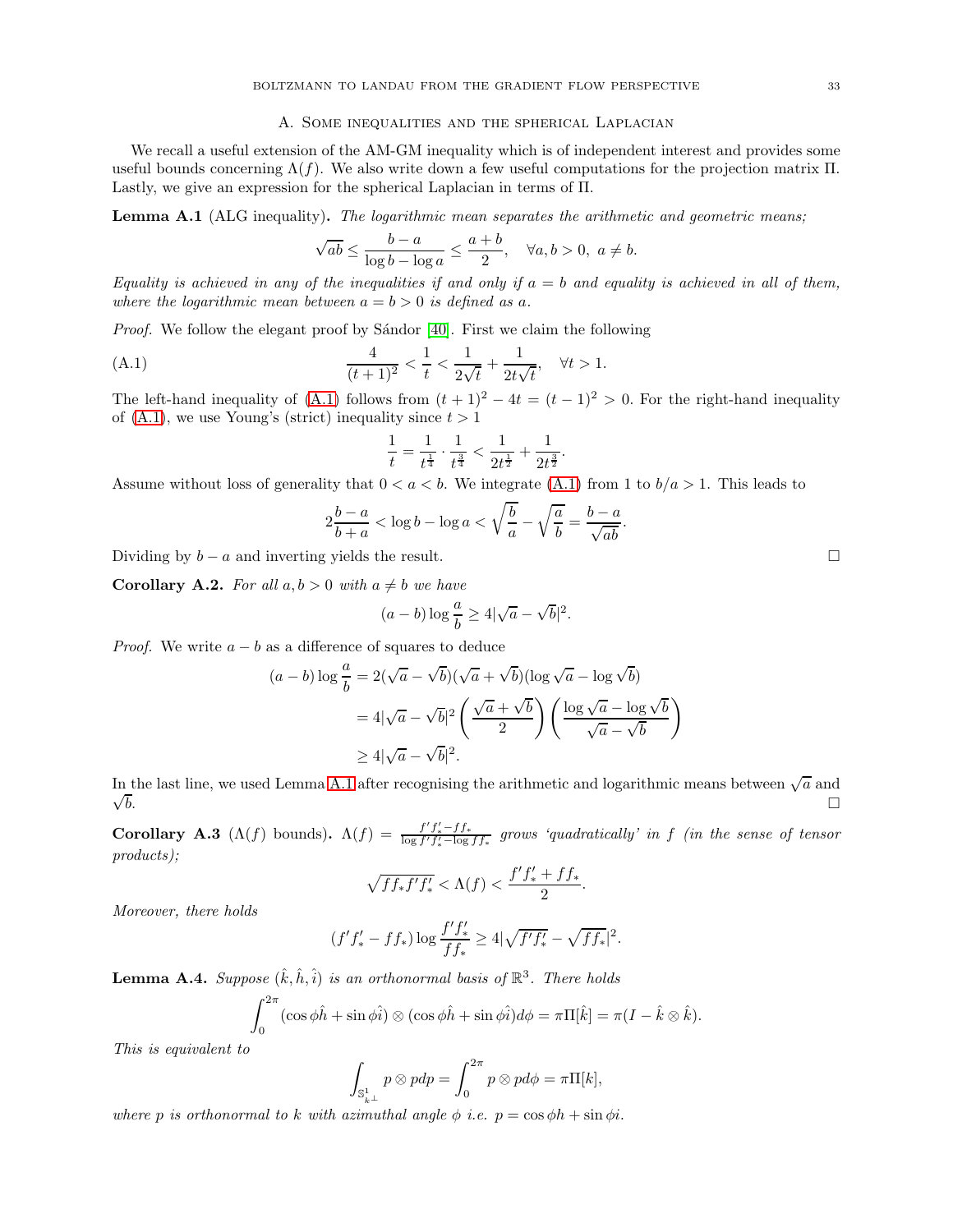<span id="page-33-2"></span>*Proof.* In the basis of  $(\hat{k}, \hat{h}, \hat{i})$ , we can represent the matrix in the integral as

$$
\int_0^{2\pi} (\cos\phi \hat{h} + \sin\phi \hat{i}) \otimes (\cos\phi \hat{h} + \sin\phi \hat{i}) d\phi = \int_0^{2\pi} \begin{pmatrix} 0 & 0 & 0 \\ 0 & \cos^2\phi & \cos\phi\sin\phi \\ 0 & \cos\phi\sin\phi & \sin^2\phi \end{pmatrix} d\phi
$$

$$
= \begin{pmatrix} 0 & 0 & 0 \\ 0 & \pi & 0 \\ 0 & 0 & \pi \end{pmatrix} = \pi \left( I - \hat{k} \otimes \hat{k} \right) = \pi \Pi[\hat{k}].
$$

Next we turn to explicit expressions for the spherical Laplacian/Laplace-Beltrami operator, see [\[34\]](#page-41-20) for details. Consider a smooth function  $f : \mathbb{R}^d \to \mathbb{R}$ . Let us write  $x \in \mathbb{R}^d$  as  $x = r\omega$  for  $r = |x|$  and  $\omega = \frac{x}{|x|} \in \mathbb{S}^{d-1}$ . The spherical Laplacian of f denoted  $\Delta_{\mathbb{S}^{d-1}} f$  is obtained by

<span id="page-33-1"></span>
$$
\Delta_{\mathbb{S}^{d-1}} f(x) = \Delta f\left(\frac{x}{|x|}\right)
$$

and it satisfies

(A.2) 
$$
\Delta f = \partial_r^2 f + \frac{d-1}{r} \partial_r f + \frac{1}{r^2} \Delta_{\mathbb{S}^{d-1}} f.
$$

<span id="page-33-0"></span>We write the spherical Laplacian in terms of  $\nabla_{\omega}$  and  $\Pi[\omega]$ .

**Lemma A.5.** Under the spherical coordinates  $x = r\omega$ , and for smooth functions  $\phi = \phi(x) = \phi(r, \omega)$ , the spherical Laplacian of  $\phi$  reads

$$
\Delta_{\mathbb{S}^{d-1}}\phi=\nabla_\omega\cdot\left(\Pi[\omega]\nabla_\omega\phi\right),\,
$$

where  $\nabla_{\omega}$  is the differential operator applied to the zero-homogeneous extension of functions on the sphere;

$$
\nabla_{\omega}\phi(\omega) = \nabla_x\phi\left(\frac{x}{|x|}\right).
$$

 $\nabla_{\omega}$  is the adjoint of  $\nabla_{\omega}$ .

*Proof.* We recompute  $\Delta \phi$  using spherical coordinates. Then we identify the corresponding  $\Delta_{\mathbb{S}^{d-1}}\phi$  term in  $(A.2)$ . For every index i, the chain rule gives

$$
[\nabla \phi]^i = \partial^i \phi = \frac{\partial r}{\partial x^i} \partial_r \phi + \frac{\partial \omega^j}{\partial x^i} \partial_{\omega^j} \phi = \omega^i \partial_r \phi + \frac{1}{r} \Pi^{ij} [\omega] \partial_{\omega^j} \phi.
$$

Here, we have recalled the simple computations  $\frac{\partial r}{\partial x^i} = \omega^i$  and  $\frac{\partial \omega^j}{\partial x^i} = \frac{1}{r} \Pi^{ij}[\omega]$ . Writing the Laplacian with repeated indices, we further compute

$$
\Delta \phi = \partial^i \partial^i \phi = \frac{\partial r}{\partial x^i} \partial_r \left( \omega^i \partial_r \phi + \frac{1}{r} \Pi^{ij} [\omega] \partial_{\omega^j} \phi \right) + \frac{\partial \omega^k}{\partial x^i} \partial_{\omega^k} \left( \omega^i \partial_r \phi + \frac{1}{r} \Pi^{ij} [\omega] \partial_{\omega^j} \phi \right)
$$
  

$$
= \omega^i \left( \omega^i \partial_r^2 \phi + \Pi^{ij} [\omega] \partial_r \left( \frac{1}{r} \partial_{\omega^j} \phi \right) \right) + \frac{1}{r} \Pi^{ik} [\omega] \left( \delta^{ik} \partial_r \phi + \frac{\omega^i \partial_{\omega^j} \partial_r \phi}{\Pi^{ik} [\omega]} + \frac{1}{r} \partial_{\omega^k} \left( \Pi^{ij} [\omega] \partial_{\omega^j} \phi \right) \right).
$$

Here, we have expanded the derivatives using the previous computations. In particular, the underbraced terms contribute nothing (as expected since these are the mixed derivatives in the radial and spherical directions). Recall now that

$$
\omega^{i}\omega^{i} = 1, \quad \Pi^{ik}[\omega]\delta^{ik} = \text{trace}(\Pi[\omega]) = d - 1, \quad \partial_{\omega^{k}}\Pi^{ij}[\omega] = -(\delta^{ik}\omega^{j} + \delta^{jk}\omega^{i}).
$$

Using these identities, we further simplify

$$
\Delta \phi = \partial_r^2 \phi + \frac{(d-1)}{r} \partial_r \phi + \frac{1}{r^2} \Pi^{ik} [\omega] \left( -(\delta^{ik} \omega^j + \underbrace{\delta^{jk} \omega^i}_{\perp \Pi^{ik} [\omega]}) \partial_{\omega^j} \phi + \Pi^{ij} [\omega] \partial_{\omega^k} \partial_{\omega^j} \phi \right)
$$
  
=  $\partial_r^2 \phi + \frac{(d-1)}{r} \partial_r \phi + \frac{1}{r^2} \left( -(d-1) \omega^j \partial_{\omega^j} \phi + \Pi^{jk} [\omega] \partial_{\omega^k} \partial_{\omega^j} \phi \right).$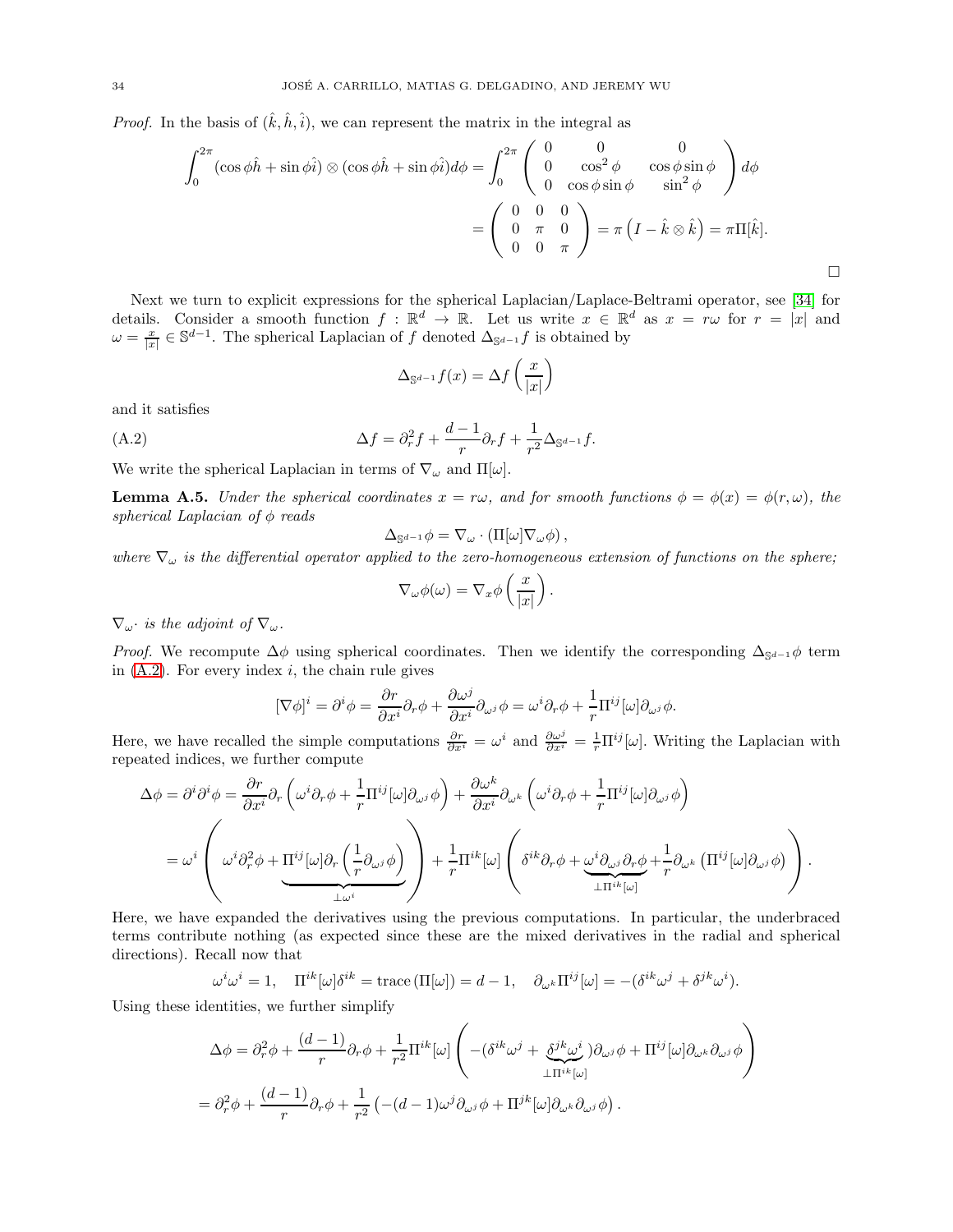<span id="page-34-3"></span>We can repackage the spherical Laplacian term in another neat way by noticing that

$$
\nabla_{\omega} \cdot (\Pi[\omega] \nabla_{\omega} \phi) = \partial_{\omega^k} (\Pi^{jk}[\omega] \partial_{\omega^j} \phi) = -(d-1) \omega^j \partial_{\omega^j} \phi + \Pi^{jk}[\omega] \partial_{\omega^k} \partial_{\omega^j} \phi.
$$

Putting this back gives

$$
\Delta \phi = \partial_r^2 \phi + \frac{(d-1)}{r} \partial_r \phi + \frac{1}{r^2} \nabla_\omega \cdot (\Pi[\omega] \nabla_\omega \phi).
$$

<span id="page-34-1"></span>**Corollary A.6.** Under the same notations as Lemma [A.5,](#page-33-0) in particular  $x = r\omega$ , for any smooth vector field V, we have

$$
\nabla_x \cdot (\Pi[x]V) = \frac{1}{r} \nabla_\omega \cdot (\Pi[\omega]V).
$$

Moreover, for smooth  $\phi$ , we have

$$
\nabla_x \cdot (\Pi[x] \nabla_x \phi) = \frac{1}{r^2} \nabla_\omega \cdot (\Pi[\omega] \nabla_\omega \phi).
$$

<span id="page-34-0"></span>Proof. The first identity is a direct computation. For the second identity, repeat the calculations in Lemma [A.5](#page-33-0) noticing that  $\Pi[x]$  applied to  $\nabla_x \phi$  removes the radial derivative contribution.

## <span id="page-34-2"></span>B. Strong compactness from bounded Boltzmann dissipation

The purpose of this section is to derive an estimate guaranteeing strong compactness in the grazing collision limit  $\sqrt{f^{\epsilon}} \to \sqrt{f}$  in  $L_{loc}^2$ . We repeat here the main results of [\[2,](#page-40-9) [3\]](#page-40-7) which we emphasize are independent of the grazing collision parameter  $\epsilon \downarrow 0$  provided the finite angular momentum transfer [\(2.2\)](#page-5-1) and uniform moments and entropy bounds hold [\(2.5\)](#page-5-4). Let  $f_R$  denote  $f_{\chi_R}$  where  $\chi_R$  is a smooth cut-off function equal to 1 in  $B_R$  and vanishing outside of  $B_{R+1}$  (we will make this precise later). The estimate we wish to show is

(B.1) 
$$
\int_{\mathbb{R}^3} \left| \mathcal{F}\left[\sqrt{f_R^{\epsilon}}\right](\xi)\right|^2 \min(|\xi|^2, |\xi|^{\nu}) d\xi \leq C_R(D_B^{\epsilon}(f^{\epsilon}) + 1), \quad \forall R > 1,
$$

where F stands for the Fourier transform and the constant  $C_R > 0$  depending on  $R > 1$  is *independent* of  $\epsilon > 0$  besides uniform bounds on the moments and entropy (pointwise in time versions of [\(2.5\)](#page-5-4)). We recall from Section [3](#page-7-1) that  $\nu > 0$  is the quantity which controls the angular singularity of the collision kernel. As in ([A2](#page-4-1)), we insist on decoupling  $\nu \in (0, 2), \gamma \in [-4, 0].$ 

As in [\[2\]](#page-40-9), we first outline the main steps and postpone the details. We will show [\(B.1\)](#page-34-2) for the particular Boltzmann collision kernel

$$
B^{\epsilon}(z,\sigma) = |z|_{kin}^{\gamma} b^{\epsilon}\left(\frac{z}{|z|} \cdot \sigma\right), \quad |z|_{kin}^{\gamma} = \left\{\begin{array}{cc} 1 & |z| \leq 1 \\ |z|^{\gamma} & |z| \geq 1 \end{array} \leq 1. \right.
$$

The dissipation associated to this kernel is certainly less than the dissipation for those kernels without cutting off in the kinetic singularity near  $v = v_*$  (such as those we consider from  $(\mathbf{A2})$  $(\mathbf{A2})$  $(\mathbf{A2})$ ).

*Proof of* [\(B.1\)](#page-34-2). For ease of notation, we identify  $f \equiv f^{\epsilon}$ . Proving [\(B.1\)](#page-34-2) in this setting of cut-off kinetic singularities clearly implies the full generality of the result since  $|z|_{kin}^{\gamma} \leq |z|^{\gamma}$ . Cutting off the angular singularity part of  $B^{\epsilon}$  if necessary, and then passing to the limit, we can rewrite the Boltzmann dissipation using the pre-post-collisional change of velocities

$$
D_B^{\epsilon}(f) = -\iint_{\mathbb{R}^6} \int_{\mathbb{S}^2} B^{\epsilon}(f'f'_{*} - ff_{*}) \log f d\sigma dv_{*} dv = \iint_{\mathbb{R}^6} \int_{\mathbb{S}^2} B^{\epsilon}ff_{*} \log \frac{f}{f'} d\sigma dv_{*} dv
$$
  
= 
$$
\iint_{\mathbb{R}^6} \int_{\mathbb{S}^2} B^{\epsilon}f_{*} \left(f \log \frac{f}{f'} - f + f'\right) d\sigma dv_{*} dv + \iint_{\mathbb{R}^6} \int_{\mathbb{S}^2} B^{\epsilon}f_{*} (f - f') d\sigma dv_{*} dv.
$$

According to the cancellation lemma (Lemma [B.1\)](#page-35-0), we can estimate the second integral with

$$
\left| \iint_{\mathbb{R}^6} \int_{\mathbb{S}^2} B^{\epsilon} f_* (f' - f) d\sigma dv_* dv \right| \leq C_1,
$$

with  $C_1$  being a constant depending only on the moments and entropy. For the first integral, we make the square root appear with the classical inequality

$$
x \log \frac{x}{y} - x + y \ge (\sqrt{x} - \sqrt{y})^2, \quad \forall x, y > 0,
$$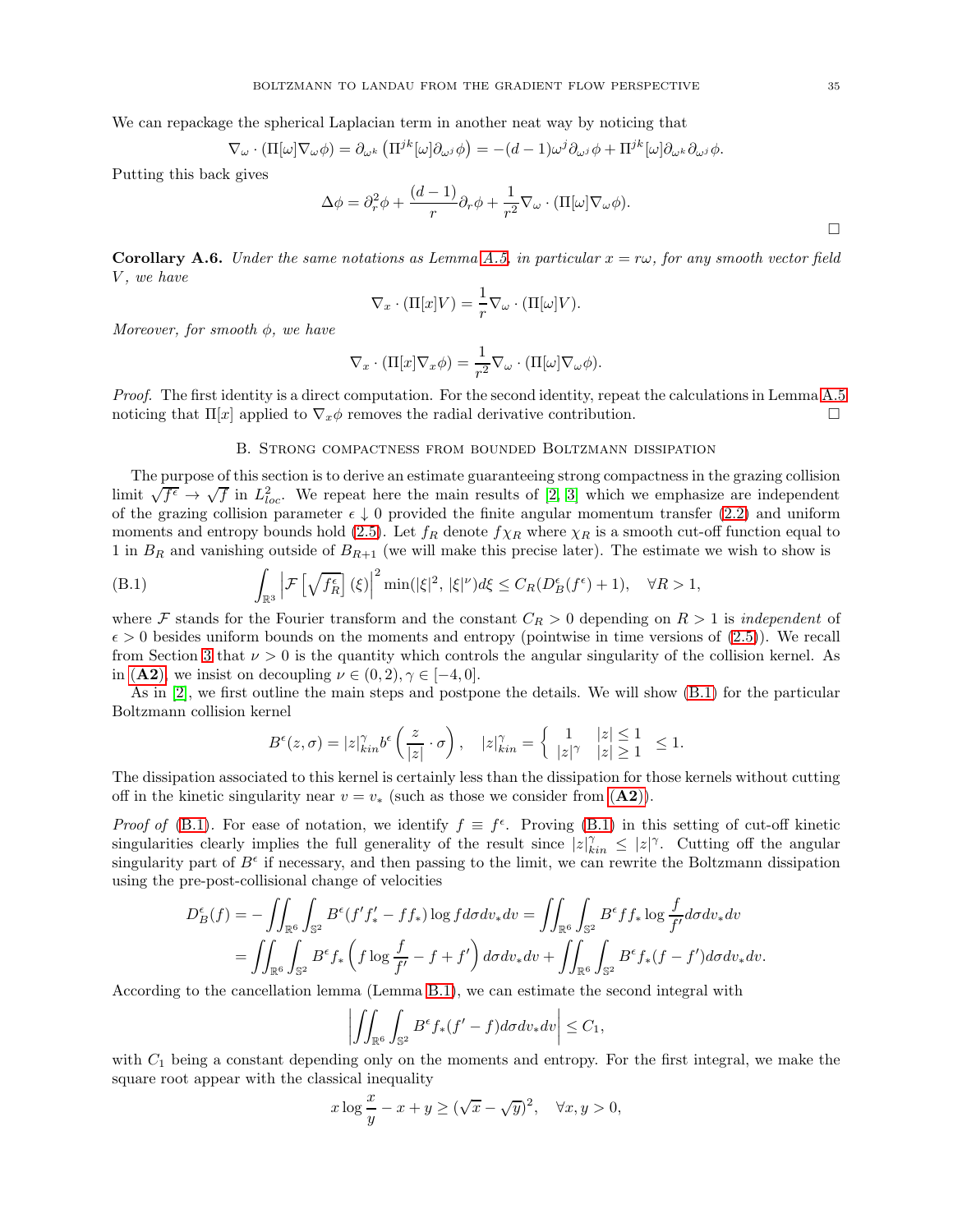which can be proven by reducing to the case  $y = 1$  and applying the ALG inequality (Lemma [A.1\)](#page-32-4). Continuing, we have

$$
D_B^{\epsilon}(f) + C_1 \ge \iint_{\mathbb{R}^6} \int_{\mathbb{S}^2} B^{\epsilon} f_{*} (\sqrt{f'} - \sqrt{f})^2 d\sigma dv_{*} dv = \iint_{\mathbb{R}^6} \int_{\mathbb{S}^2} |v - v_{*}|_{kin}^{\gamma} b^{\epsilon}(k \cdot \sigma) f_{*} (\sqrt{f'} - \sqrt{f})^2 d\sigma dv_{*} dv,
$$

and we also recall  $k = (v - v_*)/|v - v_*|$ . We set now  $F(v) = \sqrt{f(v)}$  and use  $F_*, F', F'_*$  as usual. Having revealed  $\sqrt{f}$ , we apply a smooth cut-off and pass to Fourier space. For  $R > 1$  we take  $\chi_R \in C_c^{\infty}(\mathbb{R}^3)$  a smooth indicator function on  $B_R$  such that  $0 \leq \chi_R \leq 1$ ,  $\chi_R|_{B_R} = 1$ , and  $\text{supp}\chi_R \subset B_{R+1}$ . According to the truncation lemma (Lemma [B.2\)](#page-37-0), there are constants  $C_2, C_3 > 0$  such that  $C_2$  depends only on ([A1](#page-4-2)) while  $C_3$  depends only on R and  $\gamma$  such that

$$
\iint_{\mathbb{R}^6} \int_{\mathbb{S}^2} B^{\epsilon} f_*(\sqrt{f'} - \sqrt{f})^2 d\sigma dv_* dv + C_2 \ge C_3 \iint_{\mathbb{R}^6} \int_{\mathbb{S}^2} b^{\epsilon}(k \cdot \sigma) f_* \chi_{R*}(F' \chi'_R - F \chi_R)^2 d\sigma dv_* dv.
$$

Using Lemma [B.3,](#page-38-0) we are able to pass to Fourier variables so that the last integral can be minorized by

$$
\iint_{\mathbb{R}^6} \int_{\mathbb{S}^2} b^{\epsilon}(k \cdot \sigma) f_* \chi_{R*} (F' \chi'_R - F \chi_R)^2 d\sigma dv_* dv
$$
  

$$
\geq \frac{1}{2(2\pi)^3} \int_{\mathbb{R}^3} |\mathcal{F}[F \chi_R](\xi)|^2 \left\{ \int_{\mathbb{S}^2} b^{\epsilon} \left( \frac{\xi}{|\xi|} \cdot \sigma \right) (\mathcal{F}[f \chi_R](0) - |\mathcal{F}[f \chi_R](\xi^-)|) d\sigma \right\} d\xi,
$$

where  $\xi^- = (\xi - |\xi|\sigma)/2$ . Finally, the integral in curly brackets can be estimated using Lemma [B.4](#page-39-0) so that there is a constant  $C_4 > 0$  depending on the uniform bounds of moments and entropy and finite angular momentum transfer [\(2.2\)](#page-5-1) giving

$$
\int_{\mathbb{S}^2} b^{\epsilon} \left( \frac{\xi}{|\xi|} \cdot \sigma \right) (\mathcal{F}[f\chi_R](0) - |\mathcal{F}[f\chi_R](\xi^-)|) d\sigma \ge C_4 \min(|\xi|^2, |\xi|^\nu).
$$

Putting these considerations together, we have

$$
\frac{C_3 C_4}{2(2\pi)^3} \int_{\mathbb{R}^3} |\mathcal{F}[F\chi_R](\xi)|^2 \min(|\xi|^2, |\xi|^\nu) d\xi \le D_B^{\epsilon}(f) + C_1 + C_2.
$$

The rest of this section is devoted to (re)proving the lemmas that were invoked in the previous proof. In particular, we repeat the proofs involving estimates pertaining to the collision kernel  $B^{\epsilon}$  since we want to make certain that our constants are independent of  $\epsilon > 0$  besides uniformly bounded moments and entropy.

<span id="page-35-0"></span>**Lemma B.1** (Cancellation lemma). For almost every  $v_* \in \mathbb{R}^3$  and  $\epsilon > 0$  sufficiently small, we have

$$
\int_{\mathbb{R}^3} \int_{\mathbb{S}^2} B^{\epsilon}(v - v_*, \sigma) (f' - f) d\sigma dv = [f * S^{\epsilon}](v_*),
$$

where  $S^{\epsilon}$  is given by

$$
S^{\epsilon}(z) = 2\pi |z|_{kin}^{\gamma} \int_0^{\epsilon/2} \left[ \cos^{-3}\left(\frac{\theta}{2}\right) - 1 \right] \beta^{\epsilon}(\theta) d\theta.
$$

Moreover, we have the trivial estimate  $|S^{\epsilon}(z)| \leq 12$ . Finally, the previous estimates lead to

$$
\left| \iint_{\mathbb{R}^6} \int_{\mathbb{S}^2} B^{\epsilon} f_{*}(f'-f) \right| = \left| \iint_{\mathbb{R}^6} f(v) f(v_{*}) S^{\epsilon}(v-v_{*}) \right| \leq 12.
$$

Proof. As in the beginning of the proof of  $(B.1)$ , we split the 'gain' and 'loss' part of the integral by an approximation argument, cutting off the angular singularity as necessary. Focusing on the gain term, for fixed  $\sigma \in \mathbb{S}^2$  and  $v_* \in \mathbb{R}^3$ , we consider the change of coordinates  $v \mapsto v'$ .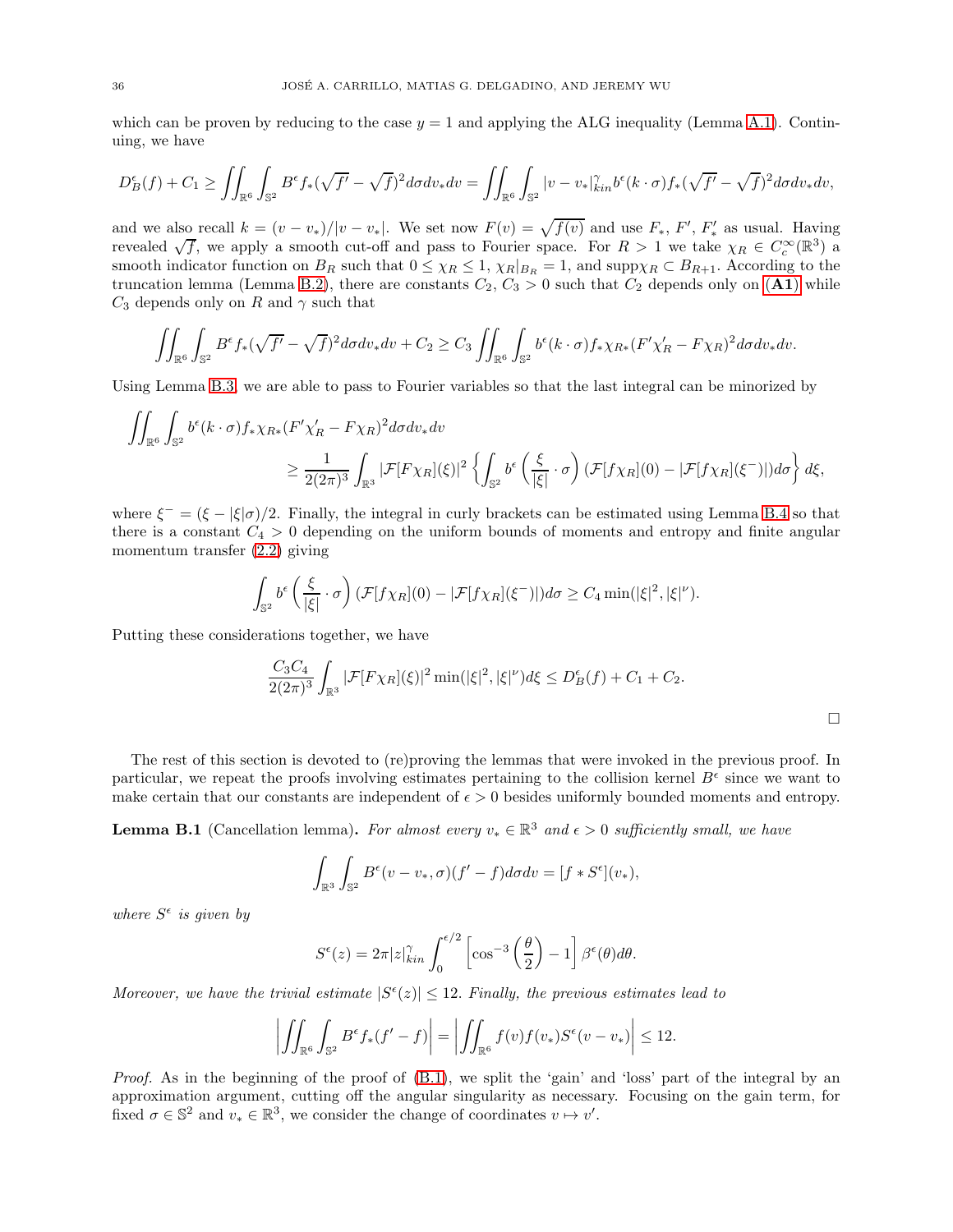

<span id="page-36-0"></span>FIGURE 4. Geometry of elastic binary collisions with additional angles.

Recalling

$$
v' = \frac{v + v_*}{2} + \frac{|v - v_*|}{2}\sigma = v - \frac{|v - v_*|}{2}(\sigma - k) = v_* + \frac{|v - v_*|}{2}(k + \sigma),
$$

the first of these identities implies the following equality for the Jacobian

$$
\left|\frac{\partial v'}{\partial v}\right| = \left|\frac{1}{2}I + \frac{1}{2}k\otimes\sigma\right| = \frac{1}{8}(1 + k \cdot \sigma).
$$

Graphically, see Figure [4,](#page-36-0) we can switch from  $k = \frac{v-v_*}{|v-v_*|}$  to  $k' = \frac{v'-v_*}{|v'-v_*|}$  using the standard half-angle trigonometric identity  $1 + k \cdot \sigma = 1 + \cos \theta = 2 \cos^2 \frac{\theta}{2} = 2(k' \cdot \sigma)^2$ , where the last equality can be seen pictorially or by employing the same trigonometric identity from the definition of k' using

$$
k' \cdot \sigma = \frac{1 + k \cdot \sigma}{|k + \sigma|}, \quad |k + \sigma| = 2 \cos \frac{\theta}{2}.
$$

This leads to another form of the Jacobian determinant

$$
\left|\frac{\partial v'}{\partial v}\right| = \frac{1}{8}(1 + k \cdot \sigma) = \frac{(k' \cdot \sigma)^2}{4}.
$$

Now, since  $\theta \in [0, \pi/2]$  (see Section [3.2\)](#page-8-0), we therefore have  $k' \cdot \sigma = \cos \frac{\theta}{2} \ge \frac{1}{\sqrt{\theta}}$  $\frac{1}{2}$ . This shows that the transformation is invertible and we define the inverse transfromation  $v' \mapsto \psi_{\sigma}(v') = v$ . Employing similar trigonometric identities as before, some computations lead to

$$
|v - v_*| = \frac{|v' - v_*|}{k' \cdot \sigma} \iff |\psi_{\sigma}(v) - v_*| = \frac{|v - v_*|}{k \cdot \sigma},
$$

since the collision map is involutive. Returning to the change of variable, we have

$$
\int_{\mathbb{R}^3} \int_{\mathbb{S}^2} B^{\epsilon}(|v-v_*|, k \cdot \sigma) f(v') dv d\sigma = \int_{\mathbb{R}^3} \int_{\mathbb{S}^2} B^{\epsilon}(|v-v_*|, k \cdot \sigma) f(v') \left| \frac{\partial v}{\partial v'} \right| dv' d\sigma
$$
  
\n
$$
= \int_{\mathbb{R}^3} \int_{\mathbb{S}^2} B^{\epsilon}(|v-v_*|, 2(k' \cdot \sigma)^2 - 1) f(v') \frac{4}{(k' \cdot \sigma)^2} dv' d\sigma
$$
  
\n
$$
= \int_{k \cdot \sigma \ge 1/\sqrt{2}} B^{\epsilon}(|\psi_{\sigma}(v) - v_*|, 2(k \cdot \sigma)^2 - 1) f(v) \frac{4}{(k \cdot \sigma)^2} dv d\sigma,
$$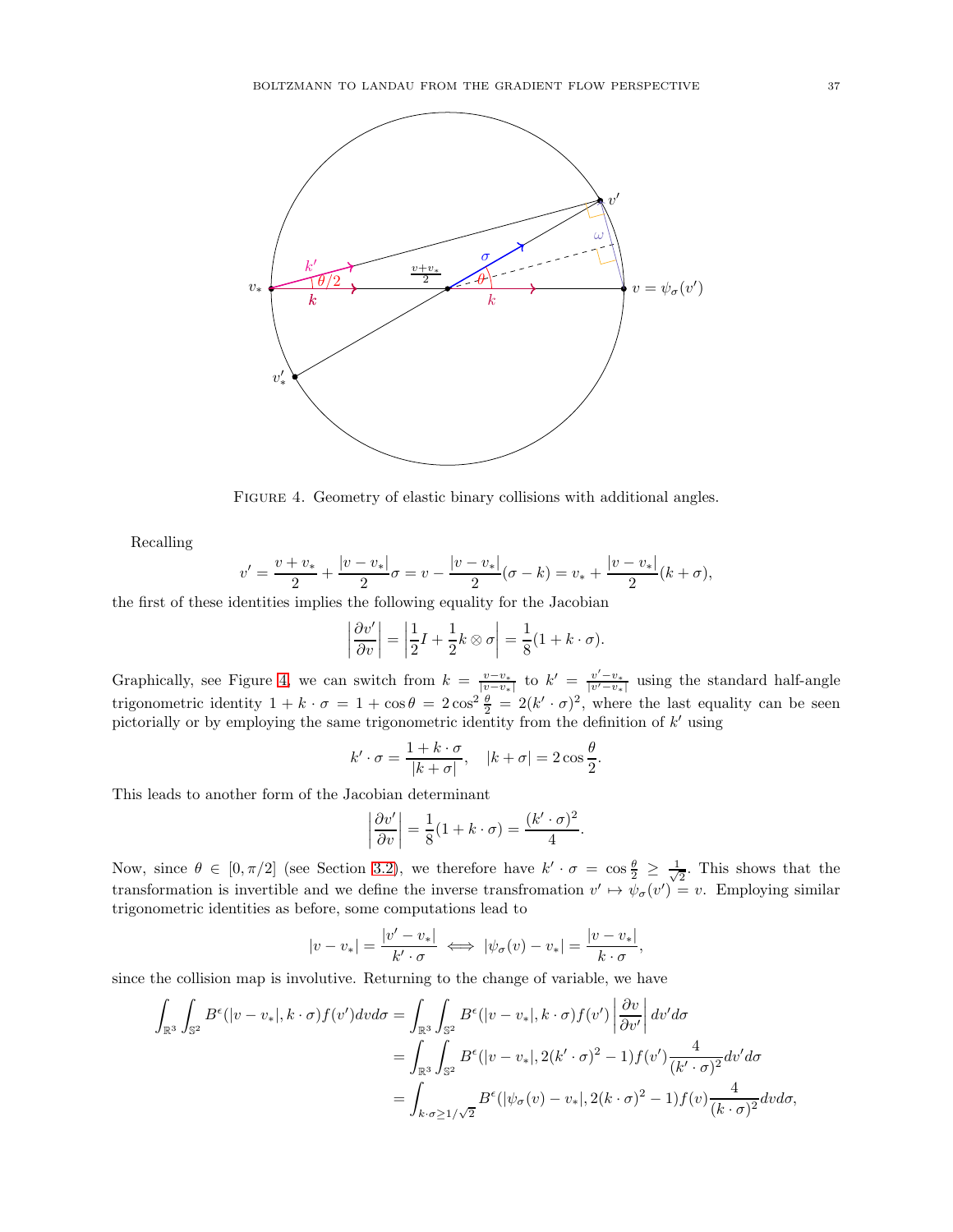where we just relabel  $v \leftrightarrow v'$  in the last line. Inserting this back into the difference, we obtain

$$
\int_{\mathbb{R}^3} \int_{\mathbb{S}^2} B^{\epsilon}(|v - v_*|, k \cdot \sigma)(f' - f) d\sigma dv = \int_{\mathbb{R}^3} f(v) \left[ \int_{k \cdot \sigma \ge 1/\sqrt{2}} B^{\epsilon} \left( \frac{|v - v_*|}{k \cdot \sigma}, 2(k \cdot \sigma)^2 - 1 \right) \frac{4}{(k \cdot \sigma)^2} d\sigma \right. \\
\left. - \int_{k \cdot \sigma \ge 0} B^{\epsilon}(v - v_*, k \cdot \sigma) d\sigma \right] dv.
$$

Thus, we identify the term in square brackets as  $S^{\epsilon}(|v-v_*|)$ . Focusing again on the gain part, we change to spherical coordinates (see Figure [2\)](#page-9-0), remembering now that  $\cos \theta = k \cdot \sigma \ge 1/\sqrt{2}$ , so  $\theta \in [0, \pi/4]$  and therefore, we have

$$
\int_{k \cdot \sigma \ge 1/\sqrt{2}} B^{\epsilon} \left( \frac{|v - v_{*}|}{k \cdot \sigma}, 2(k \cdot \sigma)^{2} - 1 \right) \frac{4}{(k \cdot \sigma)^{2}} d\sigma = \int_{\mathbb{S}_{k}^{1}} \int_{0}^{\pi/4} \frac{4 \sin \theta}{\cos^{2} \theta} B^{\epsilon} \left( \frac{|v - v_{*}|}{\cos \theta}, \cos 2\theta \right) d\theta d\mathbf{p}
$$

$$
= 2\pi \int_{0}^{\pi/4} \frac{2 \sin 2\theta}{\cos^{3} \theta} B^{\epsilon} \left( \frac{|v - v_{*}|}{\cos \theta}, \cos 2\theta \right) d\theta
$$

$$
= 2\pi |v - v_{*}|_{kin}^{\gamma} \int_{0}^{\epsilon/2} \cos^{-3} \left( \frac{\theta}{2} \right) \beta^{\epsilon}(\theta) d\theta.
$$

In the last line, we doubled the integration region while also decomposing  $B^{\epsilon}$  with respect to  $\beta^{\epsilon}$  with  $\epsilon > 0$ sufficiently small so that  $\theta \in [0, \epsilon/2] \implies \cos_{kin}^{\gamma}(\theta) = 1$ . This completes the identification of  $S^{\epsilon}$ .

Turning to the  $L^{\infty}$  bound, we note that the fundamental theorem of calculus gives the estimate

$$
\cos^{-3}\frac{\theta}{2} - 1 = \int_0^1 \frac{d}{dt} \cos^{-3}\frac{t\theta}{2} dt = \frac{3}{2}\theta \int_0^1 \cos^{-4}\left(\frac{t\theta}{2}\right) \sin\left(\frac{t\theta}{2}\right) dt \le \frac{3}{2}\theta \sin\left(\frac{\theta}{2}\right) \sim \frac{3}{4}\theta^2
$$

.

 $\Box$ 

Thus, we obtain

$$
|S^\epsilon(z)| \leq \frac{3\pi}{2} \int_0^{\epsilon/2} \theta^2 \beta^\epsilon(\theta) d\theta \leq 12.
$$

The final estimate of the lemma is now easy because

$$
\left| \iint_{\mathbb{R}^6} \int_{\mathbb{S}^2} B^{\epsilon} f_*(f'-f) d\sigma dv_* dv \right| = \left| \iint_{\mathbb{R}^6} f_* f S^{\epsilon}(v-v_*) dv dv_* \right| \leq 12.
$$

<span id="page-37-0"></span>Lemma B.2 (Truncation lemma). One can take the constant

$$
C_2 = 150\pi \left( \iint_{\mathbb{R}^6} (|v|^2 + |v_*|^2) f_* f dv_* dv \right) \left( \int_{\theta=0}^{\epsilon/2} \theta^2 \beta^{\epsilon}(\theta) d\theta \right) < +\infty
$$

such that for all  $R > 1$ , we have

$$
\iint_{\mathbb{R}^6}\int_{\mathbb{S}^2}B^\epsilon f_*(F'-F)^2d\sigma dv_*dv+C_2\geq \frac{(2\sqrt{2}(R+1))^\gamma}{2}\iint_{\mathbb{R}^6}\int_{\mathbb{S}^2}b^\epsilon(k\cdot\sigma)f_*\chi_{R*}(F'\chi_R'-F\chi_R)^2d\sigma dv_*dv,
$$

where we recall the notation  $F = \sqrt{f}$  and  $\chi_R \in C_c^{\infty}(\mathbb{R}^3)$  is a smooth indicator function such that

$$
0 \le \chi_R \le 1, \quad \chi_R|_{B_R} = 1, \quad supp \chi_R \subset B_{R+1}.
$$

*Proof.* Firstly, it is clear that  $f_*(F'-F)^2 \ge f_* \chi_{R*}(F'-F)^2 \chi_R^2$ . We wish to pair the indicators with F in the right velocity variables so we estimate

$$
(F'\chi'_R - F\chi_R)^2 = (F'(\chi'_R - \chi_R) + (F' - F)\chi_R)^2 \le 2F'^2(\chi'_R - \chi_R)^2 + 2(F' - F)^2\chi_R^2.
$$

Including  $B^{\epsilon}$ , we have

<span id="page-37-1"></span>
$$
B^{\epsilon}(|v-v_*|, k \cdot \sigma)(F'-F)^2 \ge |v-v_*|^{\gamma}_{kin} b^{\epsilon}(k \cdot \sigma) \chi_{R*}(F'-F)^2 \chi^2_R
$$
  
\n
$$
\ge |v-v_*|^{\gamma}_{kin} b^{\epsilon}(k \cdot \sigma) \left[ \frac{1}{2} \chi_{R*}(F'\chi'_R - F\chi_R)^2 - \chi_{R*} F'^2(\chi'_R - \chi_R)^2 \right].
$$

Now, for the second term with the minus sign, we use similar Mean Value estimates as in Lemma [3.4](#page-12-0) to deduce  $(\chi'_R - \chi_R)^2 \leq \text{Lip}(\chi_R)^2 |v - v_*|^2 |\sigma - k|^2$ . We choose  $\chi_R$  in such a way that  $\text{Lip}(\chi_R) \leq 2$  (i.e. its height changes by 1 over a horizontal distance of 0.95). Before proceeding with the estimate of the second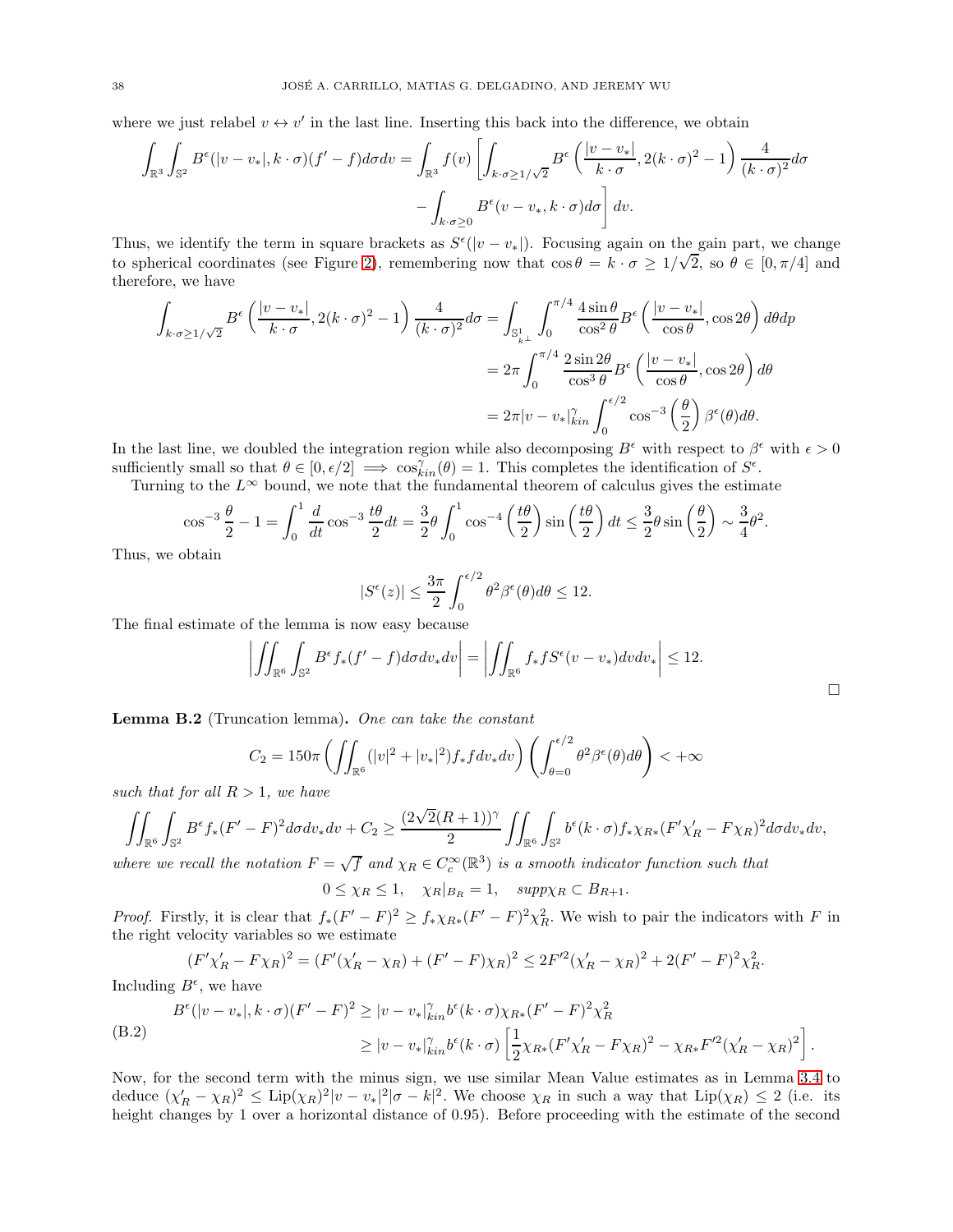<span id="page-38-3"></span>(B.3) 
$$
|v' - v_*| = \frac{1}{2} |\sigma + k||v - v_*|.
$$

Recalling  $dv = \frac{4}{(k'\cdot\sigma)^2}dv'$  and similar pre-post-collision velocity relations from Lemma [B.1,](#page-35-0) the integral of the second term of [\(B.2\)](#page-37-1) can be estimated by

<span id="page-38-1"></span>
$$
\iint_{\mathbb{R}^6} \int_{\mathbb{S}^2} |v - v_*|_{kin}^{\gamma} b^{\epsilon}(k \cdot \sigma) f_* \chi_{R*} f'(\chi'_R - \chi_R)^2 d\sigma dv_* dv
$$
  

$$
\leq 16 \iint_{\mathbb{R}^6} \int_{\mathbb{S}^2} |v - v_*|_{kin}^{\gamma} |v - v_*|^2 b^{\epsilon} (2(k' \cdot \sigma)^2 - 1) f_* \chi_{R*} f' \frac{|\sigma - k|^2}{(k' \cdot \sigma)^2} dv' dv_* d\sigma.
$$

By expanding the square, one obtains

(B.4) 
$$
|\sigma + k|^2 = 4(k' \cdot \sigma)^2, \quad |\sigma - k|^2 = 4(1 - (k' \cdot \sigma)^2),
$$

which allows the estimate to continue as

<span id="page-38-2"></span>
$$
\iint_{\mathbb{R}^6} \int_{\mathbb{S}^2} |v - v_*|_{kin}^{\gamma} b^{\epsilon}(k \cdot \sigma) f_* \chi_{R*} f'(\chi_R' - \chi_R)^2 d\sigma dv_* dv
$$
  
\n
$$
\leq 64 \iint_{\mathbb{R}^6} \int_{\mathbb{S}^2} \left( \frac{|v' - v_*|}{(k' \cdot \sigma)} \right)_{kin}^{\gamma} |v' - v_*|^2 b^{\epsilon} (2(k' \cdot \sigma)^2 - 1) f_* \chi_{R*} f' \frac{1 - (k' \cdot \sigma)^2}{(k' \cdot \sigma)^4} dv' dv_* d\sigma.
$$

Relabelling  $v'$  as  $v$  and moving to polar coordinates, we finally have

$$
\iint_{\mathbb{R}^6} \int_{\mathbb{S}^2} |v - v_*|_{kin}^{\gamma} b^{\epsilon}(k \cdot \sigma) f_* \chi_{R*} f'(\chi'_R - \chi_R)^2 d\sigma dv_* dv
$$
  
\n
$$
\leq 64 \iint_{\mathbb{R}^6} \int_{\mathbb{S}_{k\perp}^1} \int_{\theta=0}^{\epsilon/2} \left( \frac{|v - v_*|}{\cos \theta} \right)_{kin}^{\gamma} |v - v_*|^2 \beta^{\epsilon} (2\theta) f_* \chi_{R*} f \cos^{-4} \theta (1 - \cos^2 \theta) d\theta dp dv_* dv
$$
  
\n
$$
\leq 150\pi \left( \iint_{\mathbb{R}^6} (|v|^2 + |v_*|^2) f_* f dv_* dv \right) \left( \int_{\theta=0}^{\epsilon/2} \theta^2 \beta^{\epsilon}(\theta) d\theta \right) =: C_2 < +\infty.
$$

In the last inequality, we bluntly estimated the negative powers of  $\cos \theta \sim 1$  since  $\theta \leq \epsilon/2$ .

Turning to the first term of  $(B.2)$ , we combine  $(B.3)$  and  $(B.4)$  together with the identification  $k' \cdot \sigma =$  $\cos \theta/2$  (see the proof of Lemma [B.1\)](#page-35-0) to deduce for  $\theta \in [0, \pi/2]$ 

$$
|v'-v_*| = \cos \frac{\theta}{2}|v-v_*| \implies |v'-v_*| \le |v-v_*| \le \sqrt{2}|v'-v_*|.
$$

This implies that whenever  $|v_*| \leq R+1$  and at least one of  $|v| \leq R+1$  or  $|v'| \leq R+1$  hold, we immediately obtain  $|v - v_*|^2 \leq 8(R+1)^2$ . In this case, we can estimate the kinetic contribution

$$
|v - v_*|_{kin}^{\gamma} \ge (2\sqrt{2}(R+1))^{\gamma}.
$$

Adding  $C_2$  to both sides of  $(B.2)$  and integrating, we obtain

$$
2\iint_{\mathbb{R}^6} \int_{\mathbb{S}^2} B^{\epsilon} f_*(F'-F)^2 + 2C_2 \ge (2\sqrt{2}(R+1))^{\gamma} \iint_{\mathbb{R}^6} \int_{\mathbb{S}^2} b^{\epsilon}(k \cdot \sigma) f_* \chi_{R*}(F'\chi'_R - F\chi_R)^2.
$$

<span id="page-38-0"></span>**Lemma B.3** (Fourier representation). For  $f \in L^1(\mathbb{R}^3)$  and  $f \ge 0$ , we have

$$
\iint_{\mathbb{R}^6}\int_{\mathbb{S}^2} b^{\epsilon}(k \cdot \sigma)f_*(F'-F)^2d\sigma dv_*dv \geq \frac{1}{2(2\pi)^3}\int_{\mathbb{R}^3} |\mathcal{F}[F](\xi)|^2 \left\{ \int_{\mathbb{S}^2} b^{\epsilon}\left( \frac{\xi}{|\xi|} \cdot \sigma \right) (\mathcal{F}[f](0) - |\mathcal{F}[f](\xi^-)|^2 \right\} d\xi,
$$

with the notation  $\xi^- = \frac{\xi - |\xi|\sigma}{2}$  recalling  $F = \sqrt{f}$ .

Furthermore, there is a constant  $C_f$  depending only on bounds for the entropy, mass, and energy of f such that for every  $\xi \in \mathbb{R}^3$  we have

$$
\mathcal{F}[f](0) - |\mathcal{F}[f](\xi)| \ge C_f \min(|\xi|^2, 1).
$$

For the first part of the lemma, we direct the reader to [\[2,](#page-40-9) Section 5, Corollary 3]. We only show the second estimate of the result to verify that the constant  $C_f$  can be taken independently of  $\epsilon > 0$ .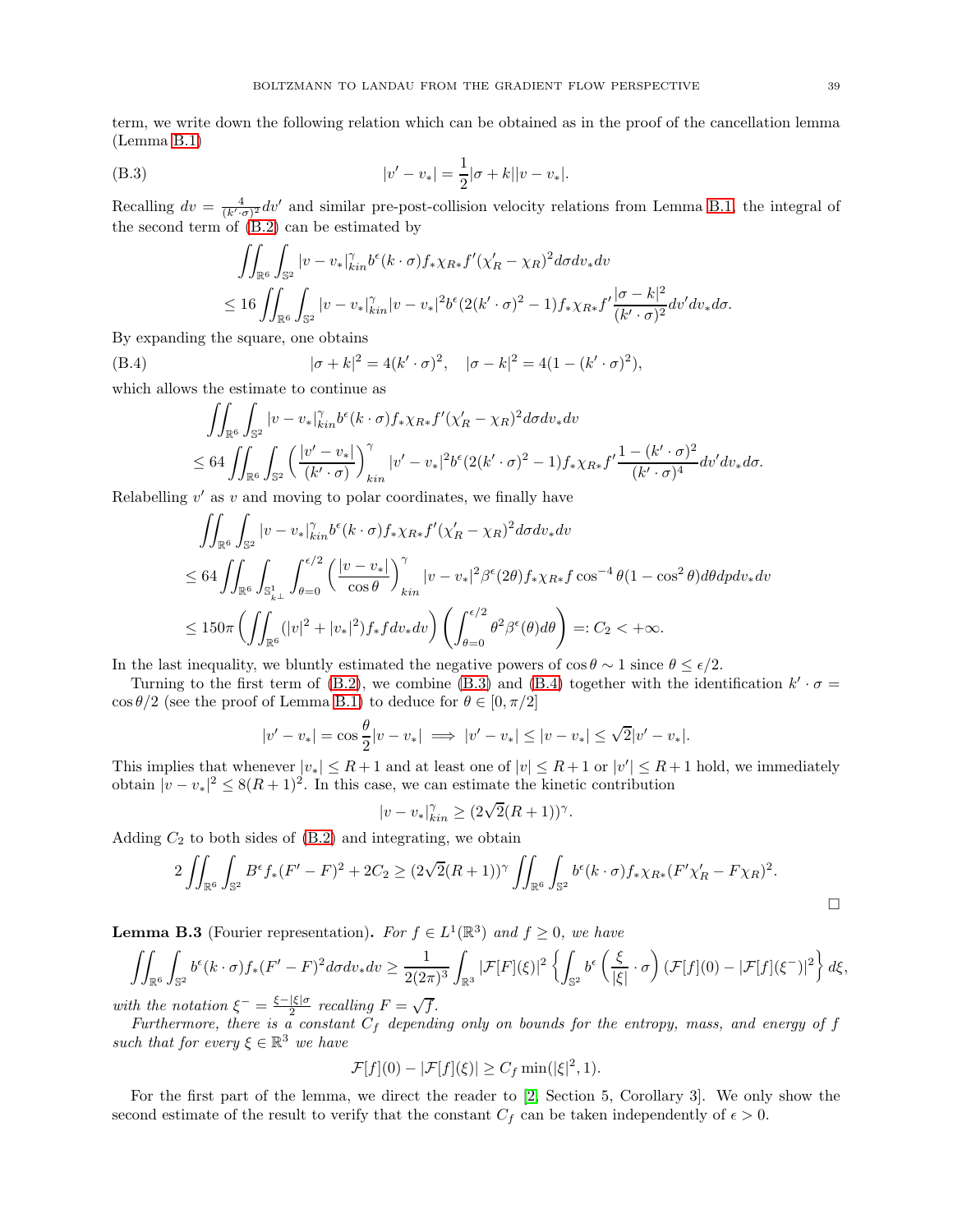*Proof.* Recall that for real numbers a, b one can take  $\theta = \tan^{-1}(a/b) \in \mathbb{R}$  such that  $\sqrt{a^2 + b^2} = a \cos \theta - b \sin \theta$ . Applying this to the real and imaginary parts of the Fourier transform of f, there is some  $\theta \in \mathbb{R}$  such that

$$
\mathcal{F}[f](0) - |\mathcal{F}[f](\xi)| = \int_{\mathbb{R}^3} f(v)(1 - \cos(v \cdot \xi + \theta)) dv = 2 \int_{\mathbb{R}^3} f(v) \sin^2\left(\frac{v \cdot \xi + \theta}{2}\right) dv \ge 2 \sin^2 \delta \int_{B_r \cap A_\delta} f(v) dv.
$$

Here,  $r > 0$  is some (large) radius to be specified later. For  $\delta > 0$ , we consider the set  $A_{\delta} := \{v \in \mathbb{R}^3 : \forall p \in \mathbb{R}^3\}$  $\mathbb{Z}, |v \cdot \xi + \theta - 2\pi p| \ge 2\delta\}.$  The partition  $\mathbb{R}^d = (\mathbb{R}^d \setminus B_r) \cup (B_r \cap A_\delta) \cup (B_r \cap (\mathbb{R}^d \setminus A_\delta))$  leads to the estimate

$$
\sin^2 \delta \int_{B_r \cap A_\delta} f(v) dv = \sin^2 \delta \left( \int_{\mathbb{R}^d} - \int_{\mathbb{R}^d \cap B_r} - \int_{B_r \cap (\mathbb{R}^d \setminus A_\delta)} \right) f(v) dv
$$
  

$$
\geq \sin^2 \delta \left( \|f\|_{L^1} - \frac{\|f\|_{L^1_2}}{r^2} - \int_{B_r \cap (\mathbb{R}^d \setminus A_\delta)} f(v) dv \right).
$$

We now further investigate the set  $B_r \cap (\mathbb{R}^d \setminus A_\delta) = \{v \in \mathbb{R}^3 : |v| \le r, \exists p \in \mathbb{Z} \text{ s.t. } |v \cdot \xi + \theta - 2\pi p| \le 2\delta\}.$ By considering (rotate and translate v as appropriate)  $\xi = ke_1$ ,  $\theta = 0$ , with  $k > 0$  and  $e_1 = (1, 0, 0)$ , one can show

$$
|B_r \cap (\mathbb{R}^d \setminus A_\delta)| \le \frac{4\delta}{|\xi|} (2r)^{d-1} \left(3 + \frac{r|\xi|}{\pi}\right).
$$

More precisely, one should think of  $B_r \cap (\mathbb{R}^d \setminus A_{\delta=0})$  as the set of integer lattice points in  $B_r$  lying along the axial direction of  $\xi/|\xi|$ . So the inequality above estimates the measure of a  $\delta$  neighbourhood version of this set. Continuing the estimate, we thus obtain

(B.5) 
$$
\mathcal{F}[f](0) - |\mathcal{F}[f](\xi)| \geq 2 \sin^2 \delta \left( \|f\|_{L^1} - \frac{\|f\|_{L^1}}{r^2} - \sup_{|A| \leq \frac{4\delta}{|\xi|} (2r)^{d-1} (3 + \frac{r|\xi|}{\pi})} \int_A f(v) dv \right).
$$

In the case  $|\xi| \geq 1$ , notice that

$$
\frac{4\delta}{|\xi|}(2r)^{d-1}\left(3+\frac{r|\xi|}{\pi}\right)\leq 12\delta(2r)^{d-1}+\frac{6\delta}{\pi}(2r)^d.
$$

Therefore, choose large  $r > 0$  and small  $\delta > 0$  such that the bracketed quantity is strictly positive (appealing to equi-integrability of f). In the case  $|\xi| \leq 1$ , one again chooses large  $r > 0$  but small  $\delta \sim |\xi|$  so that  $\sin^2 \delta > |\xi|^2$  $\sin^2 \delta \ge |\xi|^2$ .

<span id="page-39-0"></span>**Lemma B.4** (Fourier average estimate). For every  $\xi \in \mathbb{R}^3$  and  $\epsilon \leq 1$  we have

$$
\int_{\mathbb{S}^2} b^{\epsilon} \left( \frac{\xi}{|\xi|} \cdot \sigma \right) \min(|\xi^{-}|^2, 1) d\sigma \ge \frac{2c_1}{\pi} \left( \int_0^{\pi/2} \phi^{1-\nu} d\phi \right) \min(|\xi|^2, |\xi|^{\nu}),
$$

recalling the notations  $c_1, \nu$  from  $(\mathbf{A2})$  $(\mathbf{A2})$  $(\mathbf{A2})$  and  $\xi^- = \frac{\xi - |\xi|\sigma}{2}$ .

*Proof.* From the definition of  $\xi^-$ , we have

$$
|\xi^{-}|^{2} = \frac{|\xi|^{2}}{2} \left( 1 - \frac{\xi}{|\xi|} \cdot \sigma \right).
$$

Using spherical coordinates with radial direction given by  $\xi/|\xi|$  (see Section [3.2\)](#page-8-0), we use the lower bound of [\(3.7\)](#page-10-5) and directly integrate over  $\mathbb{S}^1_{\xi^\perp}$  to obtain

$$
\int_{\mathbb{S}^2} b^{\epsilon} \left( \frac{\xi}{|\xi|} \cdot \sigma \right) \min(|\xi^{-}|^2, 1) d\sigma = \int_{\mathbb{S}^1_{\xi^{\perp}}} \int_{\theta=0}^{\epsilon/2} \beta^{\epsilon}(\theta) \min \left( \frac{|\xi|^2}{2} (1 - \cos \theta), 1 \right) d\theta d\xi^{\perp}
$$

$$
\geq \frac{4}{\pi} \int_{\theta=0}^{\epsilon/2} \beta^{\epsilon}(\theta) \min \left( \frac{|\xi|^2 \theta^2}{2}, 1 \right) d\theta.
$$

We introduce the change of variables  $\theta = \epsilon \chi/\pi$  and the lower bound of ([A2](#page-4-1)) giving

$$
\int_{\mathbb{S}^2} b^{\epsilon} \left( \frac{\xi}{|\xi|} \cdot \sigma \right) \min(|\xi|^{-2}, 1) d\sigma \ge \frac{4}{\pi} \int_0^{\pi/2} \beta(\chi) \min\left( \frac{|\xi|^2 \chi^2}{2}, \frac{\pi^2}{\epsilon^2} \right) d\chi \ge \frac{4c_1}{\pi} \int_0^{\pi/2} \min\left( \frac{|\xi|^2 \chi^2}{2}, \frac{\pi^2}{\epsilon^2} \right) \frac{1}{\chi^{1+\nu}} d\chi.
$$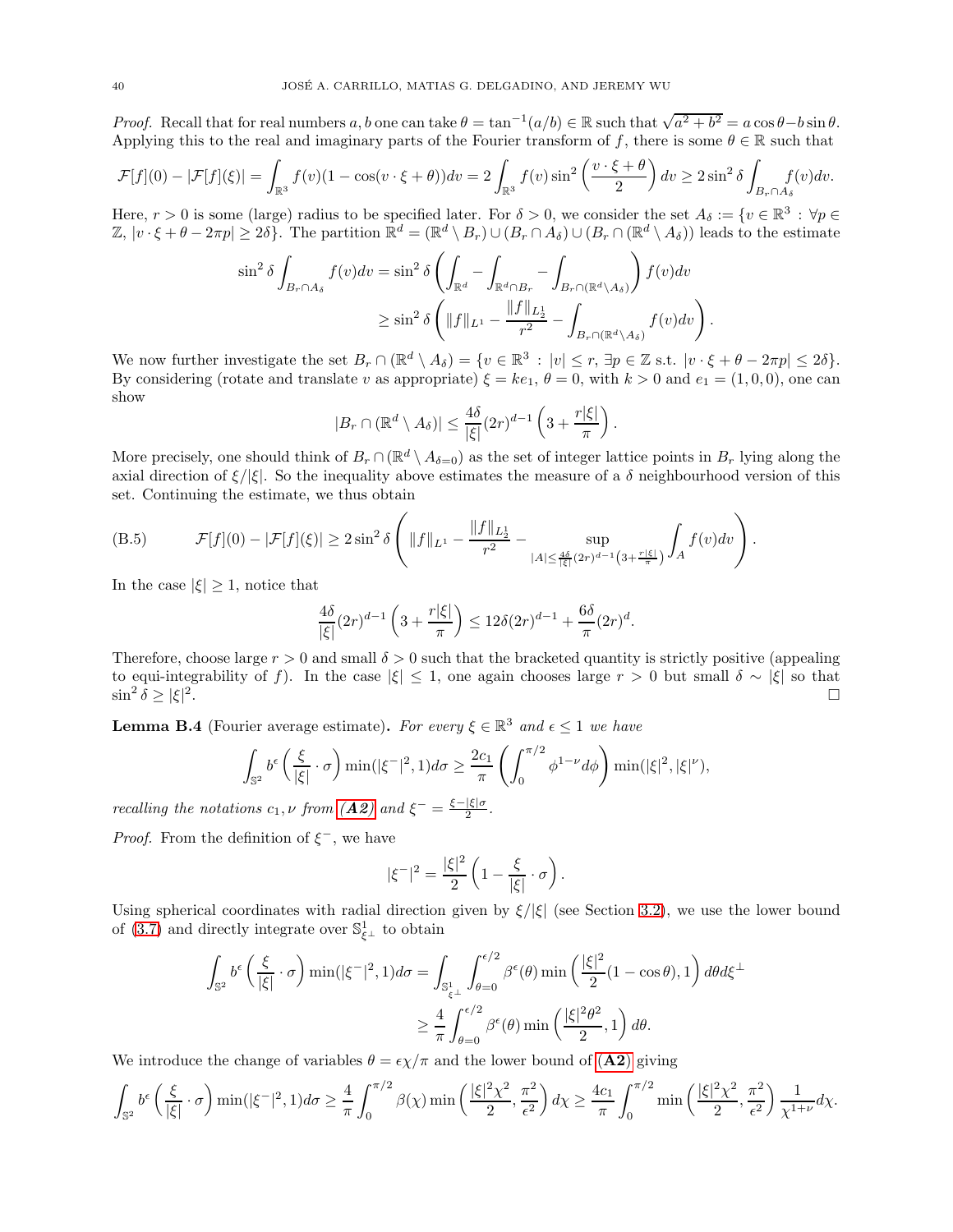We use one more change of variable  $\phi = |\xi| \chi$ . In the case  $|\xi| \geq 1$  we can further minorize by

$$
\frac{4c_1}{\pi} \left( \int_0^{\pi/2} \min\left( \frac{\phi^2}{2}, \frac{\pi^2}{\epsilon^2} \right) \frac{1}{\phi^{1+\nu}} d\phi \right) |\xi|^\nu.
$$

In the case  $|\xi| \leq 1$ , we explicitly obtain

$$
\frac{2c_1}{\pi} \left( \int_0^{|\xi|\pi/2} \phi^{1-\nu} d\phi \right) |\xi|^\nu = C |\xi|^2.
$$

Acknowledgements

JAC was supported by the Advanced Grant Nonlocal-CPD (Nonlocal PDEs for Complex Particle Dynamics: Phase Transitions, Patterns and Synchronization) of the European Research Council Executive Agency (ERC) under the European Union's Horizon 2020 research and innovation programme (grant agreement No. 883363). MGD was partially supported by CNPq-Brazil(#308800/2019-2) and Instituto Serrapilheira. JW was funded by the University of Oxford Mathematical Institute Award Scholarship.

#### **REFERENCES**

- <span id="page-40-19"></span><span id="page-40-9"></span>[1] D. Alexander, I. Kim, and Y. Yao. Quasi-static evolution and congested crowd transport. Nonlinearity, 27(4):823, 2014. [3](#page-2-0)
- [2] R. Alexandre, L. Desvillettes, C. Villani, and B. Wennberg. Entropy dissipation and long-range interactions. Arch. Ration. Mech. Anal., 152(4):327–355, 2000. [3,](#page-2-0) [6,](#page-5-8) [8,](#page-7-4) [11,](#page-10-6) [35,](#page-34-3) [39](#page-38-3)
- <span id="page-40-7"></span>[3] R. Alexandre and C. Villani. On the Boltzmann equation for long-range interactions. Comm. Pure Appl. Math., 55(1):30– 70, 2002. [3,](#page-2-0) [5,](#page-4-5) [6,](#page-5-8) [8,](#page-7-4) [19,](#page-18-3) [35](#page-34-3)
- <span id="page-40-8"></span>[4] R. Alexandre and C. Villani. On the Landau approximation in plasma physics. Ann. Inst. H. Poincaré Anal. Non Linéaire, 21(1):61–95, 2004. [3,](#page-2-0) [6](#page-5-8)
- <span id="page-40-13"></span>[5] L. Ambrosio, N. Gigli, and G. Savaré. Gradient flows in metric spaces and in the space of probability measures. Lectures in Mathematics ETH Zürich. Birkhäuser Verlag, Basel, second edition, 2008. [3,](#page-2-0) [5,](#page-4-5) [16,](#page-15-3) [19,](#page-18-3) [22](#page-21-2)
- <span id="page-40-5"></span><span id="page-40-4"></span>[6] L. Arkeryd. On the Boltzmann equation. I. Existence. Arch. Rational Mech. Anal., 45:1–16, 1972. [3](#page-2-0)
- <span id="page-40-17"></span>[7] L. Arkeryd. On the Boltzmann equation. II. The full initial value problem. Arch. Rational Mech. Anal., 45:17–34, 1972. [3](#page-2-0) [8] S. Arnrich, A. Mielke, M. A. Peletier, G. Savaré, and M. Veneroni. Passing to the limit in a wasserstein gradient flow: from
- <span id="page-40-6"></span>diffusion to reaction. Calculus of Variations and Partial Differential Equations, 44(3):419–454, 2012. [3](#page-2-0)
- [9] A. A. Arsen'ev and O. E. Buryak. On a connection between the solution of the Boltzmann equation and the solution of the Landau-Fokker-Planck equation. Mat. Sb., 181(4):435–446, 1990. [3](#page-2-0)
- <span id="page-40-15"></span>[10] G. Bellettini, L. Bertini, M. Mariani, and M. Novaga. Convergence of the one-dimensional cahn–hilliard equation. SIAM Journal on Mathematical Analysis, 44(5):3458–3480, 2012. [3](#page-2-0)
- <span id="page-40-12"></span>[11] J.-D. Benamou and Y. Brenier. A computational fluid mechanics solution to the Monge-Kantorovich mass transfer problem. Numer. Math., 84(3):375–393, 2000. [3](#page-2-0)
- <span id="page-40-20"></span>[12] T. Blass, I. Fonseca, G. Leoni, and M. Morandotti. Dynamics for systems of screw dislocations. SIAM Journal on Applied Mathematics, 75(2):393–419, 2015. [3](#page-2-0)
- <span id="page-40-21"></span>[13] A. V. Bobylëv. The theory of the nonlinear spatially uniform Boltzmann equation for Maxwell molecules. In Mathematical physics reviews, Vol. 7, volume 7 of Soviet Sci. Rev. Sect. C Math. Phys. Rev., pages 111–233. Harwood Academic Publ., Chur, 1988. [13](#page-12-2)
- <span id="page-40-18"></span>[14] J. A. Carrillo, K. Craig, and F. S. Patacchini. A blob method for diffusion. Calculus of Variations and Partial Differential Equations, 58(2):1–53, 2019. [3](#page-2-0)
- <span id="page-40-3"></span>[15] J. A. Carrillo, M. G. Delgadino, L. Desvillettes, and J. Wu. The Landau equation as a Gradient Flow. arXiv preprint arXiv:2007.08591, 2020. [1,](#page-0-2) [2,](#page-1-0) [3,](#page-2-0) [4,](#page-3-4) [5,](#page-4-5) [7,](#page-6-0) [12,](#page-11-6) [16,](#page-15-3) [17,](#page-16-0) [30](#page-29-4)
- <span id="page-40-0"></span>[16] C. Cercignani, R. Illner, and M. Pulvirenti. The mathematical theory of dilute gases, volume 106 of Applied Mathematical Sciences. Springer-Verlag, New York, 1994. [1](#page-0-2)
- <span id="page-40-14"></span>[17] R. Choksi and M. A. Peletier. Small volume-fraction limit of the diblock copolymer problem: Ii. diffuse-interface functional. SIAM journal on mathematical analysis, 43(2):739–763, 2011. [3](#page-2-0)
- <span id="page-40-1"></span>[18] P. Degond and B. Lucquin-Desreux. The Fokker-Planck asymptotics of the Boltzmann collision operator in the Coulomb case. Math. Models Methods Appl. Sci., 2(2):167–182, 1992. [1,](#page-0-2) [2](#page-1-0)
- <span id="page-40-16"></span>[19] M. G. Delgadino. Convergence of a one-dimensional cahn-hilliard equation with degenerate mobility. SIAM Journal on Mathematical Analysis, 50(4):4457–4482, 2018. [3](#page-2-0)
- <span id="page-40-2"></span>[20] L. Desvillettes. On asymptotics of the Boltzmann equation when the collisions become grazing. Transport Theory and Statistical Physics, 21(3):259–276, 1992. [1,](#page-0-2) [2](#page-1-0)
- <span id="page-40-10"></span>[21] L. Desvillettes. Entropy dissipation estimates for the Landau equation in the Coulomb case and applications. J. Funct. Anal., 269(5):1359–1403, 2015. [3,](#page-2-0) [4](#page-3-4)
- <span id="page-40-11"></span>[22] L. Desvillettes. Entropy dissipation estimates for the Landau equation: general cross sections. In From particle systems to partial differential equations. III, volume 162 of Springer Proc. Math. Stat., pages 121-143. Springer, [Cham], 2016. [3,](#page-2-0) [4](#page-3-4)